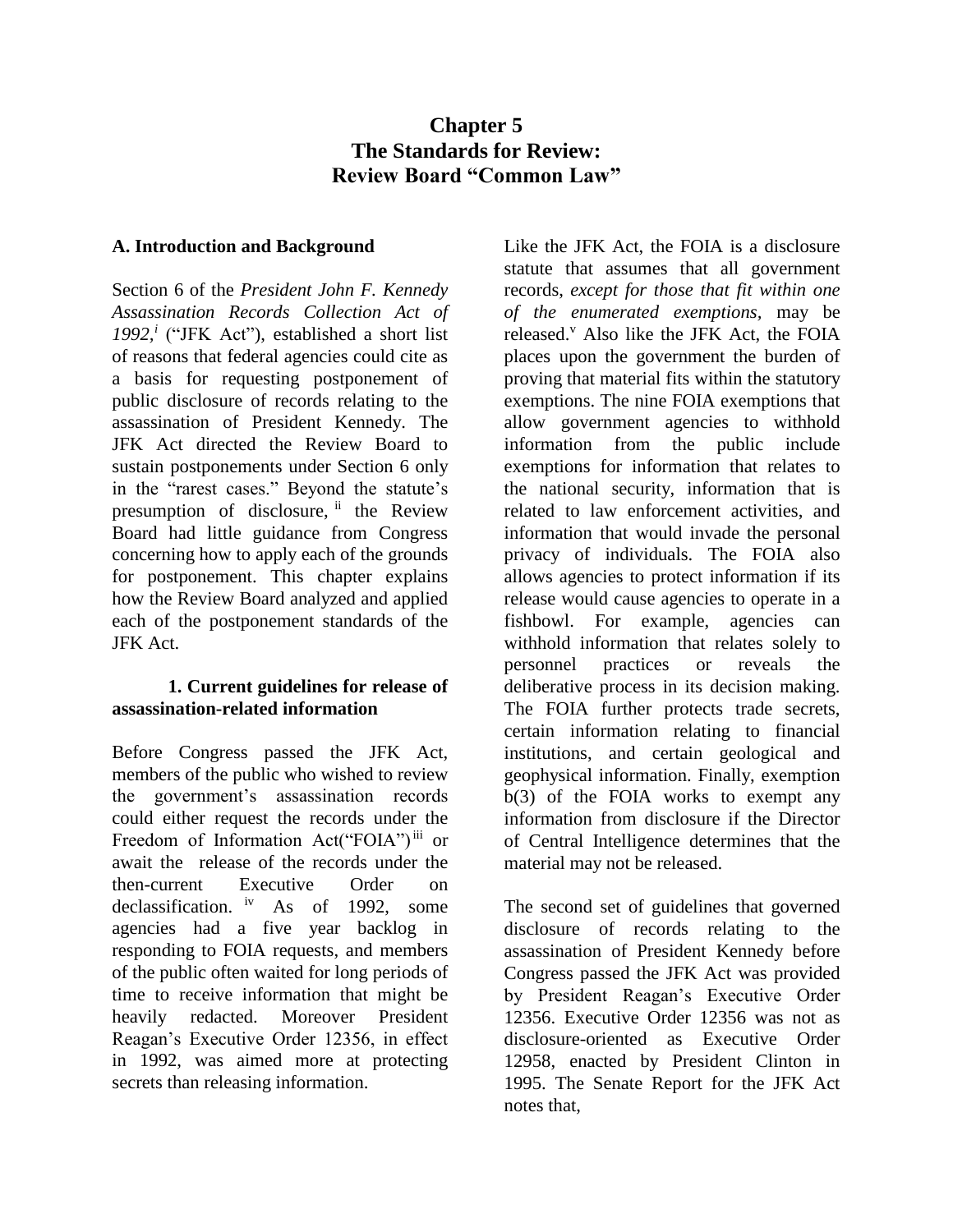Executive Order 12356, National Security Information, has precluded the release of [assassination] records. . . .

[L]egislation is necessary . . . because E.O. 12356, "National Security Information," has eliminated the government-wide schedules for declassification and downgrading of classified information and has prevented the timely public disclosure of assassination records. . . . vi

President Clinton's Executive Order 12958, currently in effect, vii is significantly more disclosure-oriented than President Reagan's order. The current Executive Order applies to all Executive branch records and, unlike the JFK Act, requires agencies to engage in a systematic declassification of all records more than 25 years old. The Executive Order gives agencies five years—until April 2000—to declassify all *classified* information that is (1) more than 25 years old, and (2) is of permanent historical value unless the "agency head" determines that release of the information would cause one of the nine enumerated harms. The Executive Order provides for continuing protection for sources and methods where disclosure would damage the national security. It also protects, *inter alia,* information that involves diplomatic relations, U.S. cryptologic systems, war plans that are still in effect, and protection of the President.<sup>viii</sup>

The JFK Act guidelines that governed the disclosure of records relating to the assassination of President Kennedy were detailed in section 6 of the JFK Act.<sup>ix</sup> The JFK Act allowed the Review Board to postpone the release of assassination records only where the agencies provided clear and convincing evidence that one of five enumerated harms would occur if the Review Board released the record *and* that the harm outweighed the public interest in disclosure. The statute allowed protection of intelligence agents and intelligence sources and methods if the agency could show that the agent, source, or method currently required protection. The statute further allowed the Board to protect the identity of living persons who provided confidential information to the government if the agency could show that disclosure of the person's identity would pose a substantial risk of harm to the person. The JFK Act allowed the Review Board to postpone release of information if release would constitute an unwarranted invasion of personal privacy or if release would compromise the existence of an understanding of confidentiality between a government agent and a cooperating individual or foreign government. Finally, the JFK Act allowed the Review Board to protect current information concerning protection of government officials.

# **2. Key distinctions between standards of release under the FOIA, the Executive Order, and the JFK Act**

In considering whether the JFK Act was necessary to guarantee public access to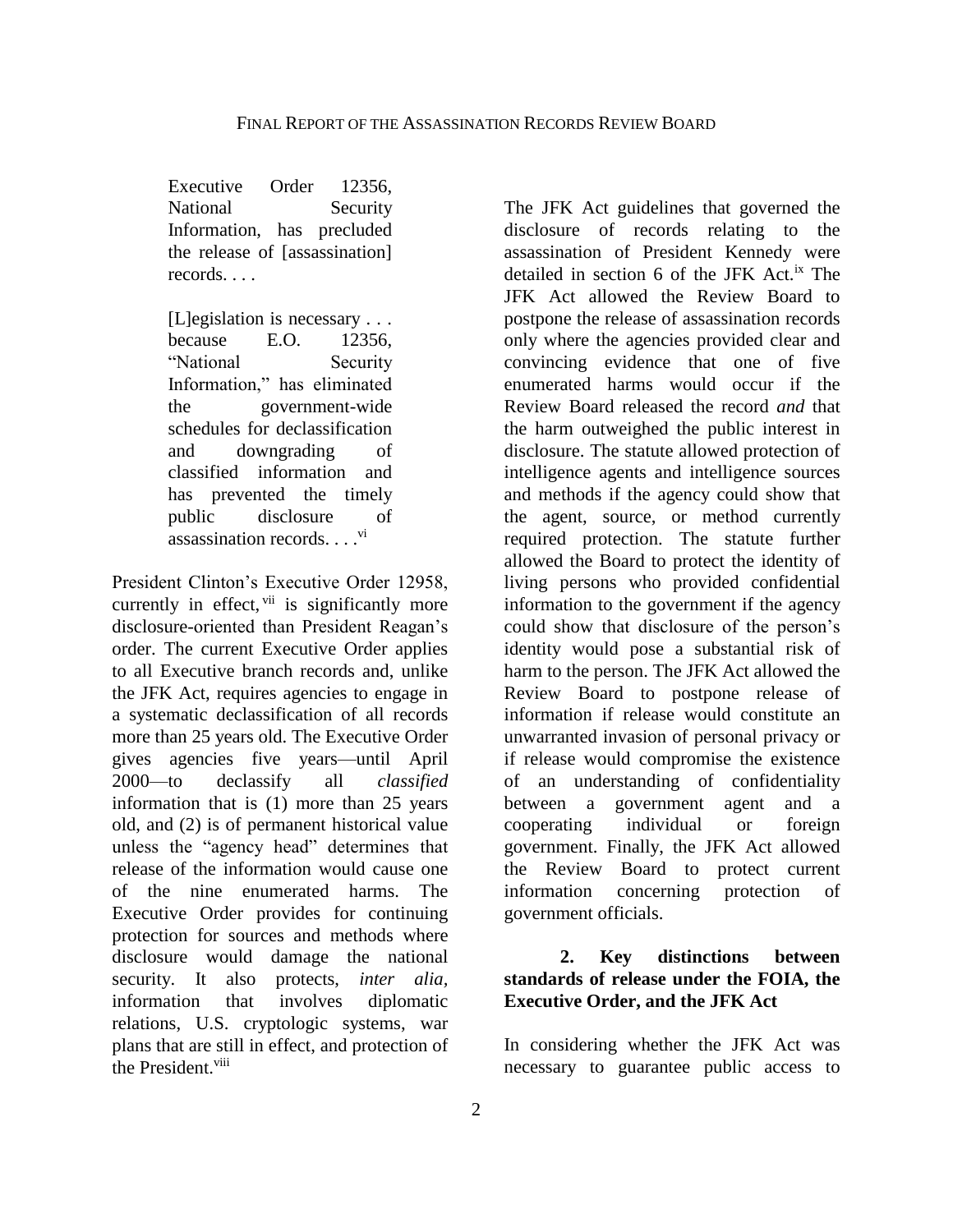assassination records, Congress evaluated the effectiveness of both the FOIA and the then-current Executive Order 12356. Both the House and the Senate concluded that the FOIA and the Executive Order, as At the time that the JFK Act became law, the largest collections of records concerning the assassination were under the control of the FBI, the CIA, and the Congressional Committees who investigated the assassination. The FOIA provides special protections for each of these entities, and thus could not serve as the mechanism for maximum disclosure of assassination records. *First,* the FOIA exempts CIA operational files from disclosure. <sup>x</sup> *Second,* the FOIA provides broad-based protection for law enforcement files and therefore allows the FBI to protect a substantial amount of its information from disclosure.<sup>xi</sup> *Third,* the FOIA does not apply to unpublished Congressional records. xii Congress found that the FOIA did not require adequate disclosure in those records that it *did* cover. Thus, Congress believed that the FOIA was not a satisfactory mechanism for guaranteeing disclosure of assassination records.<sup>xiii</sup>

President Clinton did not sign Executive Order 12958 until April 17, 1995—over two years after Congress passed the JFK Act. The JFK Act did require agencies to account for their decisions. To ensure such accountability, Congress included four essential provisions in the JFK Act: *first,* the JFK Act presumed that assassination records may be released; *second*, the JFK Act stated that an agency could rebut the presumption of disclosure only by proving, *with clear and convincing evidence,* that disclosure would result in harm and that the expected harm

3

administered by the executive branch, had failed to guarantee adequate public disclosure of assassination records.

Clearly, the terms of the Executive Order applied to most assassination records since they were of permanent historical value *and*  were over 25 years old. Even if President Clinton's Executive Order had been in effect prior to 1992, it could not have achieved the maximum disclosure accomplished by the JFK Act. The problem with the Executive Order is that it allowed "agency heads" to make the decision to exempt records from automatic declassification provided that the "agency head" expected that disclosure of the records would result in one of the nine enumerated categories of harm. As many sections of this Report explain, the Review Board found that "agency heads" tended to be quite reluctant to release their agencies' secrets. The Executive Order, while well-intentioned, failed to provide for any independent review of "agency head's" decisions on declassification. Thus, although the Executive Order's standards for declassification appeared to be disclosure-oriented, the Executive Order failed to hold agency heads accountable for their decision-making.

would outweigh any public benefit in the disclosure; *third,* the JFK Act created an *independent* agency—the Review Board—whose mandate was to ensure that agencies respected the presumption of disclosure and honestly presented clear and convincing evidence of the need to protect information; and *fourth,* the JFK Act required agencies to provide the Review Board with *access* to government records,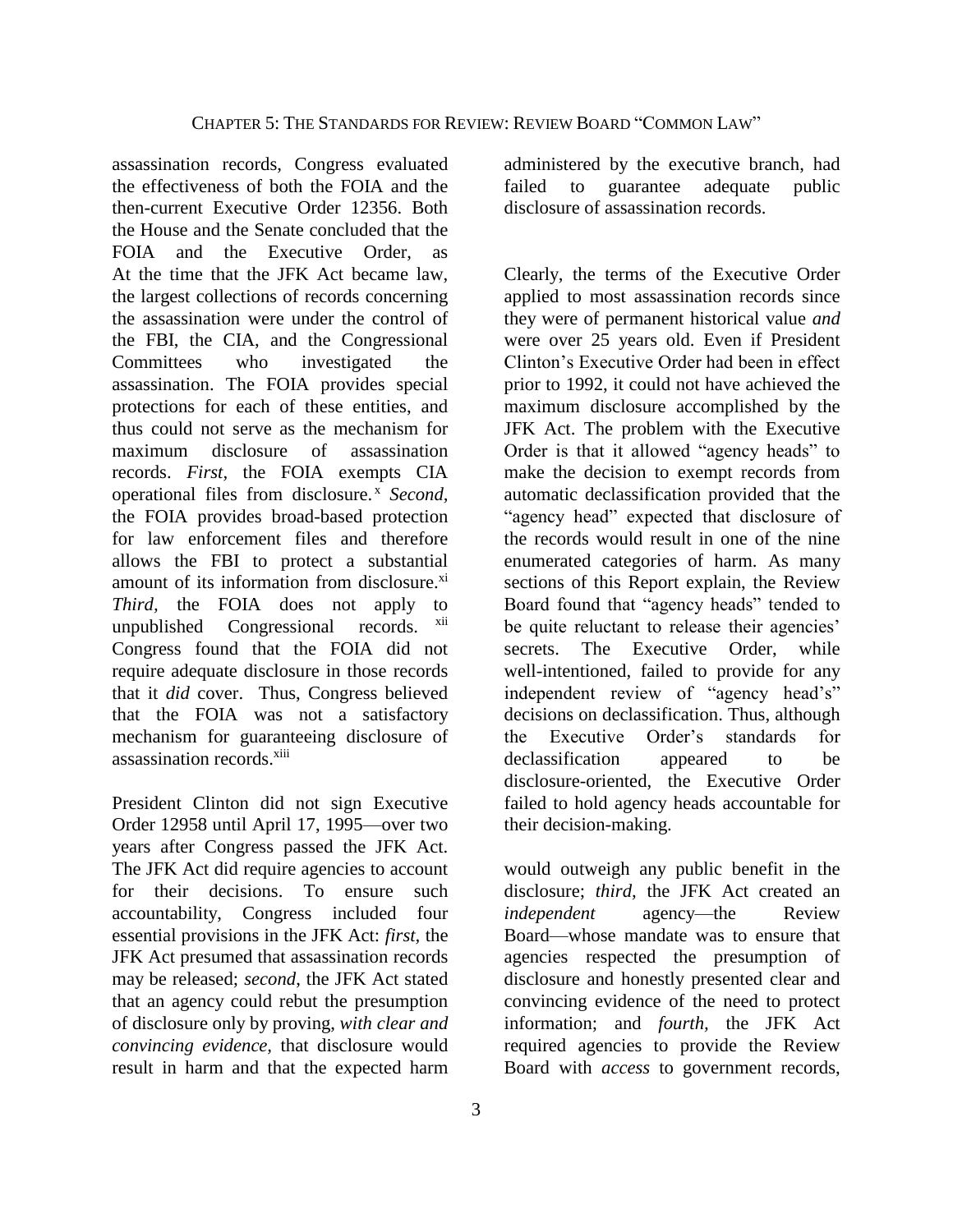even where those records would not become part of the JFK Collection. Without these accountability provisions, the JFK Act would not have accomplished its objective of maximum release of assassination records to the public. So, while the FOIA and the Executive Order each expressed the goal of obtaining maximum disclosure, the JFK Act ensured that the goal would be met. The two accountability provisions that relate directly to the Section 6 grounds for postponement—the presumption of release and the standard of proof—are discussed in detail below. The third provision discussed below is the Review Board's obligation to balance the weight of the evidence in favor of postponement against the public interest in release.

## *a. JFK Act presumes disclosure of assassination records***.**

The most pertinent language of the JFK Act was the standard for release of information. According to the statute, "all Government records concerning the assassination of President John F. Kennedy should carry a *presumption of immediate disclosure." xiv* The statute further declared that *"only in the rarest cases is there any legitimate need for continued protection of such records."xv*

*b. JFK Act requires agencies to provide clear and convincing evidence*.

If agencies wished to withhold information in a document, the JFK Act required the agency to submit "clear and convincing evidence" that the information fell within one of the narrow postponement criteria.<sup>xvi</sup>

Congress selected the "clear and convincing evidence" standard because "less exacting standards, such as substantial evidence or a preponderance of the evidence, were not consistent with the legislation's stated goal" of prompt and full release.<sup>xvii</sup> The legislative history of the JFK Act emphasized the statutory requirement that agencies provide "clear and convincing evidence."

> There is no justification for perpetual secrecy for any class of records. *Nor can the withholding of any individual record be justified on the basis of general confidentiality concerns applicable to an entire class*. Every record must be judged on its own merits, and every record will ultimately be made available for public disclosure.<sup>xviii</sup>

When agencies did present to the Review Board evidence of harm that would result from disclosure, it had to consist of more than speculation.

> The [Review] Board cannot postpone release because it might cause some *conceivable or speculative harm* to national security. Rather in a democracy the *demonstrable harm* from disclosure must be weighed against the benefits of release of the information to the public.<sup>xix</sup>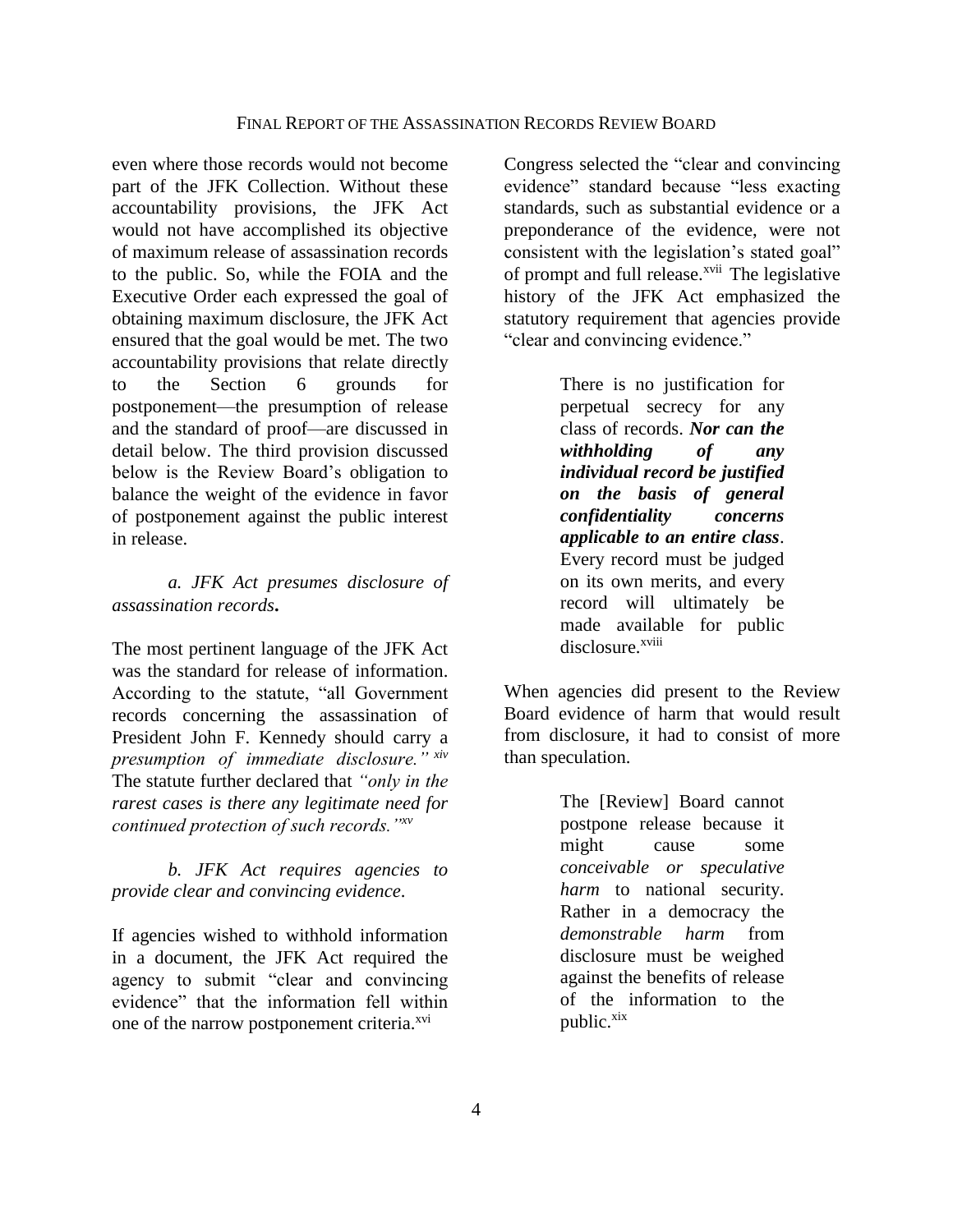The Review Board's application of the clear and convincing evidence standard is covered in more detail in Section B of this chapter. Section B includes a discussion of the "Rule of Reason" that the Review Board ultimately adopted with regard to receiving evidence from the agencies.

Assuming that agencies did provide clear and convincing evidence that information should be protected from disclosure, the terms of section 6 required that information not be postponed unless the threat of harm outweighs the public interest in disclosure. As used in the JFK Act, "public interest" means "the compelling interest in the prompt public disclosure of assassination records for historical and governmental purposes and for the purpose of fully informing the American people about the history surrounding the assassination of President John F. Kennedy."xx The Review Board interpreted the balancing requirement to mean that agencies had to provide the Review Board with clear and convincing evidence of the threat of harm that would result from disclosure. However, to the extent that the JFK Act left room for discretion in evaluating the historical significance, or public interest, of particular assassination records, it was the Review Board—not the agency that originated the document—that was to exercise this discretion. The burden was on the agencies to make the case for postponement, not to judge the level of public interest in a particular document. The JFK Act established the Review Board as a panel of independent citizens with expertise as historians and archivists precisely in order to secure public confidence in such determinations.<sup>xxi</sup>

c. *JFK Act requires the Review Board to balance evidence for postponement against public interest in release.*

*d. Segregability and substitute language.*

When the Review Board determined that the risk of harm *did* outweigh the public interest in disclosure, it then had to take two additional steps: (1) ensure that the agency redacted the least amount of information possible to avoid the stated harm, or "segregate" the postponed information, and (2) provide substitute language to take the place of the redaction.

# **3. Federal agency record groups and the standards applied to them.**

The JFK Act defines "assassination records" to include records related to the assassination of President Kennedy that were "created or made available for use by, obtained by, or otherwise came into the possession of" the following groups: the Warren Commission, the four Congressional committees that investigated the assassination, any office of the federal government, and any State or local law enforcement office that assisted in a federal investigation of the assassination.<sup>xxii</sup>

When it passed the JFK Act, Congress intended for the JFK Collection to include the record groups that it identified in section 3(2), but it also intended for the Review Board to consider carefully the scope of the term "assassination record" and to issue an interpretive regulation defining this crucial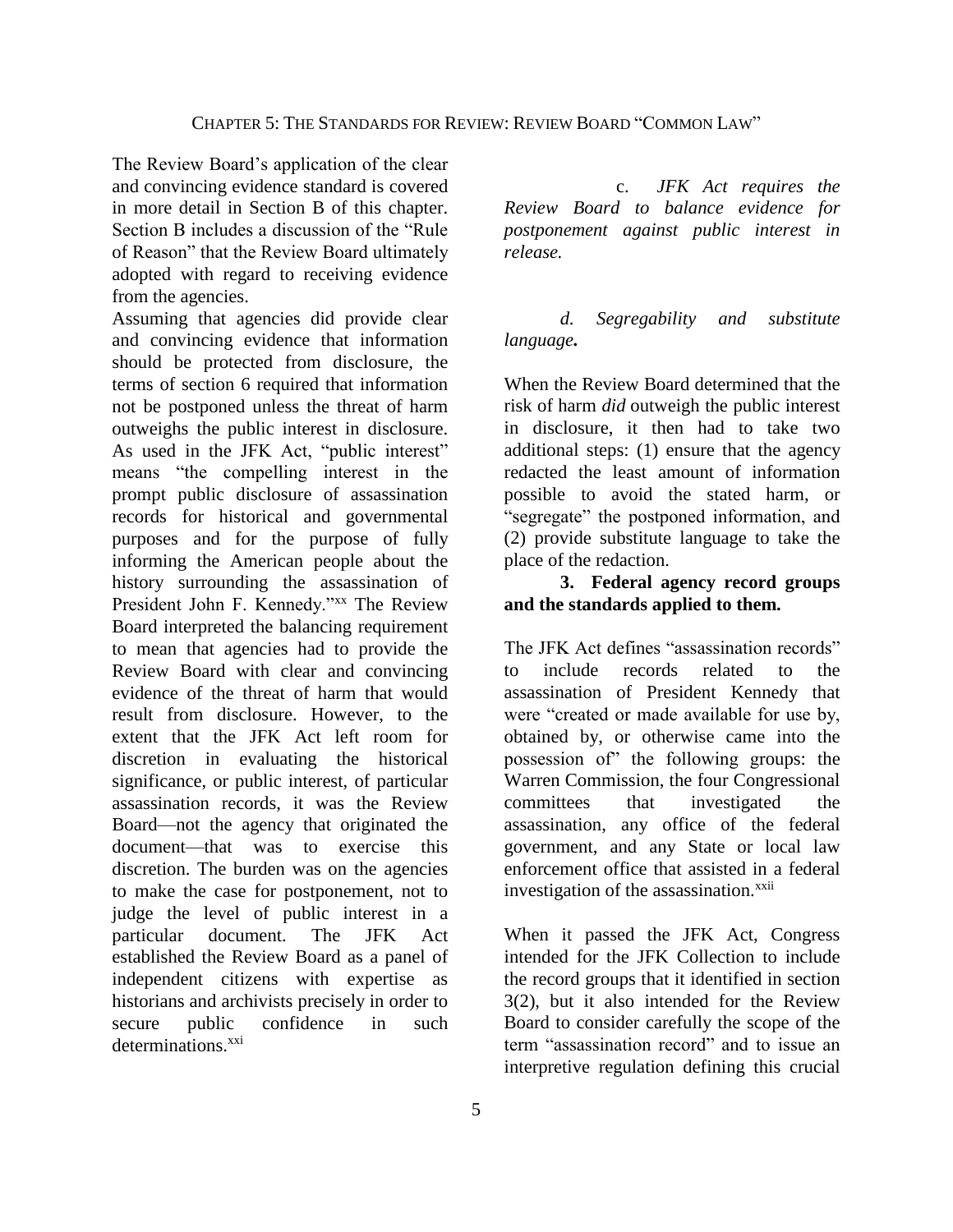term. xxiii The Act requires government agencies to identify, organize, and process those assassination records that are defined as assassination records in section 3(2). Chapter 6 of this report explains how the Review Board interpreted its responsibility to define and seek out "additional records and information." Set forth below is a The FBI's "core and related" files consist of those records that the FBI gathered in response to FOIA requests that it received in the 1970s for records relating to the assassination of President Kennedy. The "core" files include the FBI files on Lee Harvey Oswald and Jack Ruby, as well as the FBI's Warren Commission files and the JFK assassination investigation file. The "related" files include FBI files on Lee Harvey Oswald's wife Marina and mother Marguerite, Oswald's friend George DeMohrenschildt, and the Oswalds' Dallas friends Ruth and Michael Paine. The FBI began its processing of the core and related files in 1993. The Review Board applied strict standards to its review of postponements in the core and related files.

### *b. CIA's Lee Harvey Oswald "201" file.*

CIA opens a 201 file on an individual when it has an "operational interest" in that person. The CIA opened its 201 file on Lee Harvey Oswald in December 1960 when it received a request from the Department of State on defectors. After the President Kennedy's assassination, the Oswald 201 file served as a depository for records CIA gathered and created during CIA's wide-ranging investigation of the assassination. Thus, the file provides the most complete record of the CIA's inquiry description of some of the core government holdings on the assassination which were released under the standards of the Review Board.

*a. The FBI's "Core and Related" Files.*

in the months and years immediately following the assassination.

*c. The FBI's "House Select Committee on Assassinations"(HSCA) Subject Files.*

During the HSCA's tenure, the Committee made a number of requests to the FBI for records that the Committee believed might be relevant to their investigation of the Kennedy assassination. In response to the HSCA's requests, the FBI made available to the HSCA staff approximately 200,000 pages of FBI files. The FBI began its processing of the "HSCA Subject" files in 1993. The Review Board applied its "Segregated Collection" guidelines (explained below) to the HSCA subject files.

*d. The CIA's "Segregated Collection" files*.

HSCA investigators gained access to CIA files. Upon completion of the HSCA's work, the CIA kept separate the files that it had made available to the HSCA and retained them as a segregated collection. This collection is divided into two parts: paper records and microfilm. CIA made 63 boxes of paper records available to the HSCA staff. The paper records consist, in many cases, of particular records that CIA culled from various files. The 64th box of the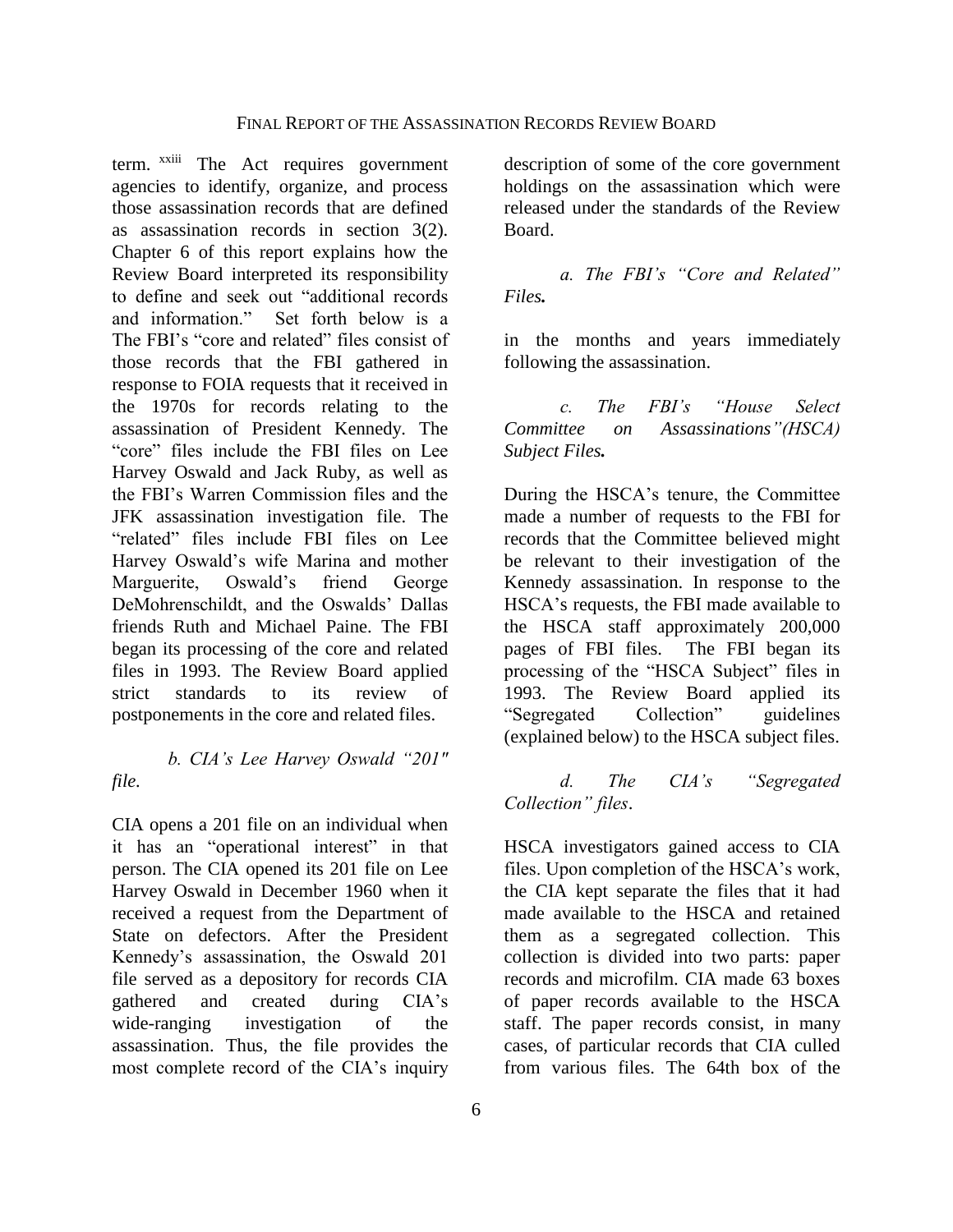CIA's segregated collection contains 72 reels of microfilm and represents the entire set of files from which records were made available to the HSCA. Thus, in many cases, the microfilmed files contain material well beyond the scope of the HSCA investigation and may, for example, cover an agent's entire career when only a small portion of it intersected with the assassination story.

Before President Clinton appointed the Review Board, the FBI collected and began to process its administrative files relating to its involvement with each of these committees. In large part, the records contained in the Bureau's administrative files related to topics other than the Kennedy assassination. To the extent that the Review Board found records in these files that concerned topics other than the Kennedy assassination, it designated the records not believed relevant (or "NBR" as that acronym is defined *infra*) and removed them from further consideration.

### *f. Requests for Additional Information*.

Congress included in the JFK Act a provision that allowed the Review Board to obtain additional information and records beyond those that were reviewed by previous investigations. Chapter 6 of this report explains the requests that the Review Board made and the assassination records designated as a result of those requests.

#### **B. Declassification Standards**

The Review Board's primary purpose, as outlined in section 7(b) of the JFK Act, was to determine whether an agency's request for

*e. FBI records on the Congressional Committees that investigated the assassination*.

The JFK Act defined "assassination record" to include records relating to the Kennedy assassination that were used by the congressional committees who investigated events surrounding the assassination.<sup>xxiv</sup>

postponement of disclosure of an assassination record met the criteria for postponement set forth in section 6. Section 6 consisted of an introductory clause, which established the "clear and convincing evidence" standard, and five subsections that set forth the criteria under which the Review Board could agree to postpone public disclosure of assassination-related information.

# **1. Standard of Proof: Clear and Convincing Evidence**

*Text of Section 6*

*Disclosure of assassination records or particular information in assassination records to the public may be postponed subject to the limitations of this Act if [agencies provide] clear and convincing evidence that [the harm from disclosure outweighs the public interest in release.]*

*a. Review Board guidelines.* For each recommended postponement, the JFK Act requires an agency to submit "clear and convincing evidence" that one of the specified grounds for postponement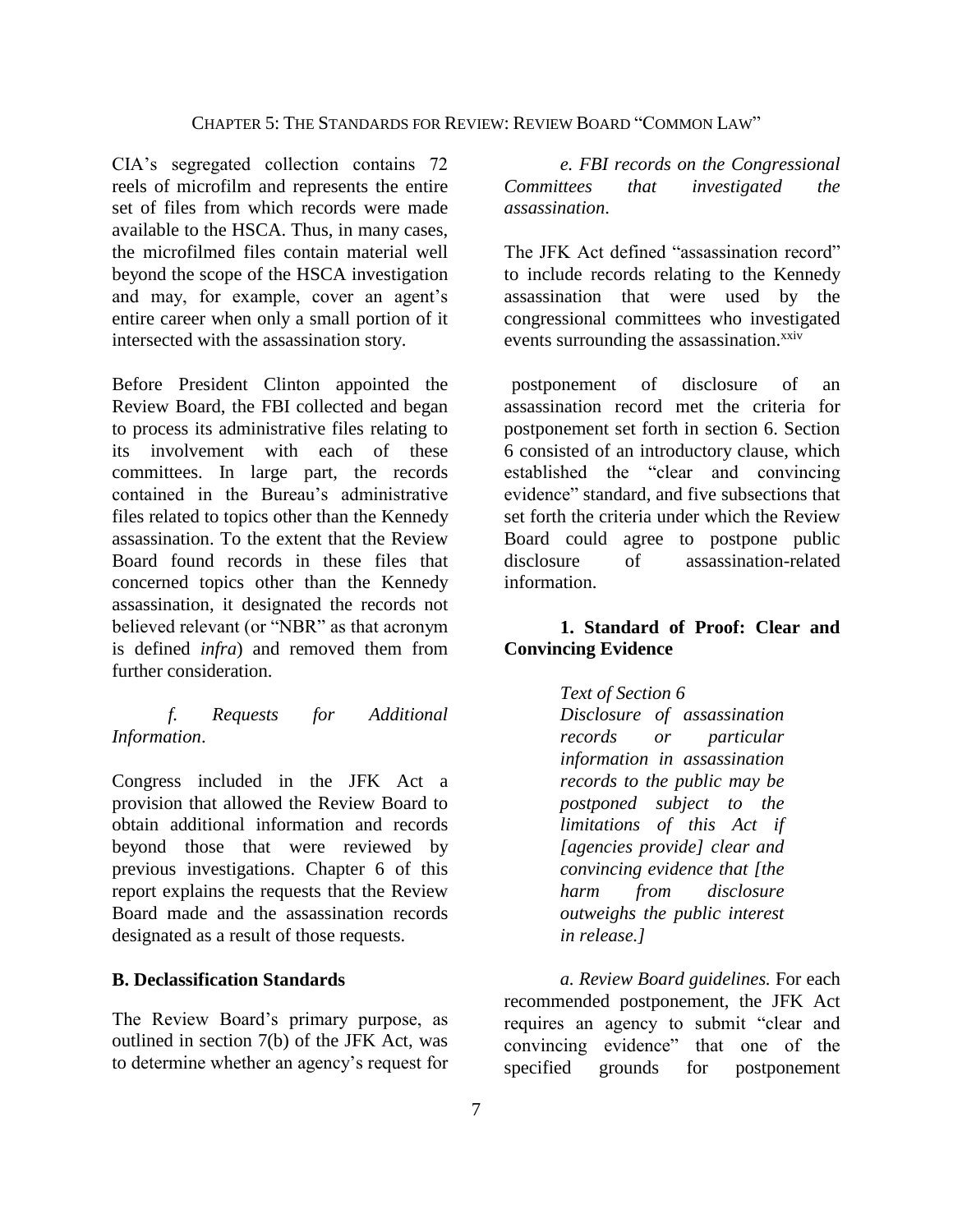#### FINAL REPORT OF THE ASSASSINATION RECORDS REVIEW BOARD

exists. xxv The Review Board required agencies to submit specific facts in support of each postponement, according to the Review Board's guidelines for each postponement type.

*b. Commentary.* Although the agencies argued that the clear and convincing evidence standard could be satisfied by a general explanation of those The JFK Act clearly required agencies to provide "clear and convincing evidence" in support of their postponements, but it did not establish a mechanism for when and how such evidence should be presented. The legislative history provides a clue as to Congress' intent: "[T]o the extent possible, consultation with the government offices creates an understanding on each side as to the basis and reasons for their respective recommendations and determinations." xxvi The Review Board did consult with government offices to determine fair, efficient, and reasonable procedures for presenting evidence.

The Review Board began its review of assassination records by considering pre-assassination records on Lee Harvey Oswald. In an attempt to arrive at consistent decisions, the Board asked the staff to present the records on an issue-by-issue basis. For example, with FBI records, the Review Board first scheduled a group of FBI records for review and notified the FBI of the meeting date at which it intended to vote on the records. The Review Board invited the FBI to present its evidence. Second, the FBI requested that it be allowed to brief the members of the Review Board. At the briefing, the FBI presented its position to the Board — both in an oral presentation and in

agencies' positions in support of postponements, the Review Board determined that the clear and convincing evidence requirement was a document-specific one. Thus, the Board required agencies to present evidence that was tailored to individual postponements within individual documents.

a "position paper." The FBI's "position papers" summarized the FBI's general policy preferences for continued classification of certain categories of information. Third, the Review Board staff researched existing law on each of the FBI's "positions" and determined that the arguments that the FBI put forth in support of its JFK Act postponements were essentially the same arguments that the FBI offers to courts for FOIA cases. Of course, in legislating the declassification standards of the JFK Act, Congress intended for the JFK Act standards—and not the FOIA standards—to apply. Aware of Congressional intent, the Review Board rejected the FBI's general policy preferences on the basis that the arguments did not constitute the "clear and convincing" evidence necessary to support a request for a postponement under section 6. The FBI did appeal the Review Board's decisions to the President, but the Review Board's document-specific interpretation of the "clear and convincing" evidence standard ultimately prevailed when the vote was withdrawn.

*1. "Rule of Reason."* Of course, some assassination records are of greater interest than others. With regard to records that had a close nexus to the assassination,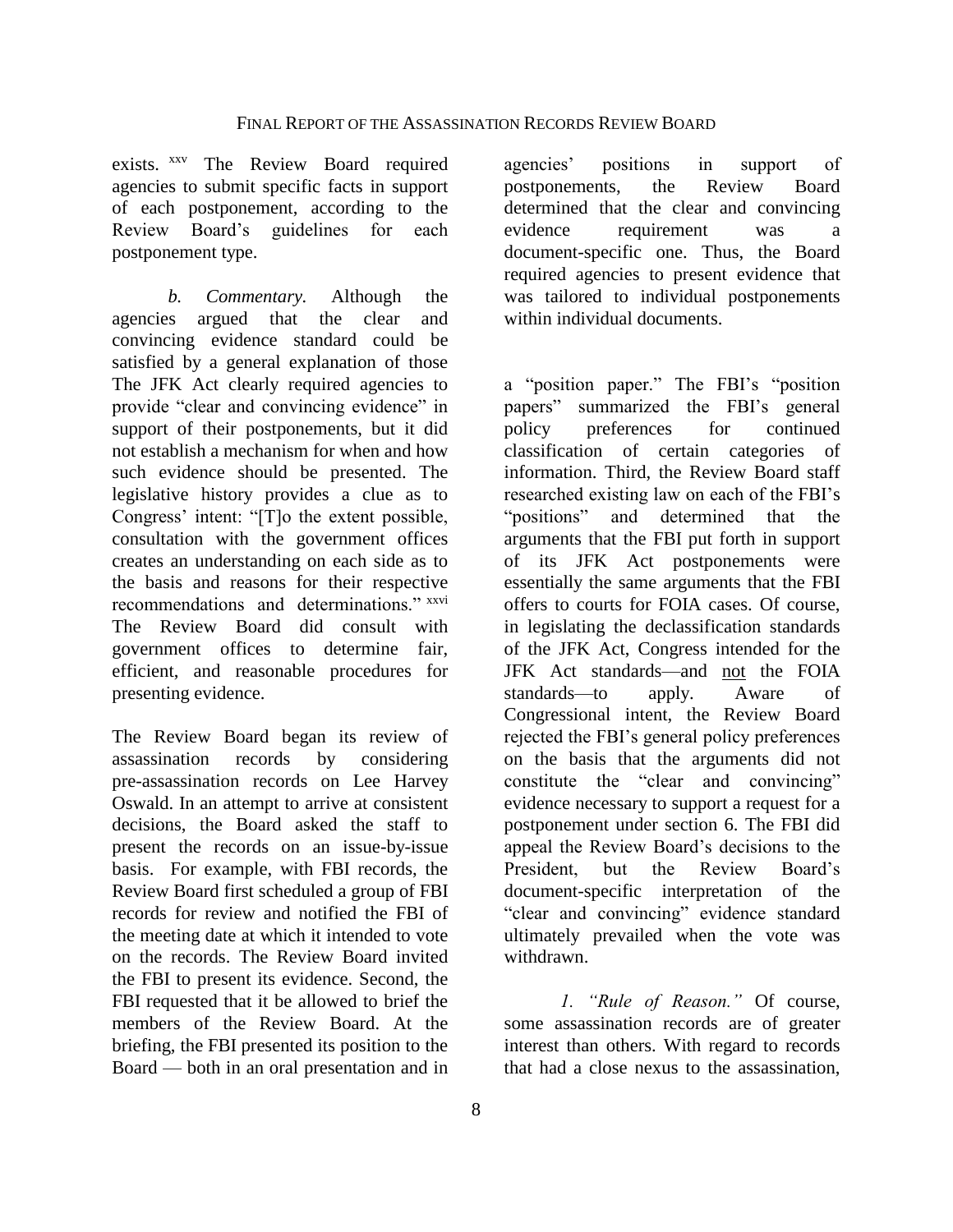the Review Board strictly applied the law. For example, the Review Board voted to release in full nearly all of the information in the FBI's pre-assassination Lee Harvey Oswald file and the bulk of the information in the HSCA's report on CIA activities in Mexico City—the "Lopez" report—because of the high public interest in that material. With regard to the FBI files, the FBI believed that its arguments were compelling enough to merit appeals to the President on nearly all of the Review Board's decisions on the pre-assassination Lee Harvey Oswald The postponement-by-postponement review at each early Review Board meeting proved to be a slow and careful process. The postponement-by-postponement review proved to be a necessary educational process for the Board members. The Board members were a group of five citizens who were selected not for their familiarity with the subject of the assassination, but for their professional competence in history and law. Thus, through reviewing individual documents at its early meetings, the Board essentially educated itself about the assassination.

While the Review Board did need time to educate itself and to develop its policies, the Board's pace eventually increased. In an effort to streamline its work, the Review Board consulted with federal agencies such as the CIA and FBI to work out an approach for review of records that would allow the Review Board to make informed decisions, but not require agencies to spend hundreds of hours locating evidence for and providing briefings on each postponement within an assassination record.

records. The FBI, the Review Board, the White House Counsel's Office, and ultimately the State Department spent a substantial amount of time resolving the issues that arose in the appeal process, and for those important records that were at issue, the Review Board considered its time well-spent. The Review Board similarly dealt with other key records and spent as much time as was necessary to deliberate and decide upon those records.

The first step to developing a reasonable approach was for the Review Board to formulate general rules for sustaining and denying postponements. The Review Board's "guidance" to its staff and the agencies became a body of rules—a Review Board "common law." Once the Review Board notified an agency of its approach on a particular type of postponement, the agency learned to present only those facts that the Review Board would need to make a decision. For example, with regard to FBI informants, the Review Board notified the FBI of what it considered to be the relevant factors in its decision-making. In other words, it defined for the Bureau what it considered to be "clear and convincing" evidence. Then, the Review Board worked with the FBI to create a one-page form titled an "Informant Postponement Evidence Form" that the FBI could use to provide evidence on an informant. (See illustration.) The form allowed the FBI to simply fill in the answers to a series of questions about the informant in question, which in turn allowed the Review Board to focus on those facts that it deemed to be dispositive in a particular document. This approach had the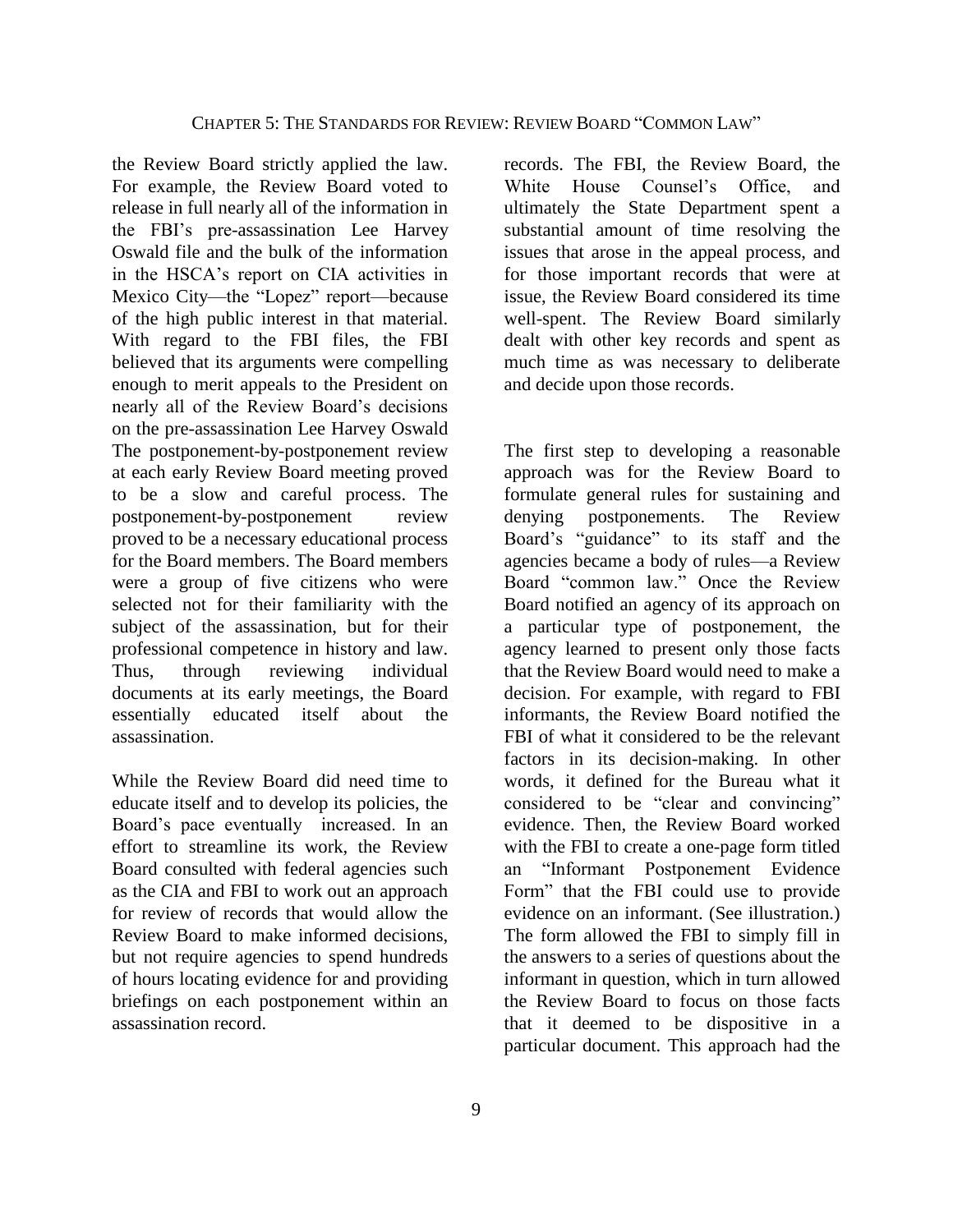added benefit of providing consistency to the Review Board's decision-making.

A large number of records that the JFK Act defined as "assassination records" proved to be of very low public interest. The JFK Act required the Review Board to process all records that were "made available" to the Warren Commission and the Congressional Committees that investigated the assassination, whether or not the records were used by the Commission or the committees. Many of these records, while interesting from a historian's perspective, are not closely related to the assassination. For those documents that were of little or no public interest, the Review Board modified its standards in the two ways described below.

*B. Segregated Collection Guidelines:*  For those records that were not immediately relevant, but shed at least some light on issues that the Congressional Committees that investigated the assassination explored as potentially relevant to the assassination, the Review Board created the "Segregated Collection Guidelines." The segregated collections records, although marginally relevant, were not appropriate for "NBR" designation, as the "NBR" Guidelines would have resulted in withholding records in full. Instead, the Board passed the "Segregated Collection" Guidelines, which ensured that the Review Board staff would review every page of the marginally relevant records, but would not require agencies to present the same amount of evidence in support of postponements. The regulations that the Review Board adopted on November 13, 1996, define "Segregated Collections" to include the following: (1) FBI records that were requested by the HSCA in conjunction

*A. "NBR" Guidelines: Records that Review Board judged were "not believed relevant" to the assassination.* For those records that truly had no apparent relevance to the assassination, the Review Board designated the records "not believed relevant" ("NBR.") The "NBR" guidelines allowed the Review Board to remove irrelevant records from further consideration. Records that the Review Board designated "NBR" were virtually the only groups of records that the Review Board agreed to postpone in full. Thus, the Review Board was always extremely reluctant to designate records "NBR" and rarely did so.

with its investigation into the assassination of President Kennedy, the Church Committee in conjunction with its inquiry into issues relating to the Kennedy assassination, and the Pike Committee and Rockefeller Commission that investigated issues related to the assassination; (2) CIA records including the CIA's segregated collection of 63 boxes as well as one box of microfilm records (box 64) and several boxes of CIA staff "working files." The Review Board adopted revised guidelines on April 23, 1997 in an attempt to streamline the review process of postponements in the segregated collections, and ensure page-by-page review of all documents in the segregated collections. The guidelines state, "...even with the assumption that our operations may be extended through Fiscal Year 1998, the Review Board cannot hope to complete review of postponements in the Segregated Collections under the current method of review." Where the Review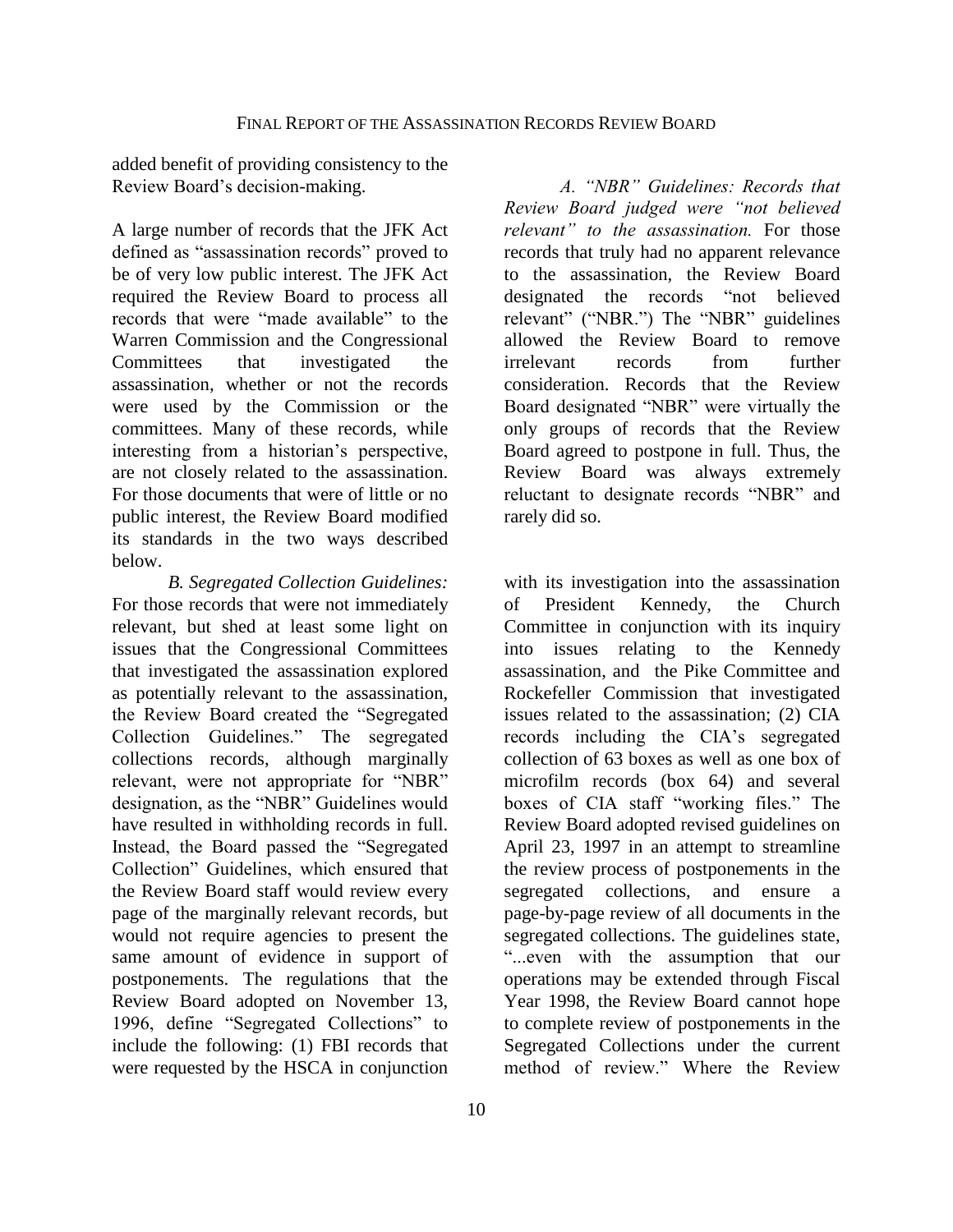Board's standards differed between core files and segregated collection files, the guidelines set forth below note the distinction.

Thus, throughout its tenure, the Review Board sought to be vigorous in applying the law, but, in order to complete its work, found it necessary to employ a "rule of reason<sup>"</sup>

#### **2. Intelligence agents**

*Text of Section 6(1)(A)*

*. . .clear and convincing evidence that the threat to the military defense, intelligence* 

*i. Review Board guidelines*. The Review Board usually protected the names of CIA Officers who are still active or who retired under cover and are now living in potentially risky circumstances. The Review Board usually released names of deceased CIA officers and the names of CIA officers whose connection to the CIA was public knowledge. When the Review Board postponed names, it usually substituted the phrase, "CIA Employee."

*ii. Commentary*. Names of numerous CIA officers appeared in the CIA's assassination records. The Review Board and the CIA had to confront the challenge presented by the statute, which requires name-specific evidence, but gathering such evidence proved to be time-consuming and burdensome for the CIA and the names of CIA officers in the records were not always relevant to the assassination. The statute, of course, states that the only way that the Review Board

*operations, or conduct of foreign relations of the United States posed by the public disclosure of the assassination record is of such gravity that it outweighs the public interest, and such public disclosure would reveal —*

*(A) an intelligence agent whose identity currently requires protection*

*a. CIA Officers.*

could protect names of intelligence agents was if the CIA provided clear and convincing evidence that the CIA officer's identity "currently" required protection

The CIA initially believed that the solution to the above-referenced challenge was for the Review Board to agree with CIA that the names of all CIA officers within the JFK Collection should be postponed until the year 2017. The CIA supported its request for blanket postponements with two arguments: *first,* since many CIA employees are "under cover," CIA argued that its intelligence gathering capability depended on employees maintaining cover, and, *second,* even though the majority of CIA officer names in the Collection are names of retired CIA employees, CIA is bound by a confidentiality agreement to protect the relationship. Many of these former employees objected to release of their former Agency affiliation, complaining that it violates this agreement and suggesting that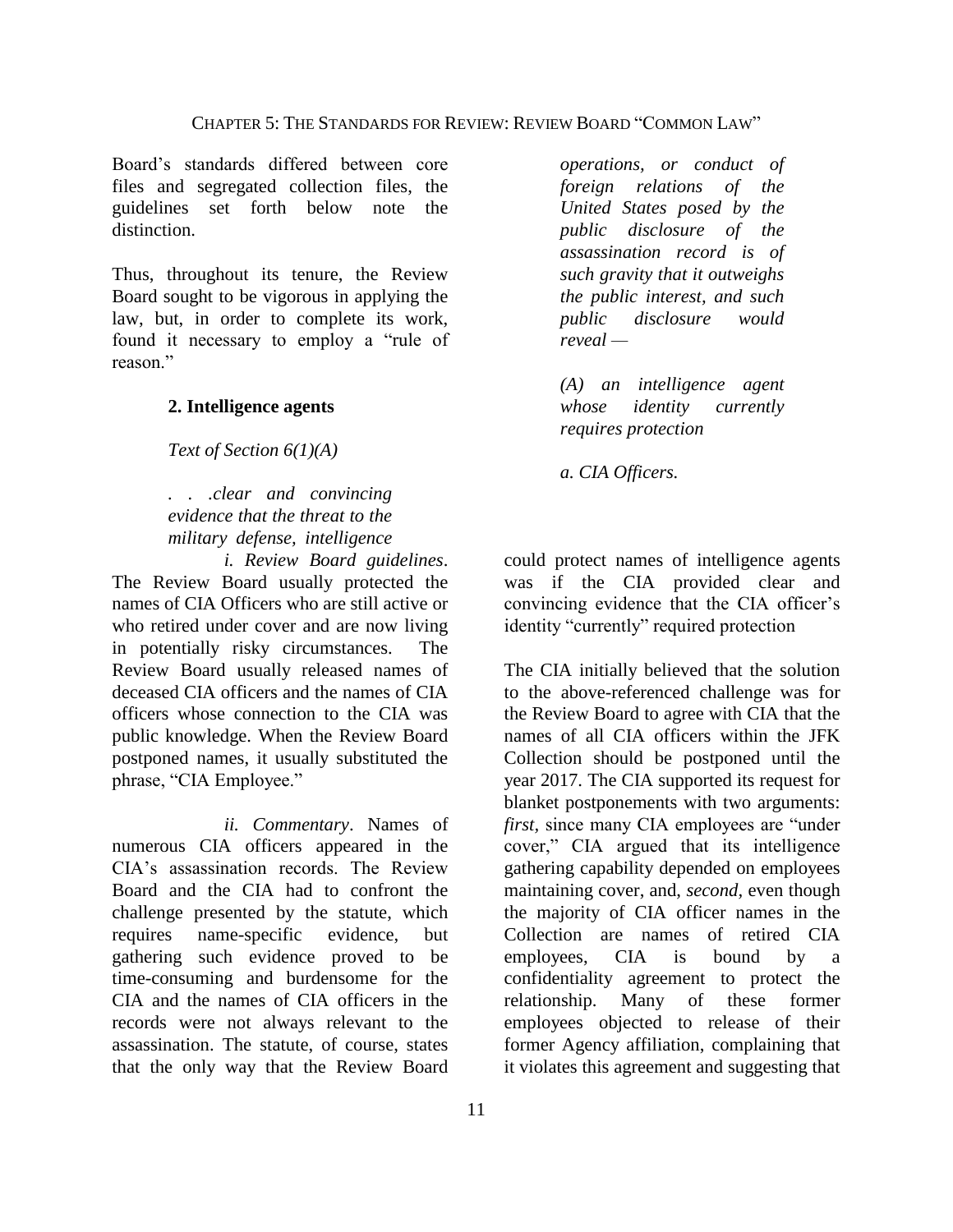such release might jeopardize business relationships or threaten personal safety.

Mindful of the JFK Act's requirement that agencies provide name-specific evidence, the Review Board would not agree to CIA's request for blanket postponements of CIA names. Instead, the Review Board requested CIA to provide evidence for each name.

The CIA, however, was reluctant to produce name-specific evidence and, on occasion, CIA failed to furnish evidence when it promised to do so. CIA's initial refusal to supply evidence on individual names was met, not with the wholesale release of names by the Board, but with a firm insistence that the Agency meet the requirements of the Act. The Review Board released the names of a few individuals who were of central importance to the assassination story early in the process, but gave the Agency a number of additional opportunities to provide specific evidence on other names.

By May 1996, the Review Board had decided what evidence would meet the clear and convincing evidence standard. If the CIA provided evidence that the individual retired under cover or abroad or evidence that the individual objected to the release of his or her name when contacted (CIA agreed to attempt to contact former employees), the Review Board would protect the CIA officer's name. Moreover, where the CIA specifically identified an ongoing operation in which the individual was involved or CIA could demonstrate that the person was still active with CIA, the Review Board would protect the name. Because the JFK Act required the Review Board to balance the potential harm from disclosure against the public interest in release, there were cases in

For example, in December 1995, the Review Board designated one day of their meeting "name day," and invited CIA to provide evidence for names the Review Board had encountered in CIA records during the previous six to seven months. On that day, CIA again requested the Review Board to sustain the postponement of all CIA names. The Review Board did not want to jeopardize the personal safety of individuals and gave CIA more time to provide evidence. The Board set other "name days" in May 1996 and May 1997. As deadlines for submission of evidence approached, CIA agreed to release some names, but in most cases, continued to offer less than satisfactory evidence on those they wished to protect. Gradually, the CIA did begin to provide supporting evidence of the postponement of individual names.

which the Review Board determined that, even though the CIA had provided the required evidence, the Review Board believed that the individual was of sufficiently high public interest that it would require the CIA to provide additional evidence before it would consider protecting the name. In these cases, the Review Board asked CIA to provide information on the employee's current status, his or her location, and the nature of the work he or she did for the CIA.

The Review Board determined that names were of high public interest when the CIA officer at issue had a substantive connection to the assassination story or where the CIA officer's name appeared in CIA's Oswald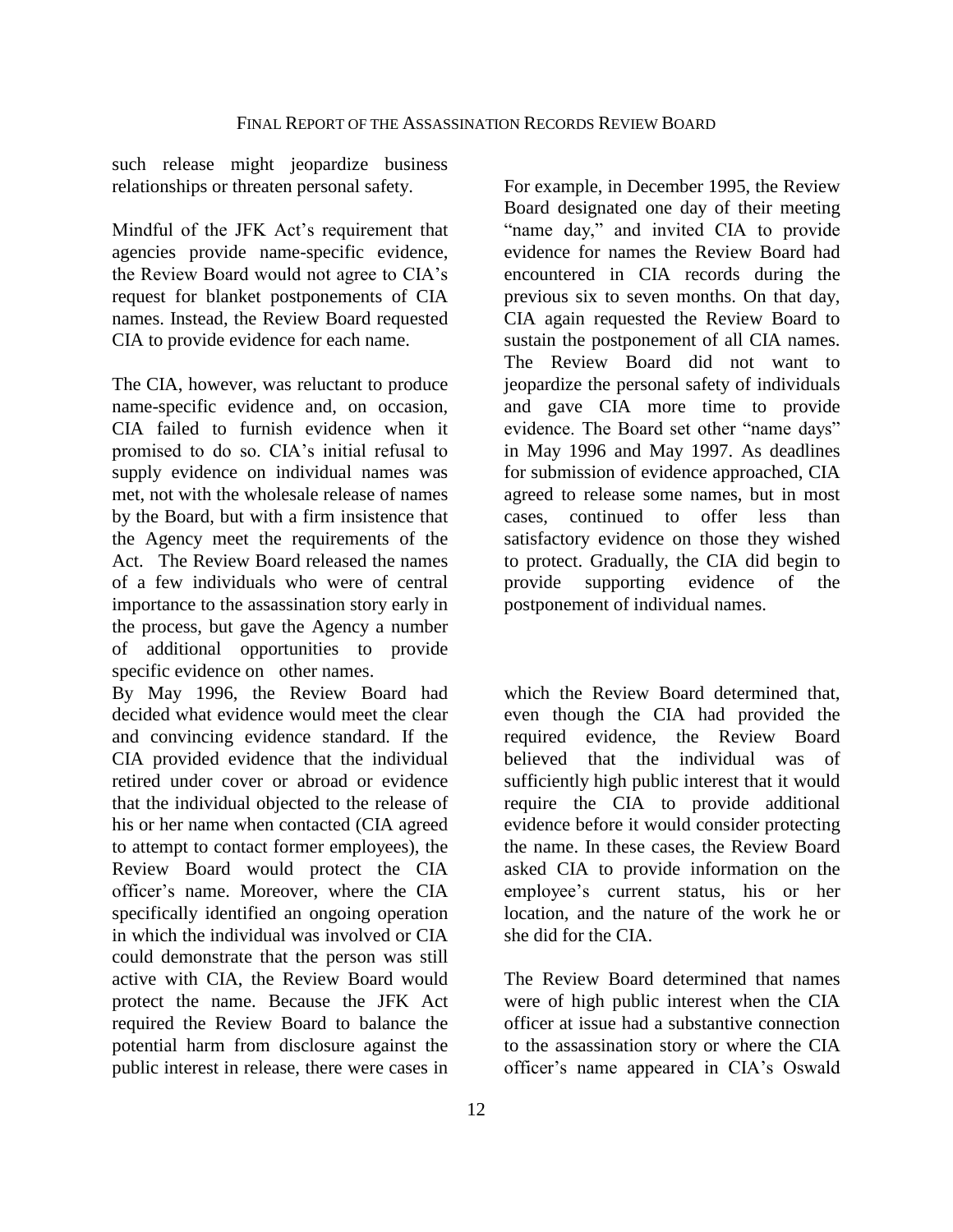201 file. By July 1997, the Review Board had determined that where CIA officer names did not fit within one of the "high public interest" categories, it would require CIA to provide significantly less evidence in support of its requests for postponement. Given the large number of CIA officer names in the CIA records, the Review Board determined that it had to adopt the practical high public interest/low public interest approach, particularly since it had limited time and resources available to complete its own review of CIA records. The Review Board would have preferred to review each name at the same high level of scrutiny that

*ii. Commentary.* The CIA employee who was head of CIA's division "Western Hemisphere 3" during the period immediately after the assassination of President Kennedy testified before the HSCA and the Church Committee under the "throw-away" alias John Scelso. His true name appears on hundreds of documents in the JFK collection, many of which were the product of the Agency's extensive post-assassination investigation that spanned the globe. In reviewing this particular name, the Review Board's desire to satisfy the public's interest in release clashed with the CIA's strong evidence in support of postponement. Initially, the Board was inclined to release Scelso's true name, but the Agency argued convincingly against release. CIA provided evidence on the current status of the individual, shared correspondence sent by him, and even arranged an interview between him and a Review Board staff member. As an interim step, the Review Board inserted his prior alias "Scelso" as substitute language. (See illustration.) Then, at its May 1996 meeting, Board members determined to release

it used to review names of high public interest. Nevertheless, the Board's approach compelled the CIA to release many more names than it would have desired.

### *b. "John Scelso" (pseudonym).*

*i. Review Board guidelines.*  The Review Board protected the true name of the individual known by the pseudonym of John Scelso until May 1, 2001 or three months after the decease of the individual, whichever comes first.

"Scelso's" true name in five years or upon his death.

*c. Information that identifies CIA officers*.

*i. Review Board guidelines.* For specific information that, if released, would reveal the identity of an individual CIA officer that the Board had voted to protect, the Review Board protected the information.

*ii. Commentary.* Whenever the Review Board voted to protect the identity of an individual throughout federal agency assassination records, it had to be realistic enough to realize that some information about individuals is so specific that release of the information would reveal the individual's identity. Examples of specific identifying information include home addresses, birth dates, job titles, names of family members, and other less obvious, but equally revealing pieces of information.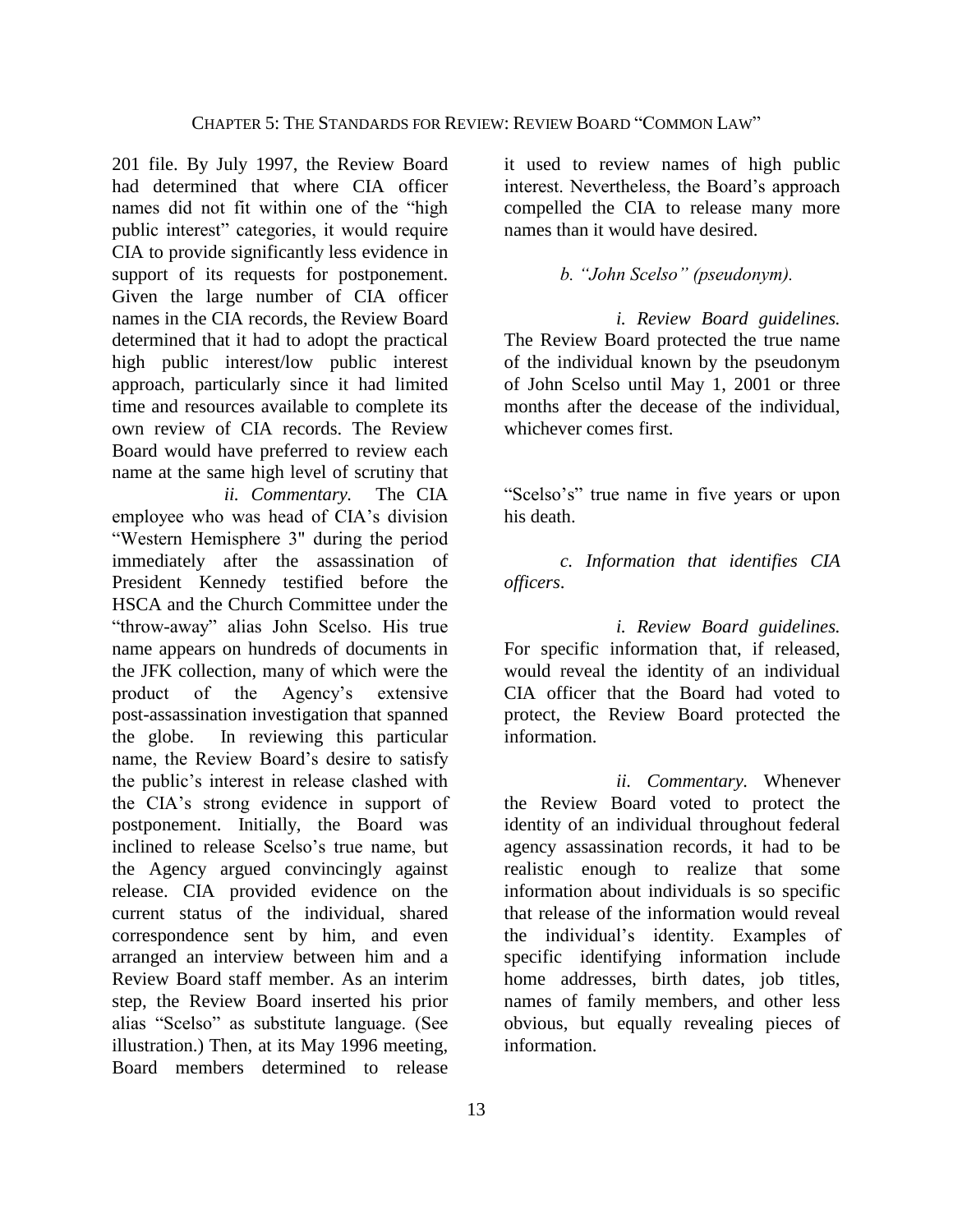*d. Names of National Security Agency employees.*

*i. Guidelines.* The Review Board protected the names of all National Security Agency employees that it encountered. The Review Board would have considered releasing names of National Security Agency employees if it determined that a particular name was extremely relevant to the assassination.

*ii. Commentary.* Due to the nature of NSA information, few NSA employee names appeared in NSA's assassination records. Even though the Review Board did not often encounter NSA employee names, it did have to vote on those names that it did confront. NSA's policy of not releasing the names of its employees conflicted with section  $6(1)(A)$  of the JFK Act that presumed release of such information unless NSA could prove that individual NSA employee names required

> *. . .clear and convincing evidence that the threat to the military defense, intelligence operations, or conduct of foreign relations of the United States posed by the public disclosure of the assassination record is of such gravity that it outweighs the public interest, and such public disclosure would reveal —*

*(B) an intelligence source or method which is currently utilized, or reasonably expected to be utilized, by the United States Government and which has not been* 

protection. NSA argued that the release of any names, other than those of publicly acknowledged senior officials, jeopardized the potential security of U.S. cryptographic systems and those individuals. As it did with the names of other intelligence agents and officers, the Review Board considered the names of NSA officers on a document by document basis. Given the nature of NSA information, the Review Board members agreed that none of the few names which appear in the documents, and for which NSA requested protection, was of high enough public interest or central to an understanding of the assassination story. Thus, it protected the names.

# **3. Intelligence sources and methods, and other matters relating to the national security of the United States**

*Text of Section 6(1)(B) and (C)*

*officially disclosed, the disclosure of which would interfere with the conduct of intelligence activities; or*

*(C) any other matter currently relating to the military defense, intelligence operations or conduct of foreign relations of the United States, the disclosure of which would demonstrably impair the national security of the United States;*

*a. CIA Sources***.**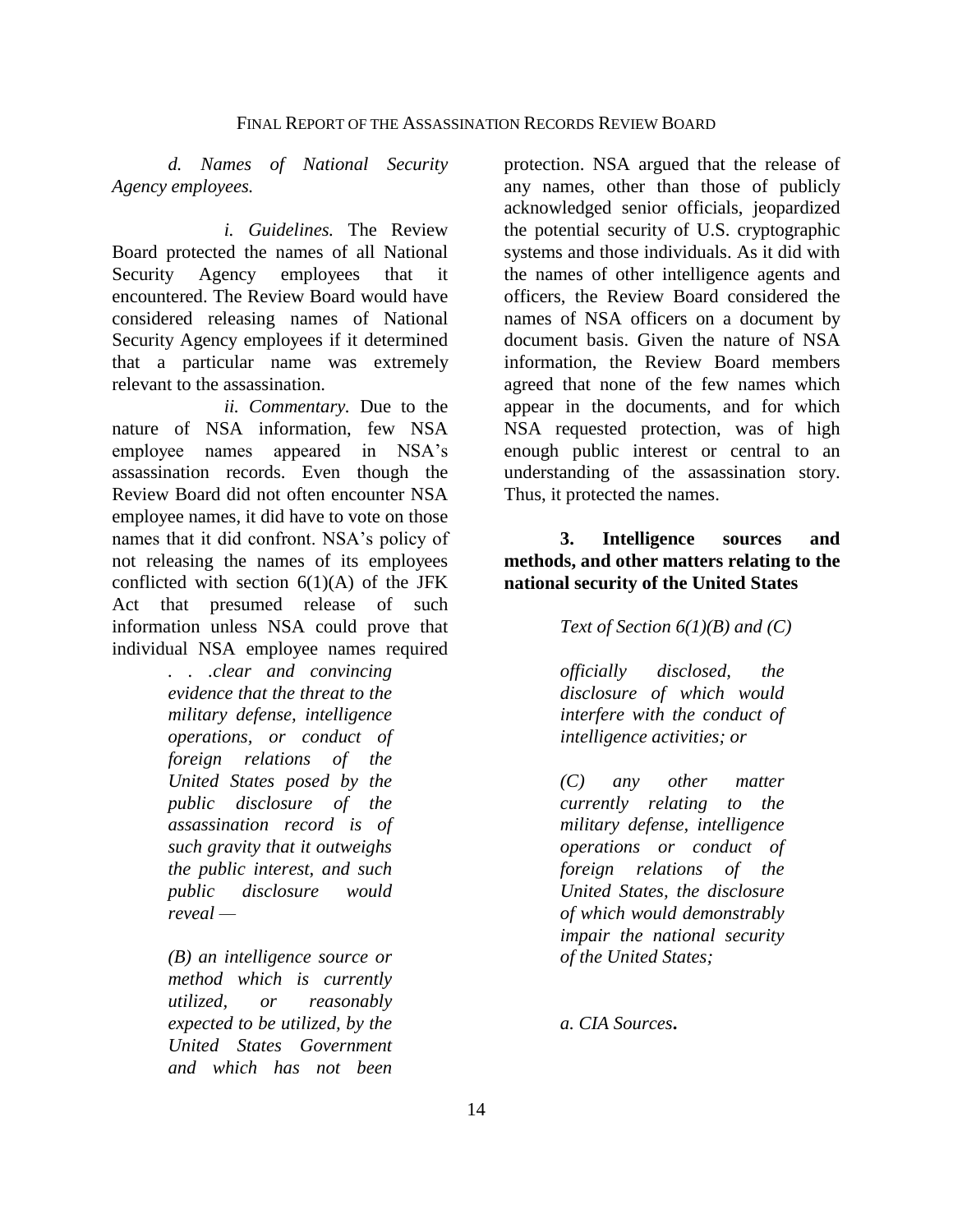### CHAPTER 5: THE STANDARDS FOR REVIEW: REVIEW BOARD "COMMON LAW"

*i. Review Board guidelines.*  The Review Board handled CIA sources, assets, informants, and specific identifying information under standards similar to the Board's decisions for CIA officers. Where the Review Board believed names possessed a high level of public interest, either because the name was central to the story or because assassination researchers expressed interest in the name, the Review Board subjected them to close scrutiny. The Board generally protected the identity of foreign nationals unless they were of high public interest and then the Review Board required CIA to provide specific evidence in support of its claimed postponements. The Review Board protected domestic sources, assets and informants where CIA demonstrated that release would jeopardize ongoing operations or harm individuals. If CIA did not provide evidence of one of the two above-referenced harms, the Review Board released the name at issue. In addition, where the public already knew the names of individuals who were connected to the CIA, especially if the government had previously released the information, the Review Board released the information.

When the Review Board postponed release of source names, it did so for ten years except in cases where a foreign government might accuse the source of committing treason for assisting the CIA. In those cases, the Review Board protected the source's name and identifying information until 2017.

*b. CIA pseudonyms.*

*i. Review Board Guidelines*. With only a few exceptions, the Review

*ii. Commentary*. The Review Board addressed the issue of whether to postpone or release source names at the same time that it considered CIA employee names and encountered the same problems as in the review of CIA employee names. As with CIA employee names, CIA was reluctant to provide name-specific evidence to the Review Board, opting instead to offer general principles supporting CIA's request that the Review Board redact all names.

The Review Board ultimately decided to protect the names of sources, assets, and informants in cases where the identity of the source is of reduced public interest because CIA sources live in countries other than the U.S. and were more likely to face harm if the Board disclosed their relationship with CIA. In those records where the source's identity was of possible public interest in relation to the assassination story or was important to understanding information related to the assassination, the Review Board required the CIA to provide additional evidence to support the protection of the source's identity.

Board released the pseudonyms of individuals. In some instances, the Review Board used pseudonyms as substitute language for the individual's true name.

*ii. Commentary*. Very early in the review process, the Review Board determined that, since pseudonyms were a sort of "throw away" identity for individuals who were under cover, the Review Board could release the pseudonym without harming the individual. The CIA did not object to the Review Board's policy to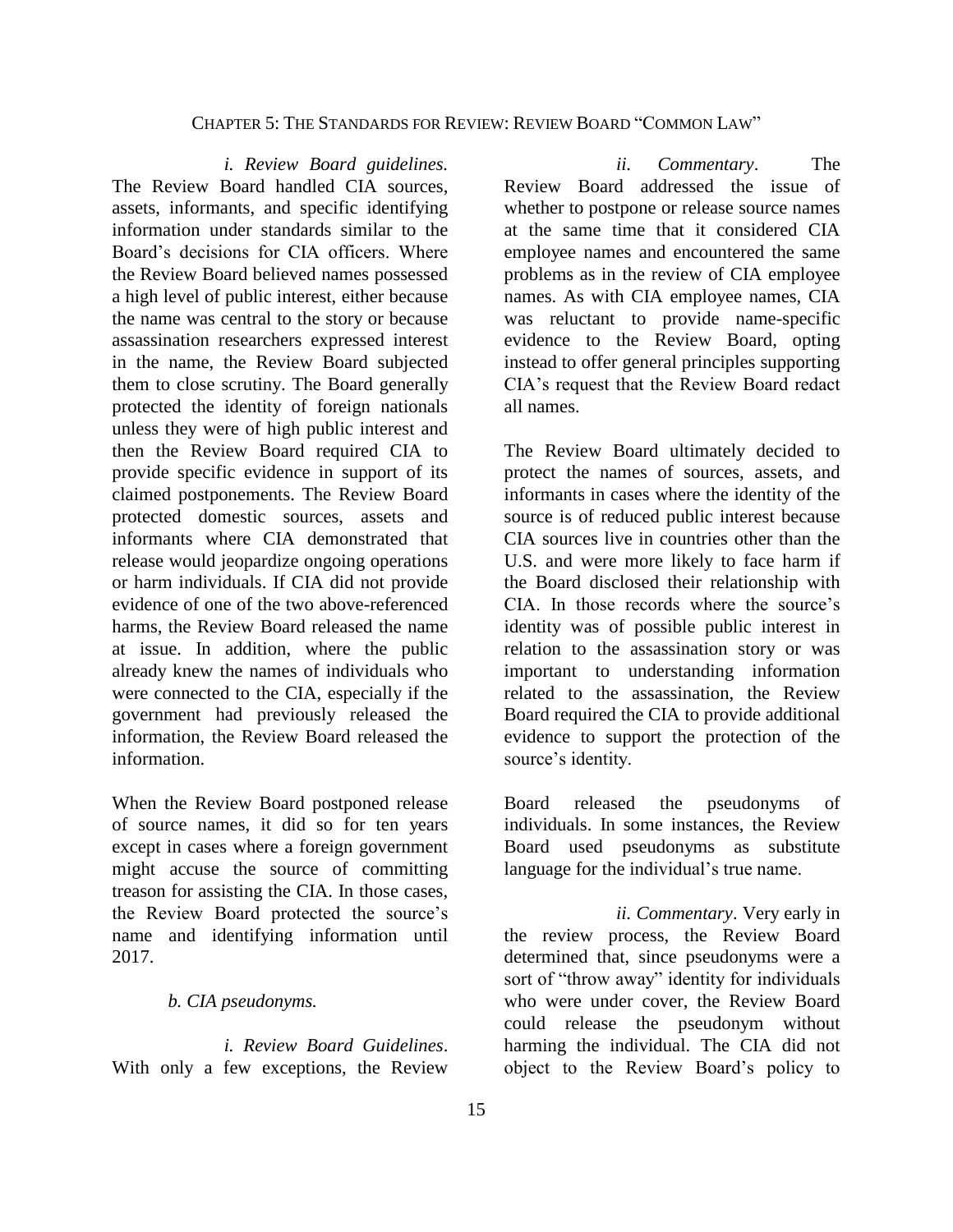release pseudonyms. The CIA did identify several pseudonyms that it believed to be particularly sensitive, and demonstrated to the Review Board with clear and convincing evidence that release of those pseudonyms would do irreparable harm.

#### *c. CIA crypts.*

*i. Review Board guidelines*. The Review Board released some CIA "crypts" — code words for operations and individuals. The Review Board also generally released CIA "digraphs" — the first two letters of a crypt that link a particular crypt to a particular location. CIA often created crypts to refer to other U.S. government agencies; for example, the FBI was "ODENVY." The Review Board made a blanket decision to release all U.S. government crypts. The Review Board nearly always released CIA crypts where those crypts denoted operations or individuals relating to Mexico City or Cuba. (The digraph for Mexico City was "LI," and for Cuba, it was "AM.") For all other crypts, As it did with CIA agent names, CIA initially requested the Review Board to sustain postponements of all CIA crypts even "ODENVY" — the CIA's old crypt for the FBI that CIA had already released in other CIA records. CIA argued that its use of crypts was an operational method that should remain secret, even though CIA had replaced most of the crypts at issue years earlier. CIA believed that if the Review Board released the crypts, researchers would be able to piece together the records and determine the identity of operations and individuals. CIA further argued that the burden of locating evidence on each crypt was too heavy.

the Review Board protected the digraph and released the remainder of the crypt. The Review Board established a few exceptions, and where exceptions applied, the Board required CIA to provide crypt-specific evidence of the need to protect.

*ii. Commentary*. The Review Board had to determine whether it believed that release of CIA crypts would harm CIA operations and individuals. Section 6(1)(B) and (C) of the JFK Act provided the standard for postponement of CIA crypts. The Review Board required the CIA to provide crypt-specific clear and convincing evidence that CIA currently used, or expected to use the crypt and that CIA had not previously released the crypt. Thus, in order to convince the Review Board to sustain postponements, the Board required CIA to research each crypt to determine whether CIA still used the individual or the operation and provide that evidence to the Review Board.

The Review Board, conversely, believed that CIA conceived crypts as a code to hide the identity of an operation or an individual, and so the Review Board could release the crypts and not compromise the operation or the individual. As with CIA agent names, the Review Board allowed the CIA ample time to locate evidence on each crypt. Finally, the Review Board released a group of CIA crypts from Mexico City with the "LI" digraph. CIA eventually agreed to release its crypts and digraphs in assassination records, and the Review Board eventually agreed to protect certain sensitive crypts.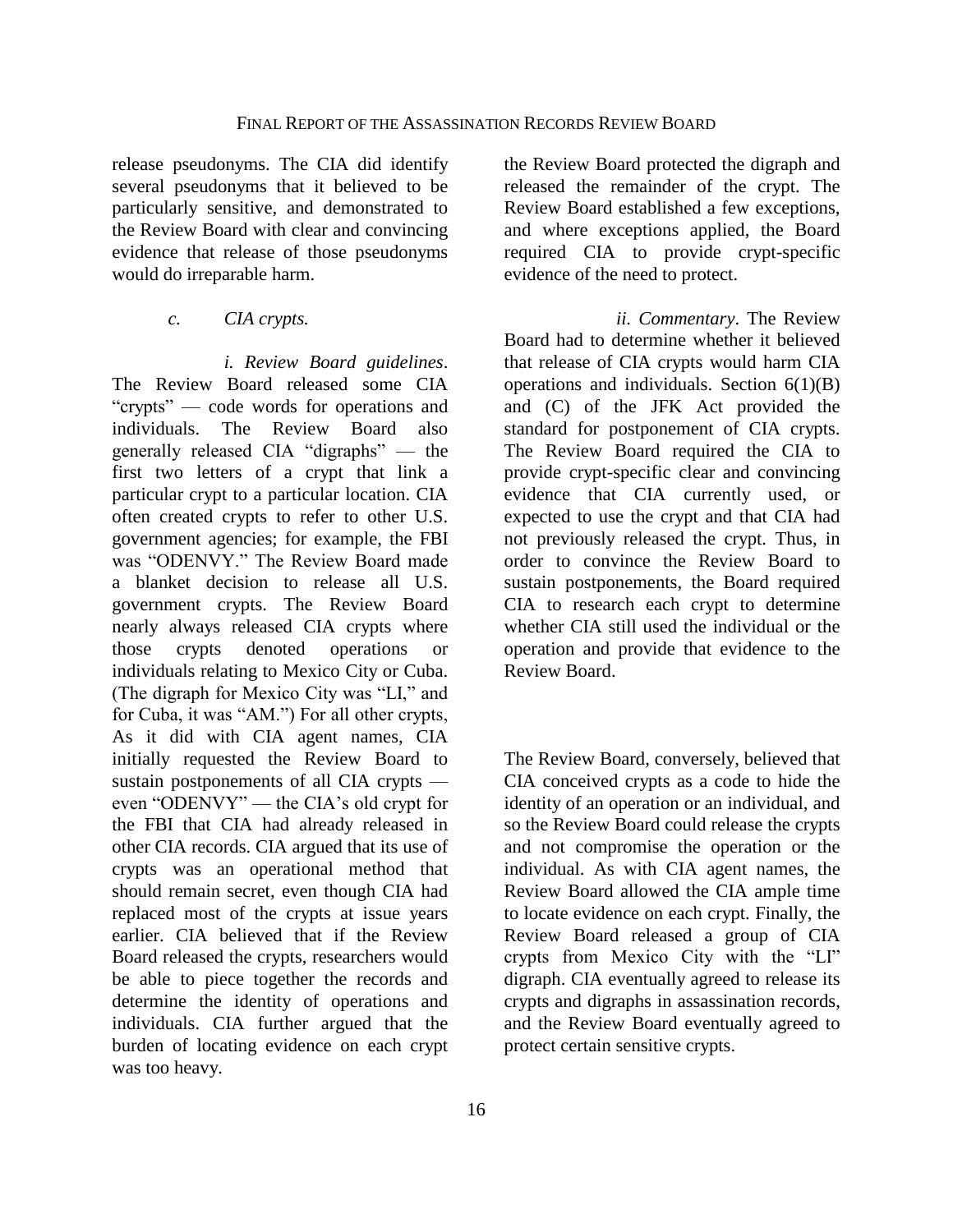The Review Board recognized that it could not conduct a crypt-by-crypt review for every CIA record that it encountered. CIA records contains hundreds of thousands of crypts. Given the need to finish its work, the Review Board decided that, for all crypts *except* the "LI," "AM," and "OD" series crypts, it would agree to postpone the location-specific digraph and release the actual crypts. Thus, the Review Board released most crypts in the collection and the most relevant digraphs. The Review Board did make three exceptions to its general rule: it protected the digraph in non-core files when (a) the crypt appeared next to a true name that had been released, (b) when the crypt appeared next to specific identifying information, and (c) when CIA provided clear and convincing evidence that the Review Board should protect the digraph.

### *d. CIA Slugline*.

*i. Review Board guidelines*. "Sluglines" are CIA routing indicators, consisting of two or more crypts, that appear above the text in CIA cables. (See illustration.) The Review Board released CIA sluglines according to the same criteria it applied to crypts and digraphs.

*i. Review Board guidelines*. The Review Board generally released CIA surveillance methods, the details of their implementation, and the product produced by them where the Review Board believed the methods were relevant to the assassination. The Review Board sustained postponements of CIA surveillance methods where CIA provided convincing evidence that the method still merited protection. Where the Review Board sustained the

*ii. Commentary*. The Review Board released CIA sluglines because the Agency never offered the Review Board any evidence to explain why the board should not release them. An example of a CIA slugline is "RYBAT GPFLOOR." "RYBAT" is a CIA crypt that meant "secret," and GPFLOOR was the crypt that CIA gave Lee Harvey Oswald during its post-assassination investigation. CIA initially asked the Review Board to postpone the CIA slugline even where CIA had released the individual crypts that made up the slugline elsewhere. For example, in the case of "RYBAT GPFLOOR," the CIA agreed to release the crypt "RYBAT" in two places elsewhere in the document at issue, and the CIA agreed to release the crypt GPFLOOR when it appeared in the text. CIA told the Review Board that it could not, however, release the slugline "RYBAT GPFLOOR." CIA offered no substantive arguments to support its request for postponement of the slugline. Given the statute's demand that CIA provide clear and convincing evidence in support of its requests for postponement, the Review Board voted to release CIA sluglines.

### *e. CIA surveillance methods.*

CIA's requests for postponement of surveillance methods, it substituted the language "surveillance method," "operational details," or "sensitive operation."

*ii. Commentary*. As with all its sources and methods, CIA initially requested the Review Board to postpone all of its surveillance methods since, CIA argued, CIA currently conducts surveillance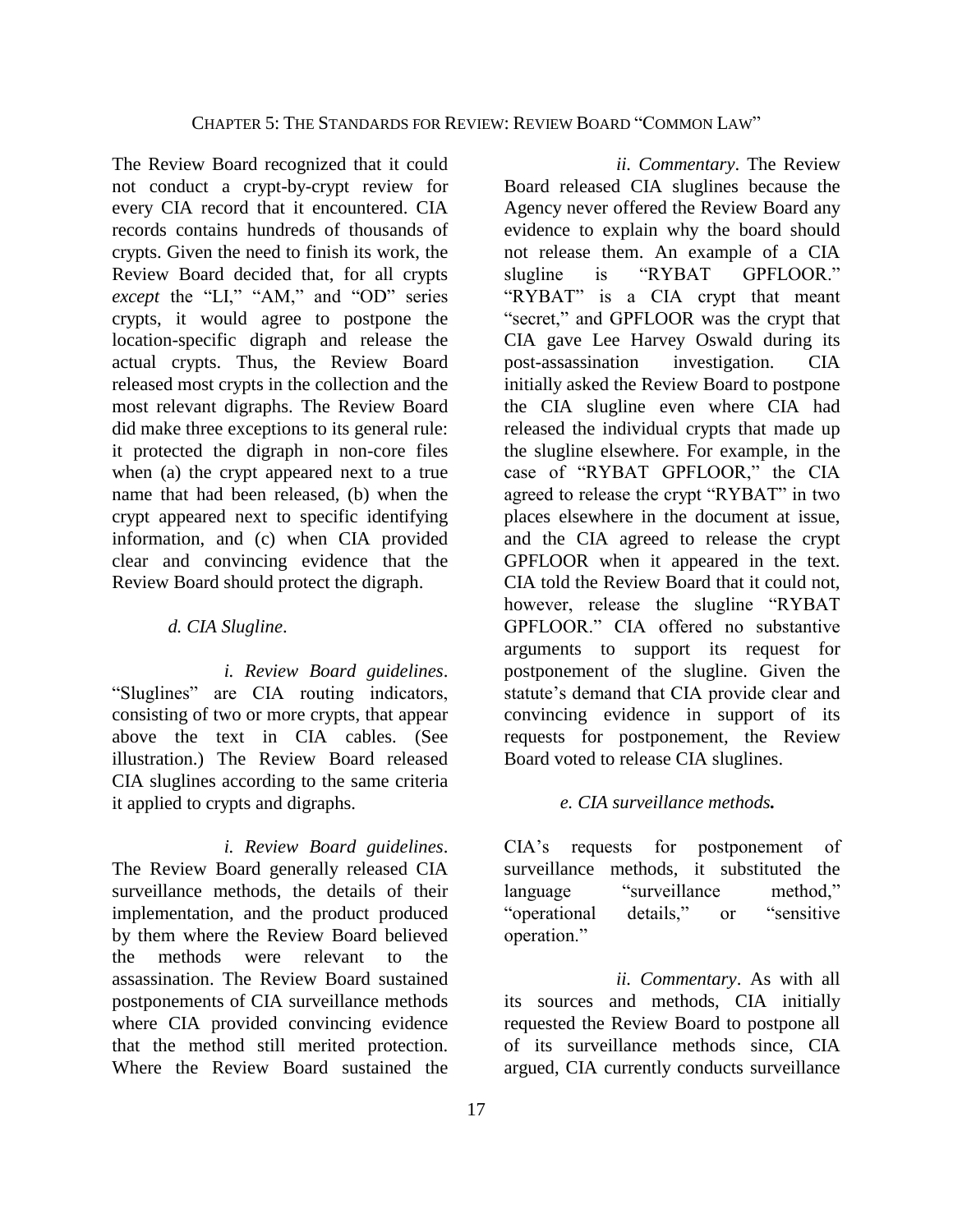operations. The Review Board, on the other hand, believed that it was not a secret that CIA currently conducts surveillance operations. Moreover, the Review Board did not believe that its votes to release CIA surveillance methods in Mexico City in 1963 would jeopardize current CIA surveillance operations. Finally, the Review Board recognized that certain CIA surveillance operations in Mexico City in 1963 were already well-known to the public because the U.S. government had disclosed details about those operations. CIA surveillance, particularly telephone taps and photo operations, was a major element in the story of Oswald's 1963 trip to Mexico City. (See illustration.)

The Board, therefore, concluded that the public interest in disclosure far outweighed any risk to national security and directed release of the information. However, in records that CIA proved did contain information about current operations, the Review Board voted to postpone the information.

*f. CIA installations*.

*i. Review Board guidelines*. The Review Board used date "windows" within which it released the locations of CIA installations where the location was relevant to the assassination. Specifically, the Review Board released the location of CIA installations relating to Mexico City during *ii. Commentary*. Initially, the

Review Board released CIA installation locations in CIA documents relevant to Oswald's visit to Mexico City. CIA did not raise significant objections to the Review Board's release of its installations in these records.

the time period 1960-1969. Likewise, the Review Board generally released the location of *all* CIA installations that were relevant to the assassination during the time period between the date of the assassination — November 22, 1963 — and the date that the Warren Commission issued its report in September 1964. Finally, the Review Board generally released the location of *all* CIA installations that appeared in Oswald's 201 file during the time period January 1, 1961 through October 1, 1964. The Review Board did grant CIA a few exceptions to its general rule, and except for the specific time windows described above, the Review Board protected all information that identified CIA installation locations.

The Review Board created substitute language for its postponement of CIA installations to enable researchers to track a particular CIA installation through the JFK collection without revealing the city or country in which it is located. To accomplish this, the Review Board divided the world into five regions: Western Hemisphere, Western Europe, Northern Europe, East Asia/ Pacific, and Africa/ Near East/ South Asia. Then the Board added a number to refer to each different location in the region. Thus, "CIA Installation in Western Hemisphere 1" serves as a place holder for a particular installation in all CIA assassination records.

When the Review Board began to vote to release the location of additional CIA installation locations, the CIA did object, but did not offer evidence of the harm to national security that it believed would result from disclosure of the information.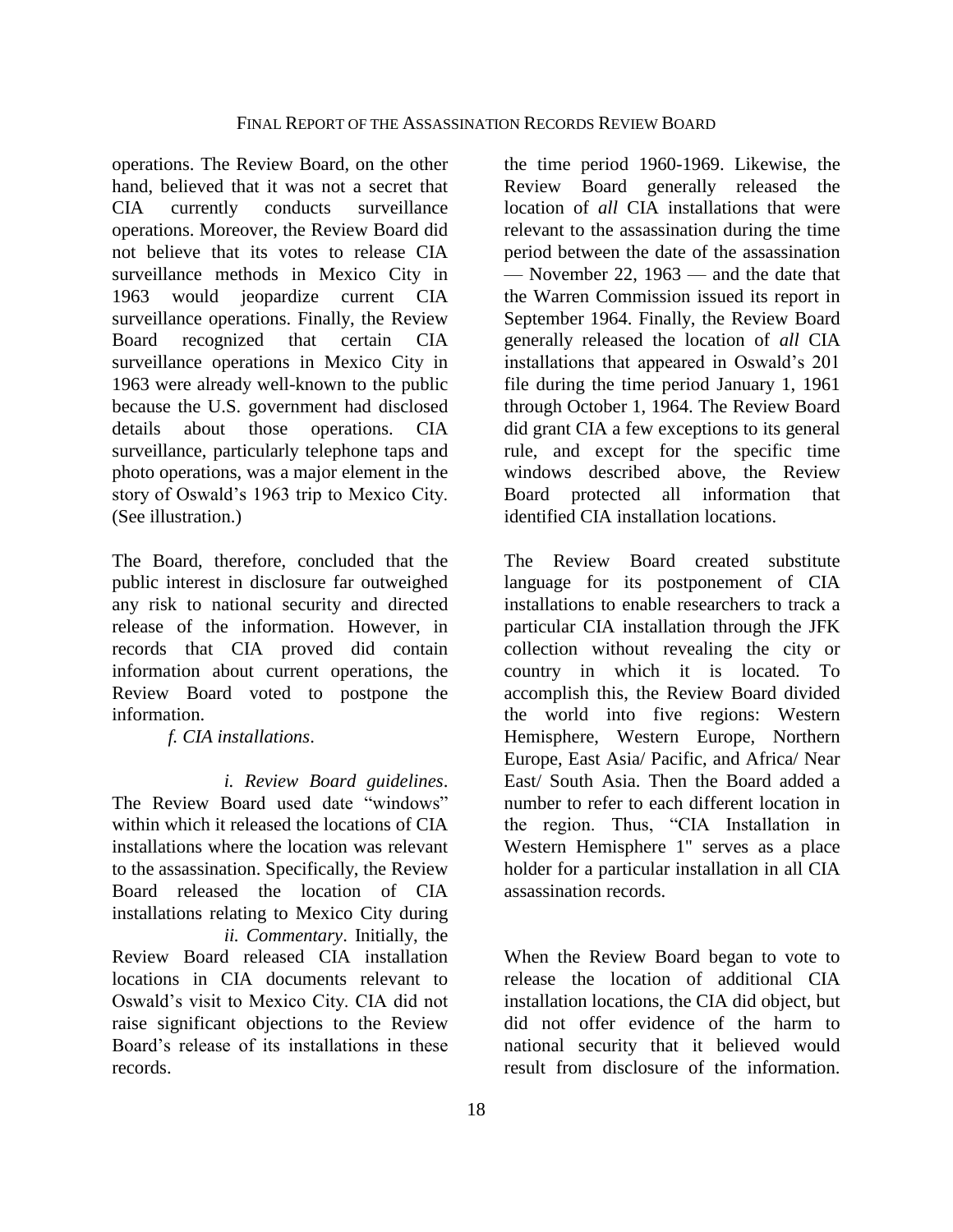The CIA threatened to appeal to the President to overturn the Review Board's votes, but the Review Board's position was that the JFK Act required release of information where CIA did not provide convincing evidence to support their postponements. The Review Board did allow the CIA ample time to gather and present its evidence to support its requests for postponements as both the CIA and the Review Board hoped to avoid a CIA appeal to the President.

Ultimately, the CIA determined that it would trust Review Board members with the information that the Review Board required to postpone the release of the location of a small number of CIA installations. In an effort to balance high public interest in the location of CIA installations and the need to protect certain installations, the Review Board decided to establish date "windows" within which it would release CIA installation locations.

The CIA never did appeal a Review Board vote to the President.

*g. CIA prefixes (cable, dispatch, field report).*

*i. Review Board guidelines*. CIA cable, dispatch, and field report "prefixes" are identifiers that CIA uses on its

*ii. Commentary*. Although the Review Board did not believe that it should vote to protect CIA job titles, standing alone, it sometimes voted to protect titles if they revealed other information that the Review Board had voted to protect.

*i. CIA file numbers.*

communications to indicate the installation that generates a particular message. Where the Review Board had voted to release the location of a particular CIA installation, the Review Board also voted to release CIA cable, dispatch, and field report prefixes that the installation generated. Likewise, the Review Board protected cable, dispatch, and field report prefixes where it voted to protect the location of the CIA installation.

The Review Board replaced the prefixes that it protected with substitute language similar to that used for CIA installations. An example of substitute language for CIA prefixes is: "Cable Prefix for CIA Installation in Western Hemisphere 1."

*ii. Commentary*. Once the Review Board voted to release the location of a particular CIA installation, the Review Board and CIA did not disagree that the Board should release cable, dispatch and field report prefixes.

### *h. CIA job titles*.

*i. Review Board guidelines*. The Review Board voted to release CIA employees' job titles except when the Board's disclosure of the title might reveal the identity of an individual or CIA installation requiring protection.

*i. Review Board guidelines.* CIA organizes many of its files by country and assigns "country identifiers" within particular file numbers. The Review Board released nearly all CIA file numbers that referred to Mexico City. The Review Board protected the "country identifiers" in CIA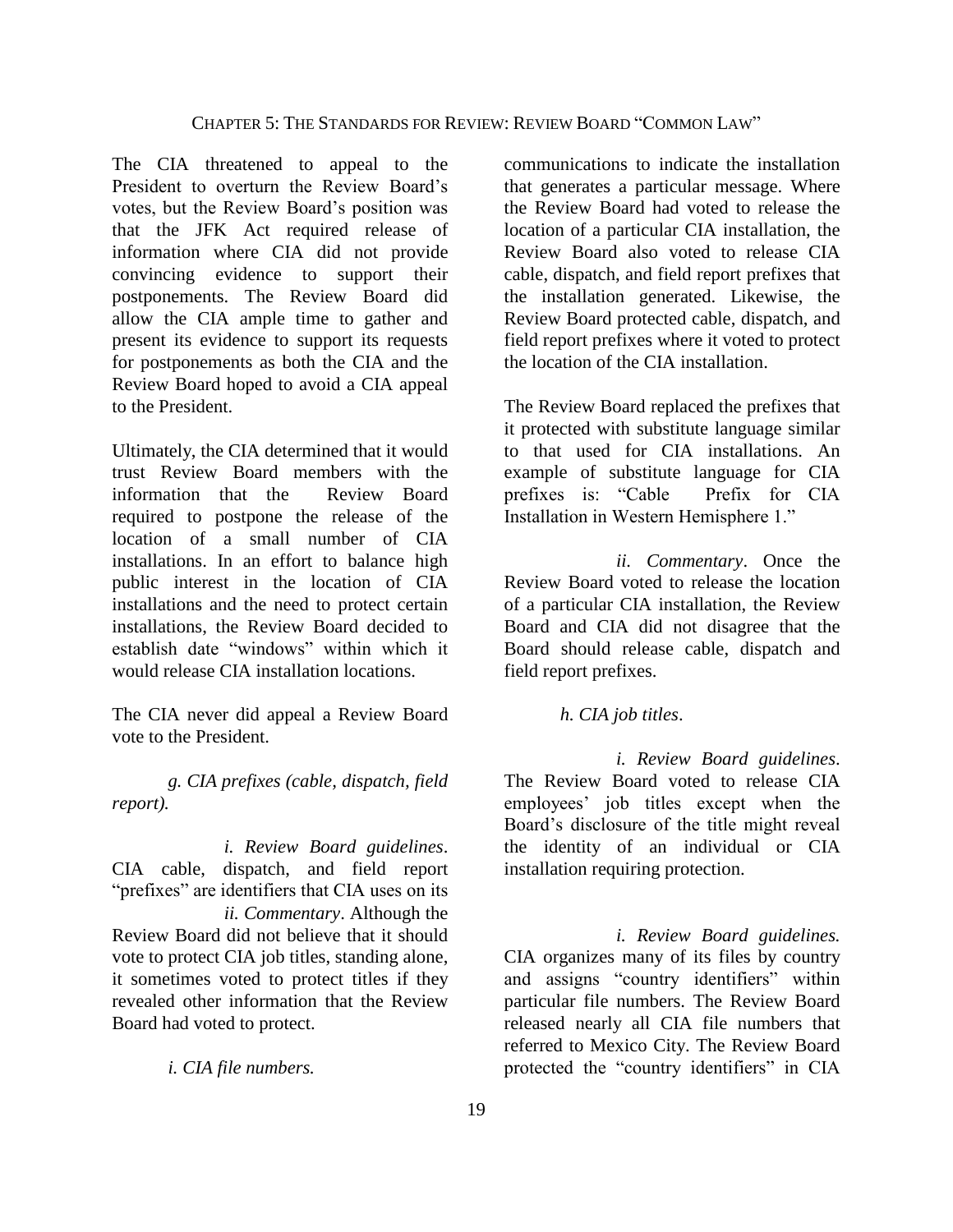file numbers for all other countries with the exception of country identifiers "15" and "19." The Review Board generally released all CIA "201" or "personality" file numbers where the files related to the assassination.

*ii. Commentary*. The CIA rarely objected to the Review Board's release of its file numbers.

*j. CIA domestic facilities*.

*i. Review Board guidelines*. The Review Board released references to domestic CIA facilities where the CIA has previously officially disclosed the existence of the facility. The Review Board did not release information that would reveal the location of domestic CIA facilities where the CIA provided evidence that the facility was still in use.

*ii. Commentary*. The Review Board rarely encountered the issue of whether to release the location of CIA domestic facilities in assassination records, as CIA officially acknowledges most of its domestic facilities. When the Review Board did vote to postpone the location of CIA domestic facilities, they required the CIA to

*ii. Commentary*. The Review Board initially considered the issue of official cover to be an "open secret" that was well-known to the public. Thus, they were loathe to withhold such obvious information. The CIA, however, supported its strong objections in briefings and negotiations with the Board, and eventually convinced the Review Board that the harm in releasing information about official cover outweighed any additional information that assassination

provide extensive evidence as to why the CIA had to keep the location of those facilities secret.

### *k. CIA official cover*.

*i. Review Board guidelines.* CIA "official cover" is a means by which a CIA officer can operate overseas in the guise of an employee of another government agency. In *Congressional documents*, the Review Board released general information about official cover but protected specific details. With regard to *executive branch documents,* the CIA convinced the Review Board that, while Congress might reveal information about official cover, the executive branch does not generally reveal information about official cover because to do so would damage the national security. Thus, the Review Board sustained CIA's postponements regarding official cover in executive branch documents unless the U.S. government had previously officially disclosed the information at issue.

The Review Board inserted the phrase "official cover" as substitute language when it postponed such information.

researchers might gain from knowing details about official cover.

#### *l. Alias documentation.*

*i. Review Board guidelines*. CIA employees and agents use aliases and the CIA creates documentation to support their employees' and agents' aliases. The Review Board released information that revealed that CIA employees and agents used aliases. The Board protected specific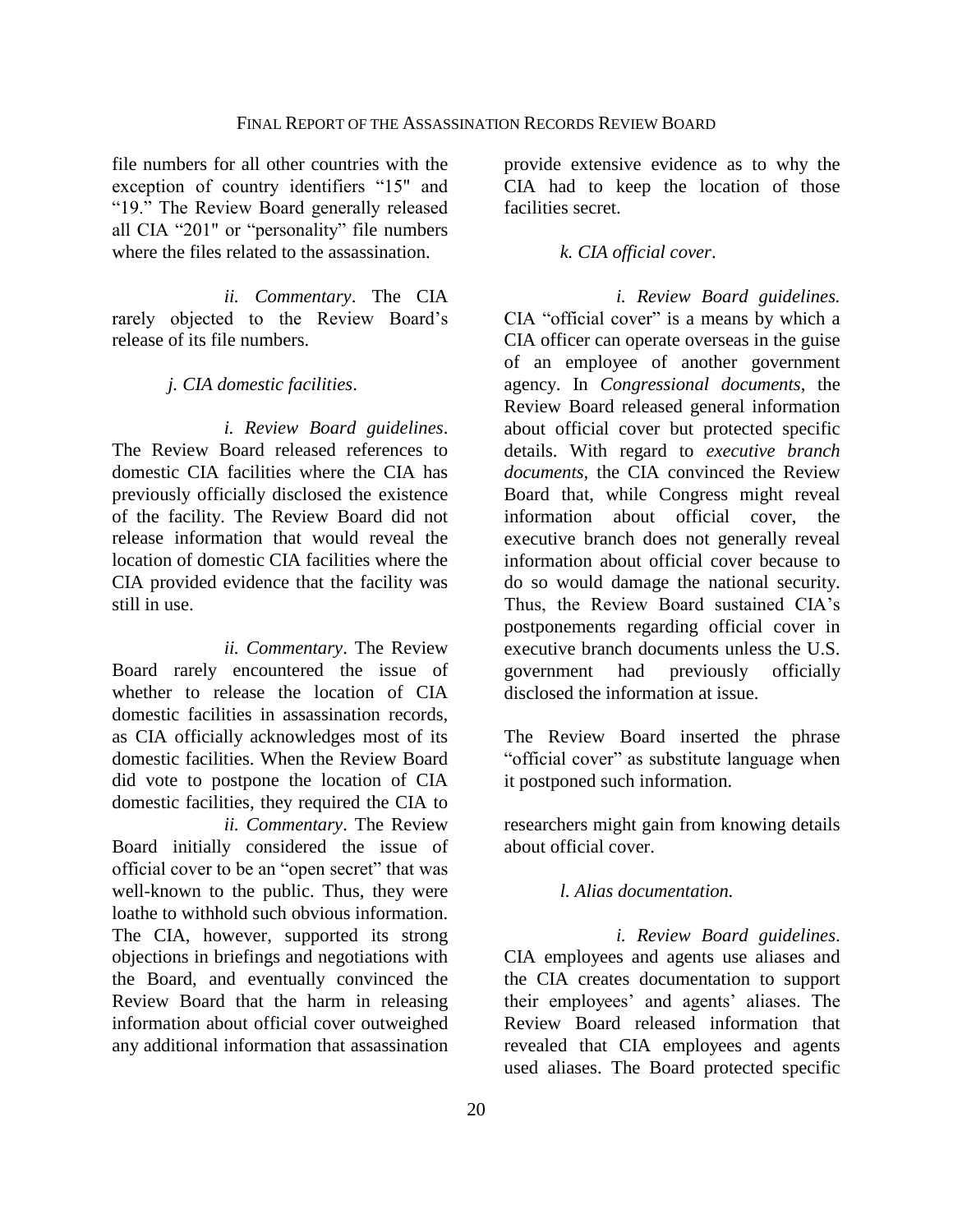details about how CIA documents particular aliases.

*ii. Commentary*. The CIA argued that it currently uses alias documentation and that aliases are vital to CIA's performance of its intelligence operations. The CIA also argued that the Review Board's release of specific information about alias documentation would not be useful to assassination researchers. The Review Board members accepted CIA's arguments, primarily because they agreed that the public interest in the specific details about alias documentation was low. The Review Board determined that it did not want the CIA to spend a large amount of time gathering evidence in support of postponements that were of low public interest and, thus, it did not require the CIA to provide evidence in support of every postponement relating to alias documentation.

*m. Foreign intelligence cooperation*.

*i. Review Board guidelines.* The Review Board postponed references to foreign intelligence cooperation with the CIA.

*ii. Commentary.* The Review Board vigorously debated the issue of foreign intelligence cooperation with the CIA and demanded extensive evidence and multiple briefings from the CIA on the subject. Though in some instances Board members judged that the information might add to the historical understanding of the The FBI offered the following arguments in support of its request to keep intelligence

assassination, the Review Board, with some dissent, determined that the evidence to postpone the information outweighed this potential value.

*n. Human sources in FBI foreign counterintelligence (assets).*

*i. Review Board guidelines.*  The Review Board evaluated the need to postpone the identity of human sources in foreign counterintelligence operations on a case-by-case basis. Where the human source was a *foreign national*, the Review Board generally agreed to protect the individual's identity *unless* the individual's connection with the FBI was already known to the foreign government at issue. Where the human source was a *United States citizen interacting with foreign government officials,* the Review Board sometimes released the identity of the individual if the public interest in the name of the asset was high. Where the human source was a *United States citizen interacting with other United States citizens*, the Review Board tended to evaluate the release of the source's name more like other domestic informants.

*ii. Commentary.* In its position paper, the FBI defined "intelligence source" as "any individual who has provided or is currently providing information pertaining to national security matters, the disclosure of which could reasonably be expected to result in damage to the FBI's intelligence and counterintelligence-gathering capabilities."

sources' identities secret: (1) Review Board disclosure of intelligence sources would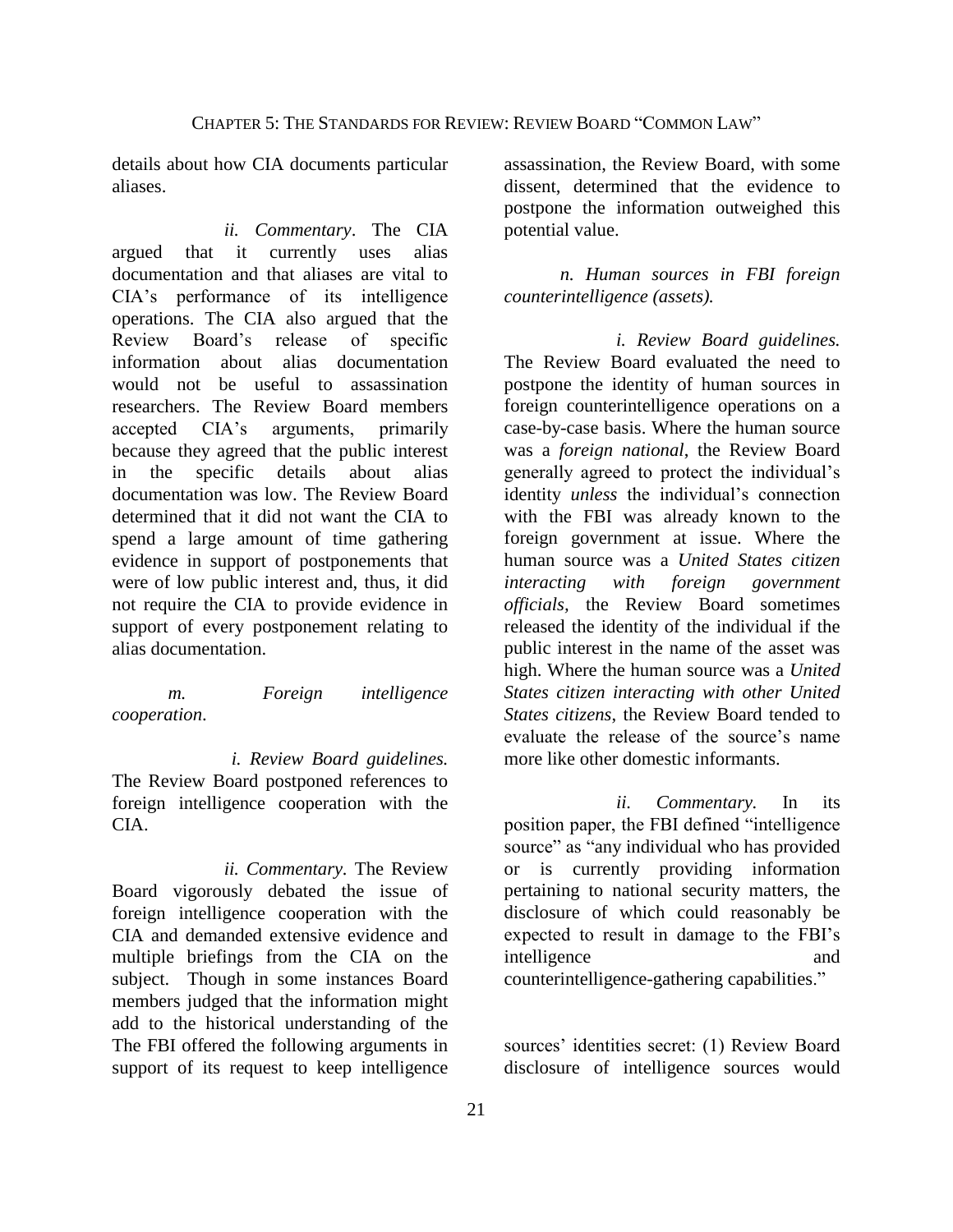harm the FBI's ability to develop and maintain new and existing sources, because sources would reasonably believe that the government would reveal their identities, and (2) disclosure of intelligence sources may subject the sources, their friends, and their families to physical harm, ridicule, or ostracism.

The Review Board's interpretation of the "clear and convincing" evidence standard required it to reject the FBI's general policy arguments, and instead required the FBI to present asset-specific evidence that explained the particular harm that the FBI expected the asset to face if the Review Board voted to disclose his or her identity. As a general rule, the Review Board usually protected the identities of foreign nationals who could be prosecuted in their home countries for espionage. Likewise, where the asset was a United States citizen interacting with foreign government officials, the Review Board considered whether the individual was in a position of trust with the foreign government and whether he or she might be in danger if the Review Board disclosed his or her relationship with the FBI. Unlike the above-referenced scenarios, the source who was a *United States citizen interacting with other United States citizens*  was generally evaluated according to the Board's domestic informant standards.

### *o. FBI foreign counterintelligence activities.*

*i. Review Board guidelines*. As a general rule, the Review Board believed that most aspects of the FBI's Sections  $6(1)(B)$  and  $(C)$  of the JFK Act provided the standard for postponement. In foreign counterintelligence ("FCI") activities against Communist Bloc countries during the cold war period were well-known, were of high public interest, and were not eligible for postponement pursuant to  $\S(6(1)(B)-C)$ of the JFK Act.

*ii. Commentary and overview of foreign counterintelligence appeals*. The FBI's assassination records contain information that reveal many of the FBI's foreign counterintelligence activities during the cold war period. Beginning in late 1995, the Review Board considered how it could release as much information as possible in the records without jeopardizing operations that still require protection.

In spring 1996, the Review Board considered and voted on a group of FBI records relating to the FBI's foreign counterintelligence activities. In response to the Review Board's requests for evidence on the foreign counterintelligence records, the FBI had provided its "position paper" on foreign counterintelligence activities. In its paper, the FBI defined "intelligence activities" as "intelligence gathering action or techniques utilized by the FBI against a targeted individual or organization that has been determined to be of national security interest." The FBI's primary argument in support of its request for continued secrecy of intelligence activities was that disclosure of specific information describing intelligence activities would reveal to hostile entities the FBI's targets and priorities, thereby allowing hostile entities to develop countermeasures.

addition, the JFK Act's legislative history instructed the Review Board to consider a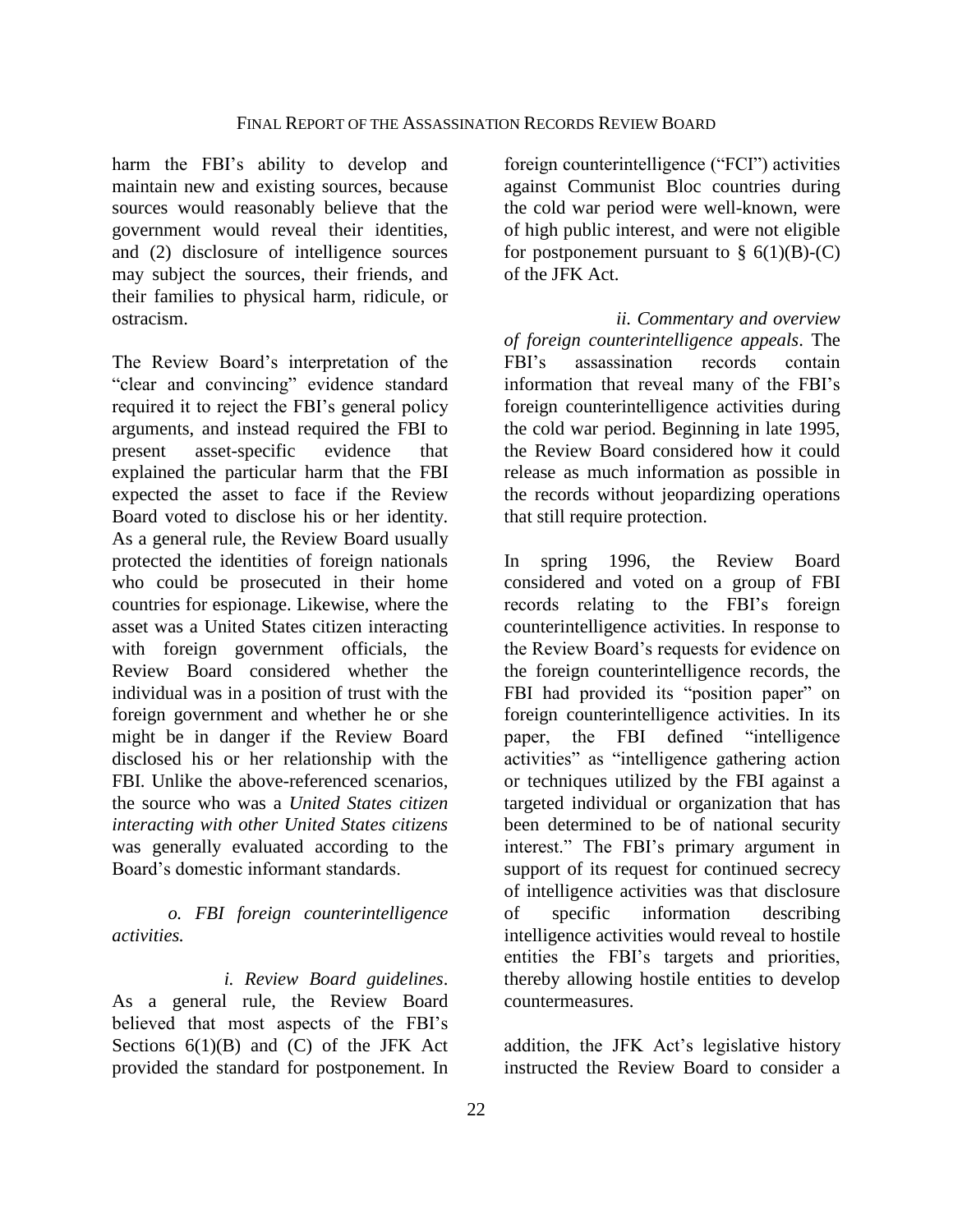variety of factors related to the need to postpone disclosure of intelligence sources and methods, including the age of the record, whether the use of a particular source or method is already well-known by the public, whether the source or method is inherently secret, or whether the information collected was secret.xxvii

The Review Board considered the FBI's evidence and weighed it against public interest in the records. After careful consideration, the Review Board decided to release some foreign counterintelligence information. The Board's primary reason for releasing such records was its belief that the FBI's evidence did not enumerate specific harms that would result from disclosure.

*A. The FBI's May 1996 Appeals to the President*. On May 10 and 28, 1996, the FBI appealed to the President to overturn the Board's vote on 17 records relating to the FBI's surveillance of officials and establishments of four Communist countries — the Soviet Union, Cuba, Czechoslovakia, and Poland — during the 1960s. The FBI's overarching arguments were that disclosure of the information would reveal sensitive sources and methods that would compromise the national security of the United States, and that disclosure of the targets of the surveillance — the four Communist countries — would harm the foreign relations of the United States.

The FBI sought to postpone five types of source and method capabilities: tracing of funds, physical surveillance (lookout logs), mail cover, electronic surveillance, and typewriter and fingerprint identification. The Review Board's response briefs to the

President dealt with each source or method in turn. Specific details regarding the appeal of each issue are discussed below.

In response to the FBI's overarching argument that disclosure of the information would reveal sensitive sources and methods and compromise the *national security*, the Review Board responded that if the national security would be harmed by release of this information, the harm would have already occurred, since the FBI had already released both the identities of the target countries *and* the sources and methods that the FBI used in its operations.

In response to the FBI's arguments that disclosure of the targets of the surveillance would harm the *foreign relations* of the United States, the Review Board responded in three parts. *First*, the information that the FBI sought to protect is widely available in the public domain, from both official government sources and secondary sources, so if foreign relations are harmed by disclosure of the information, then the harm has already occurred. *Second,* the FBI simply did not prove its argument that it may have violated international law or "diplomatic standards" by employing the sources or methods at issue since the FBI did not cite the laws or treaties to which it referred and the Review Board could not locate any laws or treaties that were in effect at the time that the records were created. *Third*, despite the FBI's assertion to the contrary, the Review Board had evidence that other governments *do* acknowledge that, in past years, they conducted foreign counterintelligence operations against other countries.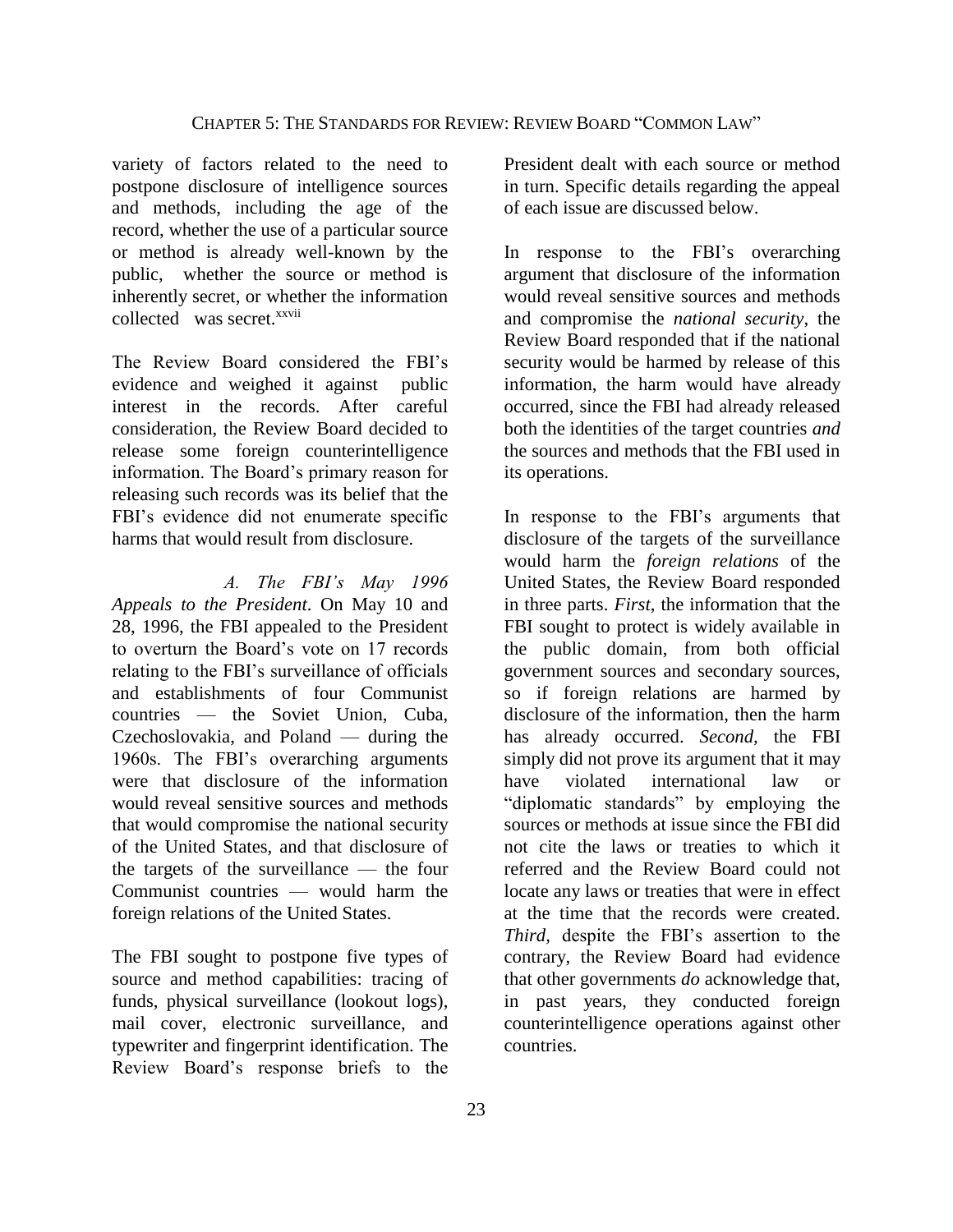The Review Board believed that the FBI had not provided evidence of a "significant, demonstrable harm" to current foreign relations or intelligence work. Thus, the Board asked the President to deny the FBI's requests for postponement. The White House did not expressly rule on the appeals. Instead, after several meetings involving representatives from the Review Board, the FBI, and the White House, the White House directed the FBI to provide the Review Board with specific evidence in support of its postponements. The White House requested the Review Board to reconsider the Bureau's specific evidence. The FBI, in turn, withdrew the first two of its pending appeals, including some records in which the Review Board voted to release information obtained from a technical source.

*B. Post-appeal decision making.* After further negotiations, the Review Board and the FBI agreed to release most information regarding its foreign counterintelligence activities against Communist Bloc countries as "consent releases." In those few cases where the Bureau believed that foreign counterintelligence activity against Communist Bloc countries still required protection, the Bureau submitted for the Board's determination postponement-specific evidence.

To the extent that the information in the FBI's proposed redaction did not meaningfully contribute to the understanding of the assassination, the Review Board allowed the FBI to postpone direct discussions of foreign counterintelligence activities against *non*-Communist Bloc

countries. With regard to the FBI's "segregated collections," the Review Board stated,

> It is presumed that the FBI will, at least partially, carry over its post-appeal standards for disclosing foreign counterintelligence activities targeting Communist-bloc nations. To the extent that the HSCA subjects reflect foreign counterintelligence activities against other nations that have not been addressed by the Review Board in the "core" files, the FBI will be allowed to redact direct discussion of such activities, unless the information in the proposed redaction meaningfully contributes to the understanding of the assassination.

*p. Information that reveals the FBI's investigative interest in a diplomatic establishment or diplomatic personnel.*

*i. Review Board guidelines.*  The Review Board released information that revealed that the FBI had an investigative interest in Communist Bloc countries' diplomatic establishments and personnel. Likewise, the Review Board generally agreed to protect information that reveals that the FBI has an investigative interest in a non-Communist Bloc foreign diplomatic establishment or in foreign personnel.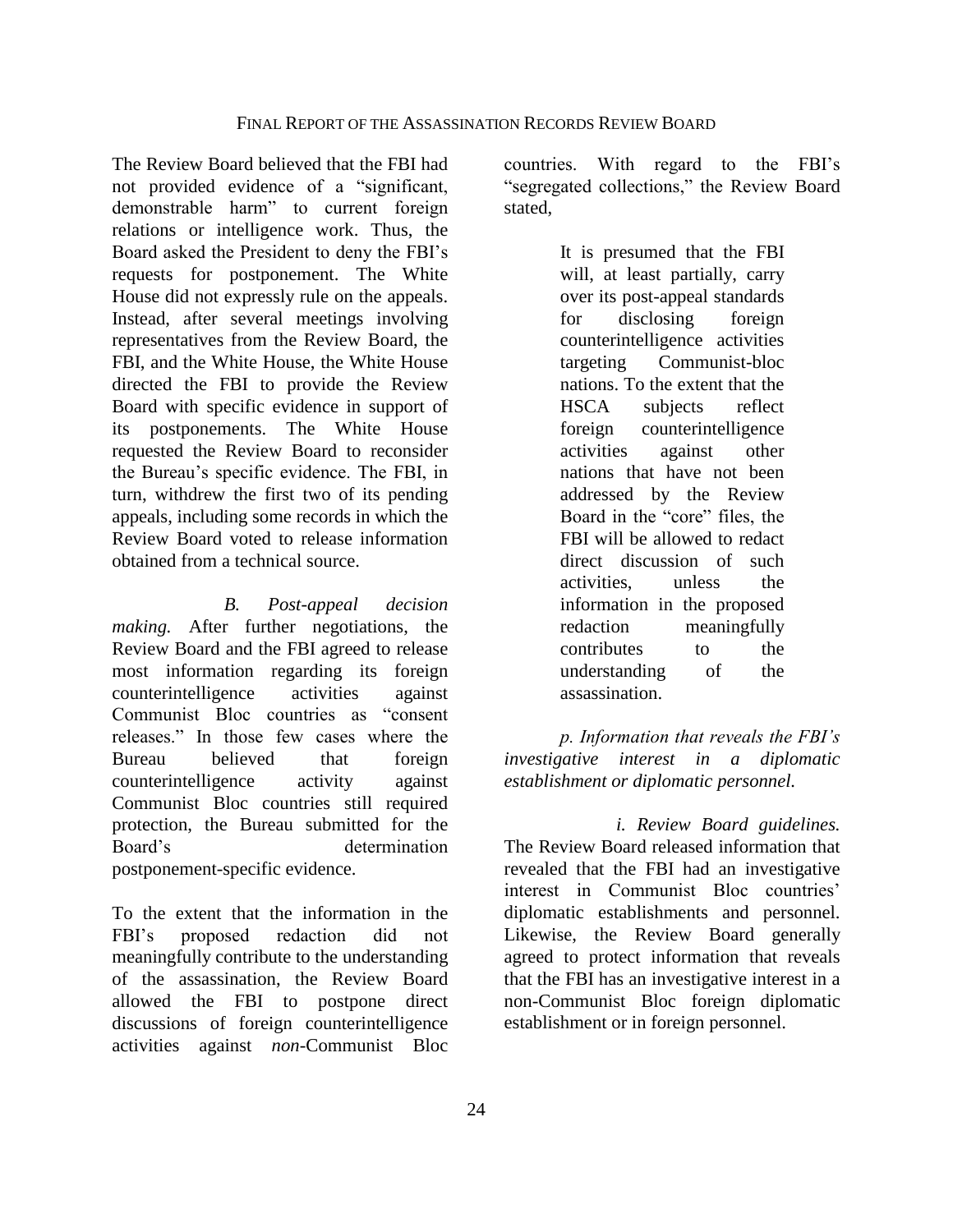# CHAPTER 5: THE STANDARDS FOR REVIEW: REVIEW BOARD "COMMON LAW"

*ii. Commentary.* In the FBI's May 1996 appeals to the President, the overriding issue was whether the FBI could, in 1996, keep secret its 1960s investigative interest in the diplomatic establishments and personnel of Communist Bloc countries. For a full discussion of the Review Board's decision-making with regard to the FBI's foreign counterintelligence activities, *see* section B.3.o.2.B above.

## *q. Technical sources in FBI foreign counterintelligence*.

*i. Review Board guidelines.*  The Review Board usually released nearly all general information and some specific information (or operational details) regarding the FBI's non-current technical sources where the source provided information on Communist Bloc targets.

"General" information is information that the FBI obtains from its technical sources on Communist Bloc countries' diplomatic establishments and personnel, including transcripts from electronic surveillance. "Specific" information is information regarding installation, equipment, location, transmittal, and routing of technical sources. The Review Board evaluated "specific" information about technical sources on a case-by-case basis, agreeing to sustain postponements provided that the FBI proved that the "operational detail" at issue was currently utilized and not officially disclosed.

As a general rule, the Review Board agreed to postpone until the year 2017 symbol and file numbers for technical sources provided that the source was still properly classified pursuant to the current Executive Order. The Review Board released classified symbol and file numbers for technical sources if the number had been previously released in a similar context, or if the source was of significant interest to the public. The Review Board agreed that the phrases, "source symbol number" and "source file number" would provide adequate substitute language.

Even for that material that did not contribute in a meaningful way to the understanding of the assassination, the Review Board still released as much information as possible about the FBI's use of technical sources in its foreign counterintelligence activities against non-communist bloc countries. In these less relevant cases, the Review Board did, however, often protect the identity of the country that was the target of the FBI's surveillance. The Review Board was more willing to protect specific details regarding installation, equipment, location, transmittal, and routing of technical sources where the FBI proved (1) that the source currently required protection, and (2) that the U.S. government had not officially disclosed the source.

*ii. Commentary.* The legislative history for the JFK Act mentions that the Review Board could release information that specifically identifies "listening devices on telephones." The history states that these are an "intelligence source or method" that should *not* be postponed in circumstances where they are "already well known by the public."*xxviii*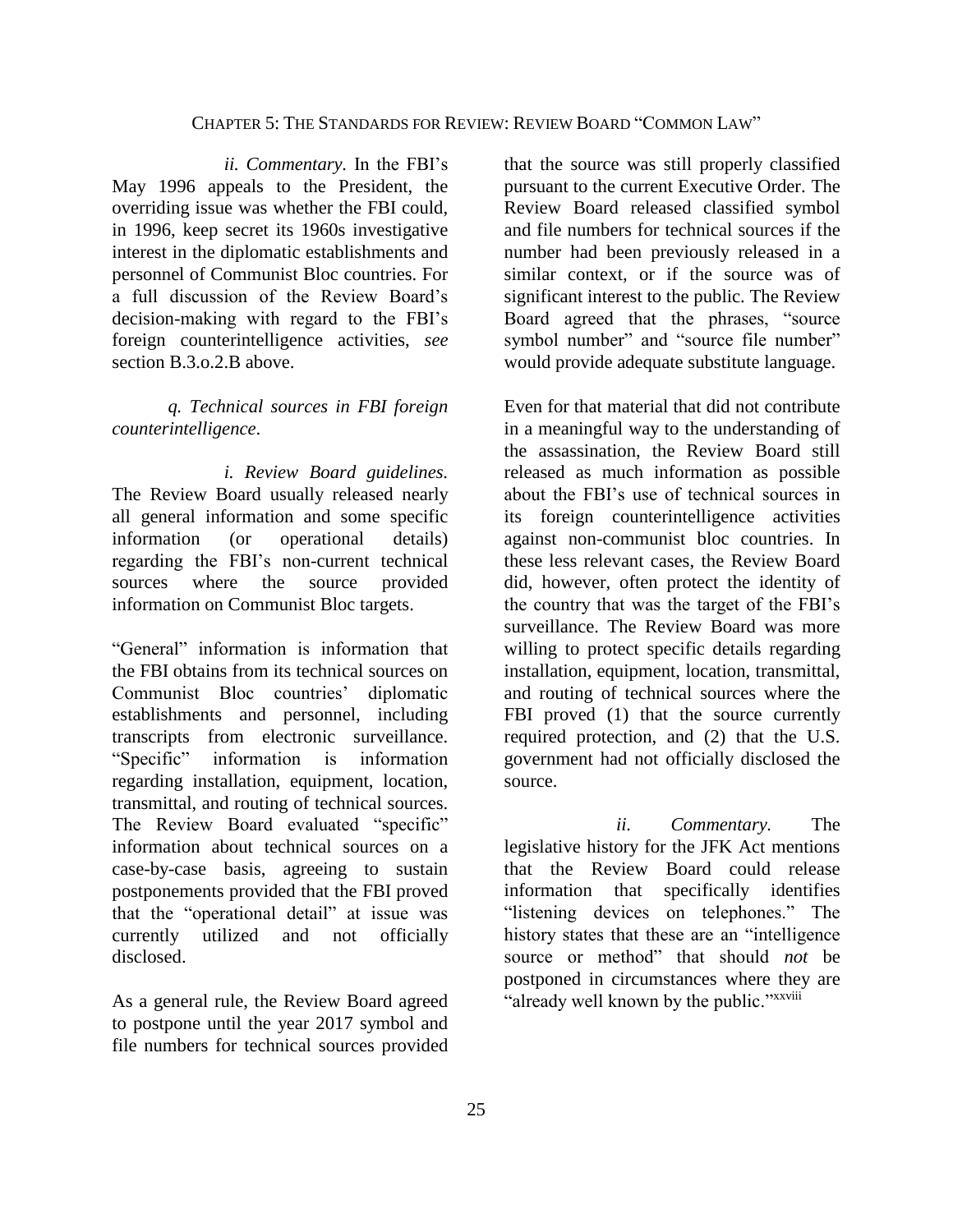The Review Board believed that he FBI's use of non-human sources or methods (*e.g.,*  electronic surveillance and "black bag jobs") in foreign counterintelligence operations against Communist Bloc countries' diplomatic establishments and personnel was, in many aspects, a matter of official public record. The FBI appealed to the President a number of Review Board decisions involving non-human sources or methods. The Review Board staff called to the President's attention those prior disclosures that it were relevant to deciding the issues on appeal.

In its May 10, 1996, appeal of the Review Board's decisions on foreign counterintelligence records, the FBI requested that the President override the Review Board's decisions to release information that related to electronic intercepts of telephone and teletype communications involving Communist Bloc officials. In its appeal briefs, the FBI argued that the identity of its electronic surveillance targets was secret. The Review Board collected a large body of evidence proving that, at least with regard to Communist-Bloc countries, the government has already acknowledged that the FBI conducted extensive technical surveillance of foreign establishments during the 1960s. In fact, the official public record and secondary sources revealed information regarding wiretaps and electronic surveillance against foreigners and foreign establishments that was more specific than information that the FBI sought to protect.

Although the President did not make a decision, the FBI ultimately agreed to release general information acknowledging

that the FBI had technical sources against Communist Bloc targets during the Cold War period.

*r. Other classified file numbers relating to FBI foreign counterintelligence*.

*i. Review Board guidelines.*  The Review Board generally agreed to protect classified file numbers in FBI foreign counterintelligence files, provided the FBI could prove that the file number corresponded to a current and ongoing operation. However, where the FBI had released a particular classified file number in other contexts, the Review Board voted to release the number.

*ii. Commentary*. The Review Board agreed that file numbers corresponding to current and ongoing intelligence operations were entitled to protection under section  $6(1)(B)$  and  $(C)$ . The only question, then, was whether the Review Board would allow the FBI to protect classified file numbers when the corresponding operation was no longer current. The Review Board took the position that non-current classified file numbers were *not* entitled to protection. In its May 28, 1996, appeal on foreign counterintelligence records, the FBI argued that if the Review Board released classified file numbers for terminated operations, that release would prompt people to file FOIA requests for the underlying files, "resulting inevitably in more and more information from the file being released." xxix In its response, the Review Board stated simply that "[m]aking it more difficult for researchers to file FOIA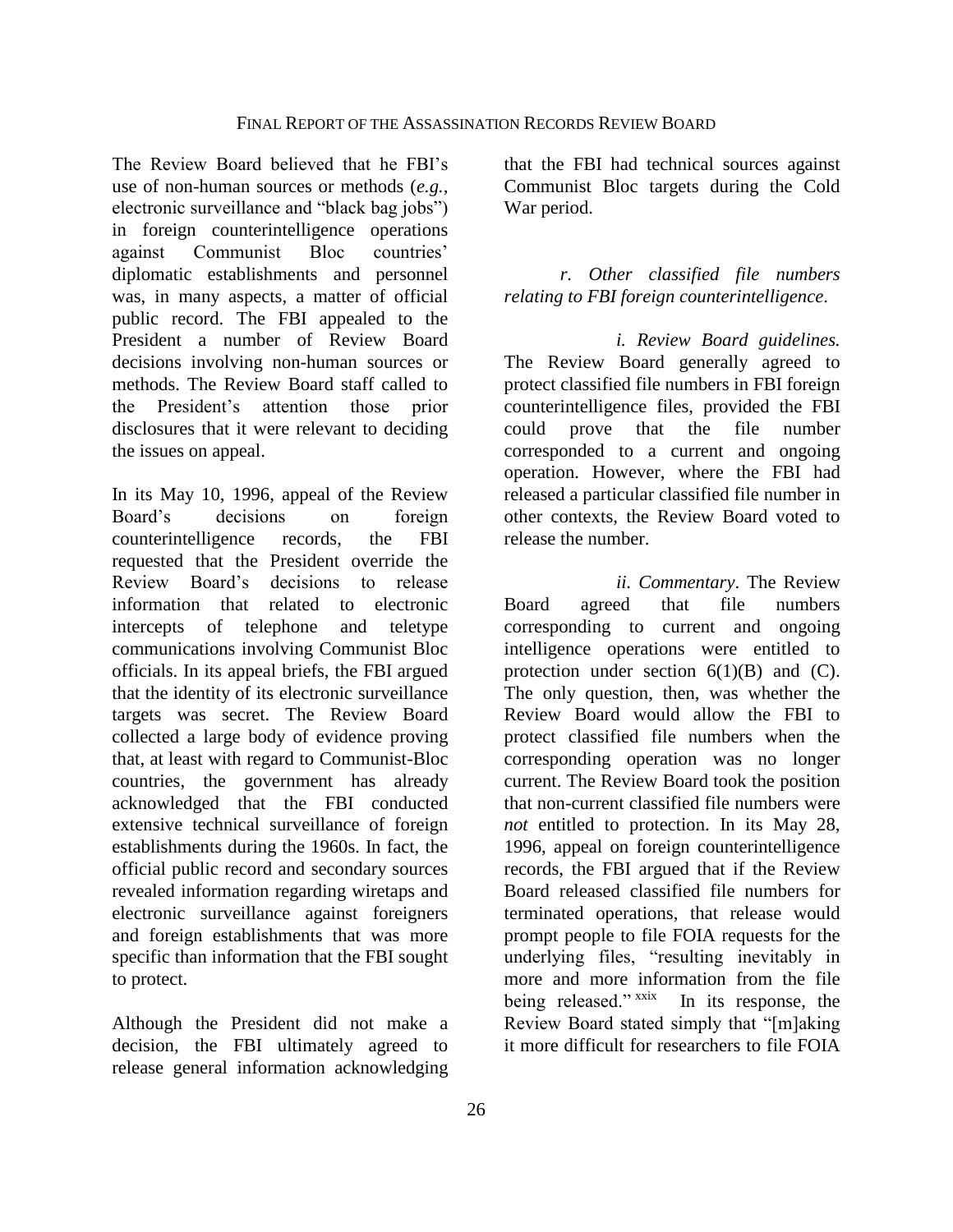requests is not among the reasons for postponement provided by the JFK Act."

The President did not decide the issues on appeal, but the FBI ultimately agreed to

*i. Review Board's Guidelines*. The Review Board released information that revealed that the FBI conducted mail cover operations against the Soviet Embassy in the 1960s. The Review Board did not encounter a great number of additional records regarding mail cover operations. When the Review Board did encounter mail cover operations in other FBI records, it released the information at issue unless the FBI could provide evidence that the operation was still ongoing and required protection. The Review Board did not relax its standard on this issue in the segregated collection files.

*ii. Commentary*. With regard to the FBI's use of mail cover, the Review Board had to decide whether and to what extent it should reveal the Bureau's use of this method in conducting foreign counterintelligence activities. The Review Board used the same reasoning it employed for other foreign counterintelligence activities — mainly that foreign counterintelligence operations against the USSR and other Communist Bloc countries during the cold war no longer merit protection. Moreover, the Review Board believed that the public is already well aware that the FBI used the methodology of mail cover and, thus, such operations should not be protected.

In its May 10, 1996, appeal to the President, the FBI asked the President to overturn the Board's decision to release information from release some non-current classified file numbers.

*s. FBI mail cover in foreign counterintelligence investigations.*

two documents that the FBI alleged would reveal that the FBI engaged in a "mail cover" operation against the Soviet Embassy in Washington, D.C. in 1963. The Bureau argued that the "[h]ow, when where, and [the] circumstances" of its mail cover operation were among its most "closely guarded secrets."

The Review Board responded that the information that the Bureau sought to redact had already been released. In the 1970s, the Church Committee disclosed the mail cover operation at issue — the "Z-coverage" program. In addition, the Review Board produced three previously released assassination records in which the FBI disclosed that the Soviet Embassy in Washington, D.C. was targeted under the "Z-coverage" program, a program that the document discloses existed pursuant to an agreement with the Post Office. As with the other foreign counterintelligence records that the FBI appealed, the FBI ultimately withdrew its appeals and began to treat this type of information as a consent release.

### *t. FBI tracing of funds in foreign counterintelligence investigations.*

*i. Review Board's Guidelines*. The Review Board released information that disclosed that the FBI was capable of tracking funds and examining bank accounts of Communist-Bloc enterprises during the cold war era.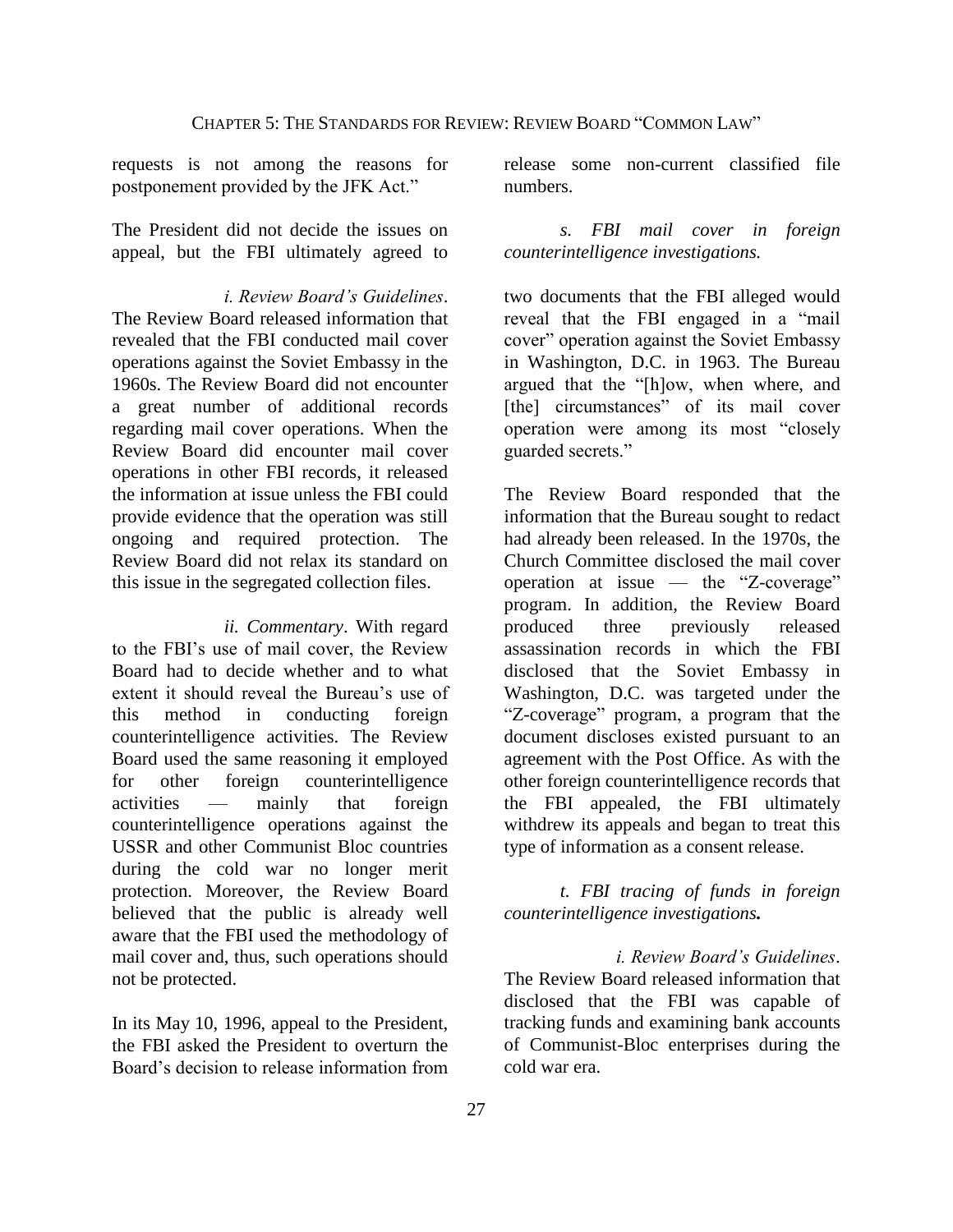#### FINAL REPORT OF THE ASSASSINATION RECORDS REVIEW BOARD

*ii. Commentary*. The issue that arose with regard to the FBI's tracing of funds was whether the Review Board should release the FBI's monitoring of financial records and bank accounts for the purpose of investigating espionage. The Review Board decided that since the U.S. government had In its May 10, 1996, appeal to the President, the FBI and the State Department asked the President to overturn the Review Board's decision to release information from six documents related to the FBI's ability to track funds from diplomatic establishments. The FBI and the State Department argued, *first*, that disclosure would reveal sensitive sources and methods, and *second,* that disclosure would reveal that Soviet government bank accounts were the target of FBI counterintelligence activities.

The Review Board responded that the "sources and methods" employed in tracking of funds already has been disclosed. The Board cited FBI documents that reveal the FBI's ability to trace funds, as well as other federal government records that explained that the FBI engaged in covert examination of financial records and bank accounts in order to determine whether an individual was engaged in espionage. In addition, the Review Board noted that the FBI cannot now classify that the Soviet government was the principal target of the Bureau's foreign counterintelligence activities in the United States, again citing FBI documents as well as a lengthy list of publicly available federal government publications that disclosed the FBI's interest in Soviet financial activities in the United States. In late 1996, the National Security Agency and the CIA removed whatever fig leaf remained covering the

previously disclosed this method to the public, it should not protect the information. The Review Board voted to release FBI records regarding tracing of funds transferred to Oswald in Russia and records regarding the FBI's ability to track funds from diplomatic establishments.

FBI's tracing of funds. In the NSA/CIA joint publication, *Venona: Soviet Espionage and the American Response 1939-1957 (Robert Louis Benson & Michael Warner, eds., 1996),* the agencies released records that explicitly stated that the FBI monitored Soviet bank accounts in the United States. The *Venona* releases also show that the Soviets knew about the FBI's monitoring of their finances in the 1940s.

The Review Board concluded that previous official disclosures of the FBI's ability to trace funds in foreign counterintelligence investigations prevented the FBI from making a convincing argument that the method remained a secret. The White House did not make a decision on the appealed records. Ultimately, the Bureau agreed to release the documents at issue.

#### *u. FBI physical surveillance*.

*i. Review Board guidelines*. The Review Board released information that disclosed that physical surveillance is a method that the FBI employs in conducting investigations. Moreover, the Review Board specifically released information that the FBI conducted physical surveillance in its foreign counterintelligence investigations against Communist-Bloc countries.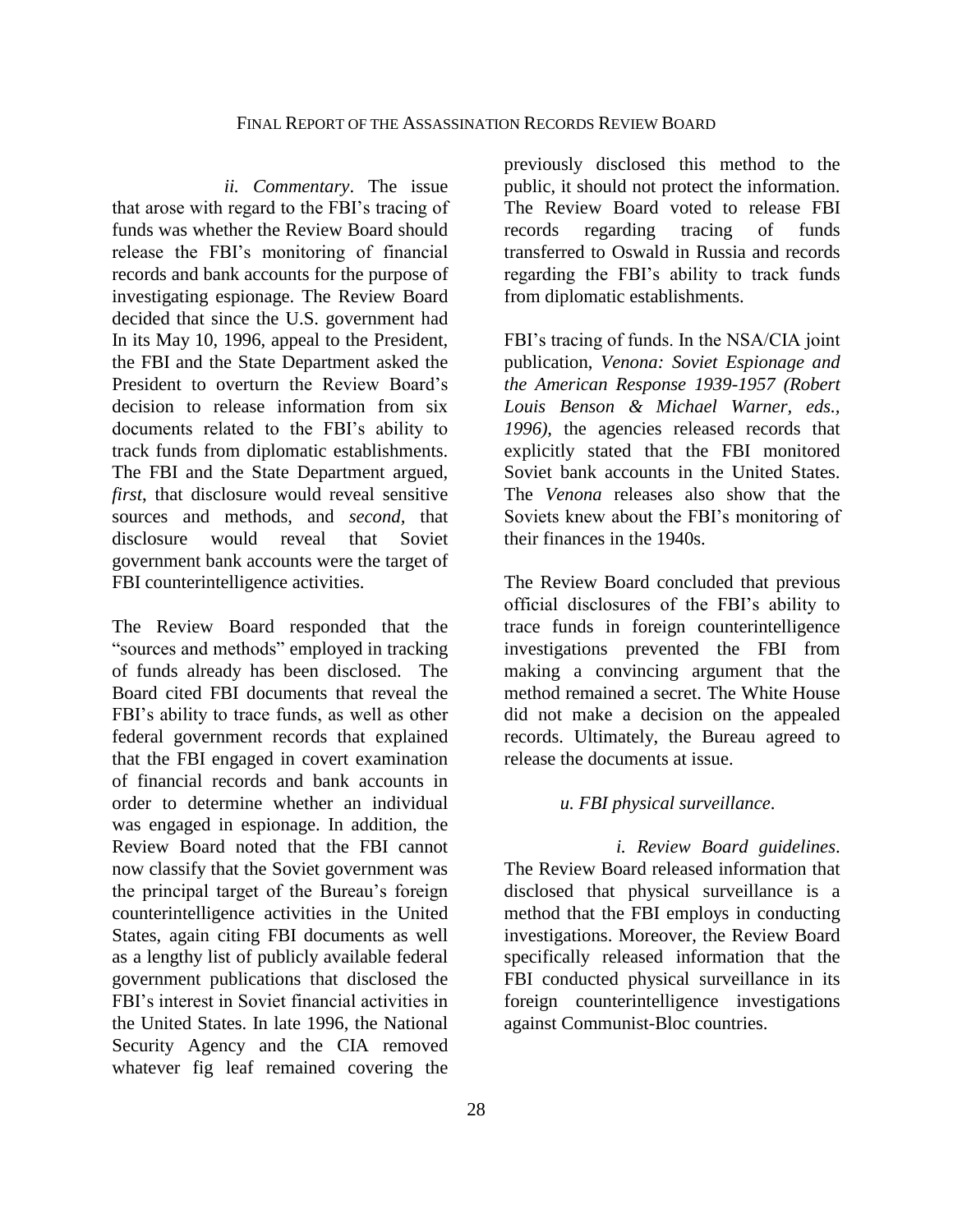# CHAPTER 5: THE STANDARDS FOR REVIEW: REVIEW BOARD "COMMON LAW"

*ii. Commentary*. In the course of many FBI investigations, physical surveillance is not a classified operation and thus would not be protectable under section 6(1). However, as part of its May 10, 1996, appeal to President Clinton, the FBI requested the President to overturn the Review Board's decision to release one document because it revealed that the FBI conducted physical surveillance on the The Review Board again stressed the statutory requirement that the FBI provide document-specific, clear and convincing evidence in support of its proposed redactions. In its response brief, the Review Board noted that the FBI had previously officially acknowledged the particular physical surveillance operation that the document at issue revealed, and that former Director Webster had publicly acknowledged that the FBI conducts physical surveillance and used the physical surveillance of the Russian Embassy as an example.

The Review Board concluded that previous official disclosures of the FBI's physical surveillance of the Soviet Embassy prevented the FBI from making any plausible or convincing argument that the method was one that should remain secret. The FBI ultimately withdrew its appeal of the Board's decision on "lookout logs."xxx

The Review Board also took the position that, even in documents where the Board might agree to protect the identity of a particularly sensitive target of the FBI's physical surveillance, the fact that the FBI uses the method of physical surveillance in conducting investigations is not secret and is not eligible for postponement.

Soviet Embassy and that it kept a "lookout log" that recorded visitors to the Embassy.

The Review Board voted to release the record because the FBI had not offered adequate evidence in support of its redactions and because it was important to the story.

*v. Operational details concerning Department of Defense operations.*

*i. Review Board Guidelines.*  In many military records, particularly Joint Chief of Staff records and Army records, the Review Board often upheld agency requests for postponements under Section  $6(1)(C)$  of the JFK Act. The Review Board protected details of force deployments (*i.e.,* numbers of ships, aircraft, troops, warheads, etc.), details concerning precise targeting information, details of proposed operational activities or OPLANs, and information that revealed real-world exercise situations or real-world threat environments. The Department of Defense had to provide evidence that disclosure of the information today, because the similarity of some currently proposed combat operations or OPLANs, was so close to those used in the documents in question, would demonstrably impair the national security of the United **States** 

The Review Board substituted the phrase "operational details" wherever it agreed to the above-referenced postponements.

*ii. Commentary.* The Review Board encountered operational details when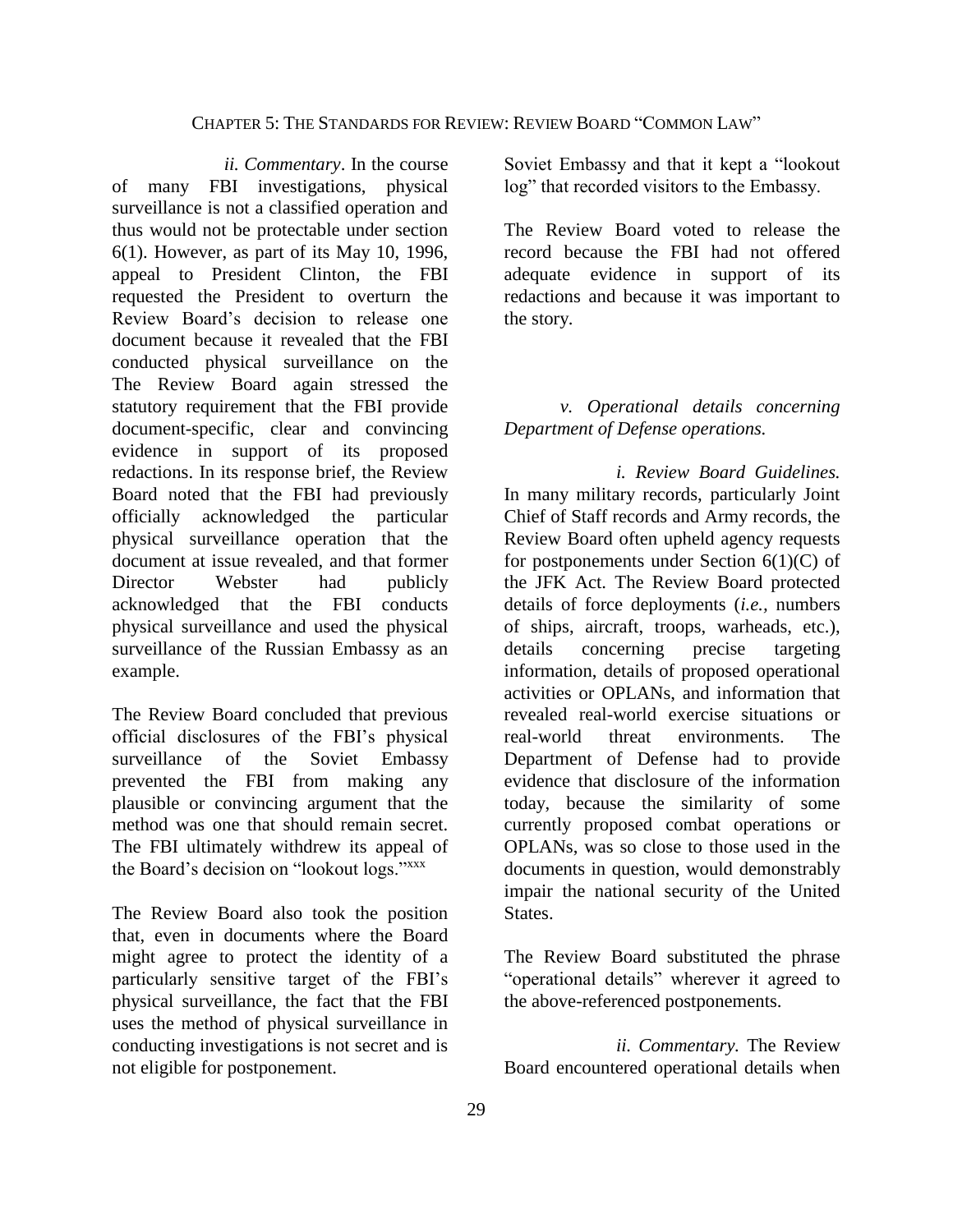it reviewed the first large groups of military records on Cuba and Vietnam policy.

*w. National Security Agency sources and methods.*

*i. Review Board Guidelines.*  The Review Board generally protected National Security Agency sources and *ii. Commentary.* With regard to signals intelligence (SIGINT), NSA informed the Review Board that specific information revealed in raw intercept traffic or intercept reporting can provide a great deal of information to foreign entities on U.S. government targeting, intercept, and cryptographic capabilities which could harm current SIGINT capabilities. To reveal to a foreign government or entity that the U.S. government was capable of targeting and reading some or all of their communications, even in 1963, could provide information to that government or entity as to whether NSA has the targeting, intercept, and cryptographic capabilities to read similar communications today. NSA's position was that it is often not the basic information contained in the intercept but rather the fact of the intercept or the specific technical details of how and from where the intercept was acquired that requires protection. The Review Board protected NSA information such as specific details like transmission times, transmission methods, geographic locations, and government buildings or military unit numbers where the Board determined that such information was not important to an understanding of the events surrounding the assassination.

*x. National Security Agency intercept traffic.*

methods such as targeting, intercept, and transmission indicators, internal production indicators, and routing and dissemination information unless the Review Board determined that the specific source or method was important to an understanding of the assassination or events surrounding the assassination

*i. Review Board Guidelines.*  The Review Board generally protected National Security Agency intercept traffic unless the Review Board determined that the specific source or method was important to an understanding of the assassination or events surrounding the assassination

*ii. Commentary.* NSA's position is that the nature of intercept traffic is such that it picks up a wide variety of information and a significant amount of non-relevant information. NSA summaries of intercept traffic usually examine a wide variety of intercepts on many different subjects worldwide. Thus, the Review Board protected blocks of information where it believed the information did not appear to be relevant to an understanding of the Kennedy assassination story. The Review Board developed substitute language that described NSA information that it voted to postpone.

### **4. Personal Privacy**

#### *Text of Section 6(3)*

*. . .clear and convincing evidence that the public disclosure of the assassination record could reasonably be expected to*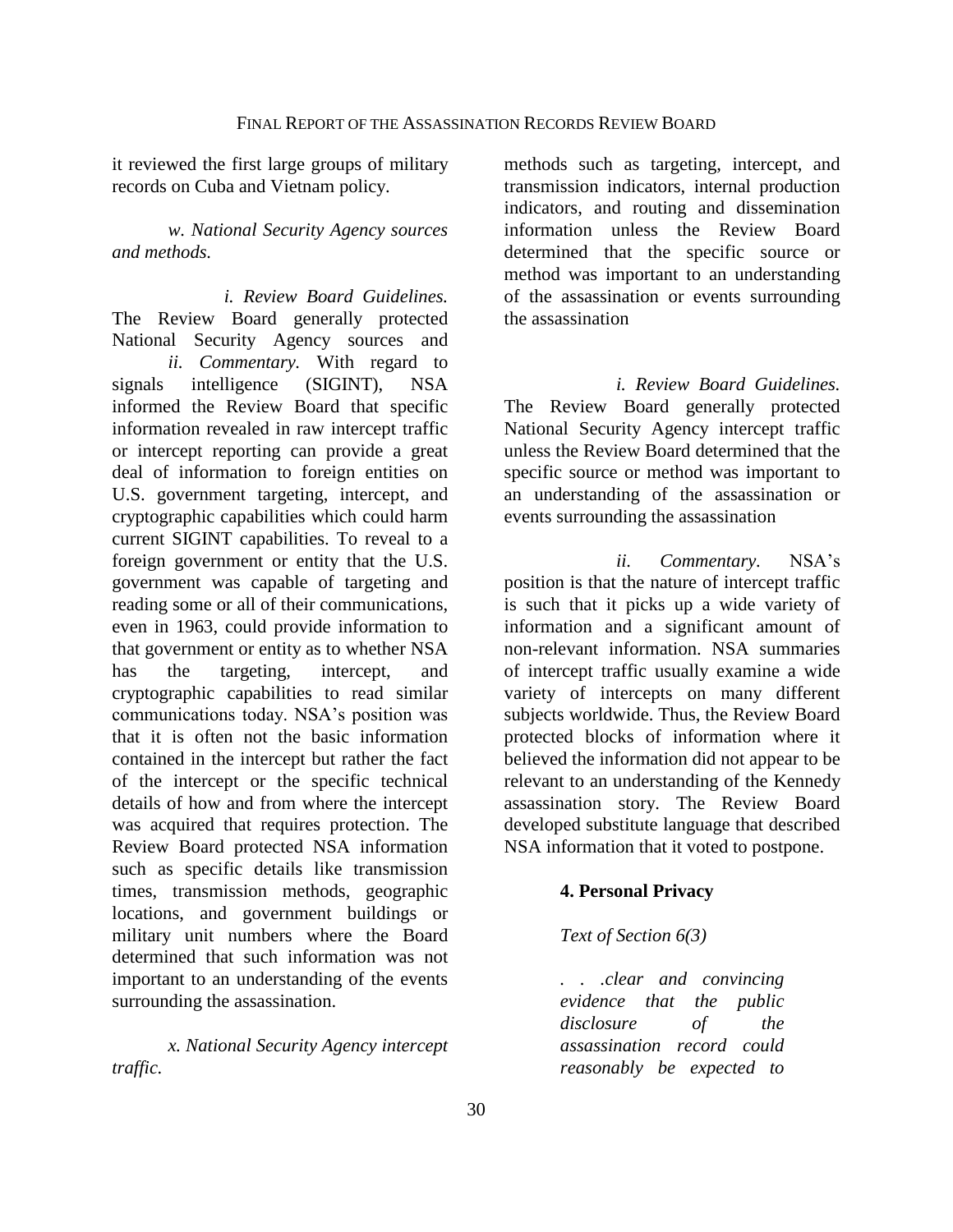*constitute an unwarranted invasion of personal privacy, and that invasion of privacy is so substantial that it outweighs the public interest*

#### *a. Personal privacy generally.*

*i. Review Board guidelines.* During the course of the Review Board's work, the Board almost never agreed to sustain agency's requests for postponements on personal privacy grounds. The two exceptions to the Review Board's policy to In the segregated collections, the FBI rarely requested that the Review Board sustain privacy postponements, and so the FBI unilaterally released the information that would fall into the category of "personal privacy" information. In some segregated collection records, the Review Board agreed to postpone personal privacy information where agencies provided the Review Board with evidence that the person in question is alive, living in the same area, the public interest in the information is extremely low, and the individual would truly suffer a substantial intrusion of privacy if the Board releases the information. For example, the Review Board agreed to sustain the postponement of the identity of a 13 year old girl who was a rape victim. The name in question appeared in the file of an organized crime figure who was himself only of marginal relevance to the assassination story.

*ii. Commentary*. The Review Board began its document review work in its closed meeting on January 25, 1995. At that meeting, the Review Board discussed personal privacy information in four Warren release records with privacy postponements were social security numbers and information about prisoners of war. The Review Board determined that the public interest in disclosure of social security numbers was so small that any risk of harm would outweigh it. Accordingly, the Board routinely protected social security numbers throughout assassination records. Likewise, the Board protected significant amounts of information in files of prisoners of war, as explained below.

Commission records, but did not vote on the four records at that meeting, opting instead to defer final decision on the records. On March 6th and 7th, 1995, the Review Board staff presented to the Review Board a briefing book on personal privacy postponements. The Board's General Counsel provided the Board with a memorandum that identified several types of information that would potentially implicate privacy concerns. The Review Board discussed the scope and intent of section 6(3) and how the personal privacy provisions of the JFK Act might apply to eighteen sample documents. At the end of the meeting, the Review Board again decided that it would defer a vote on the records and on the personal privacy postponements in general. Later in 1995, the Review Board made its first decisions on privacy issues.

Although the Review Board expected that it would encounter a number of personal privacy postponements, the FBI did not request many postponements citing section 6(3). The CIA never requested a privacy postponement.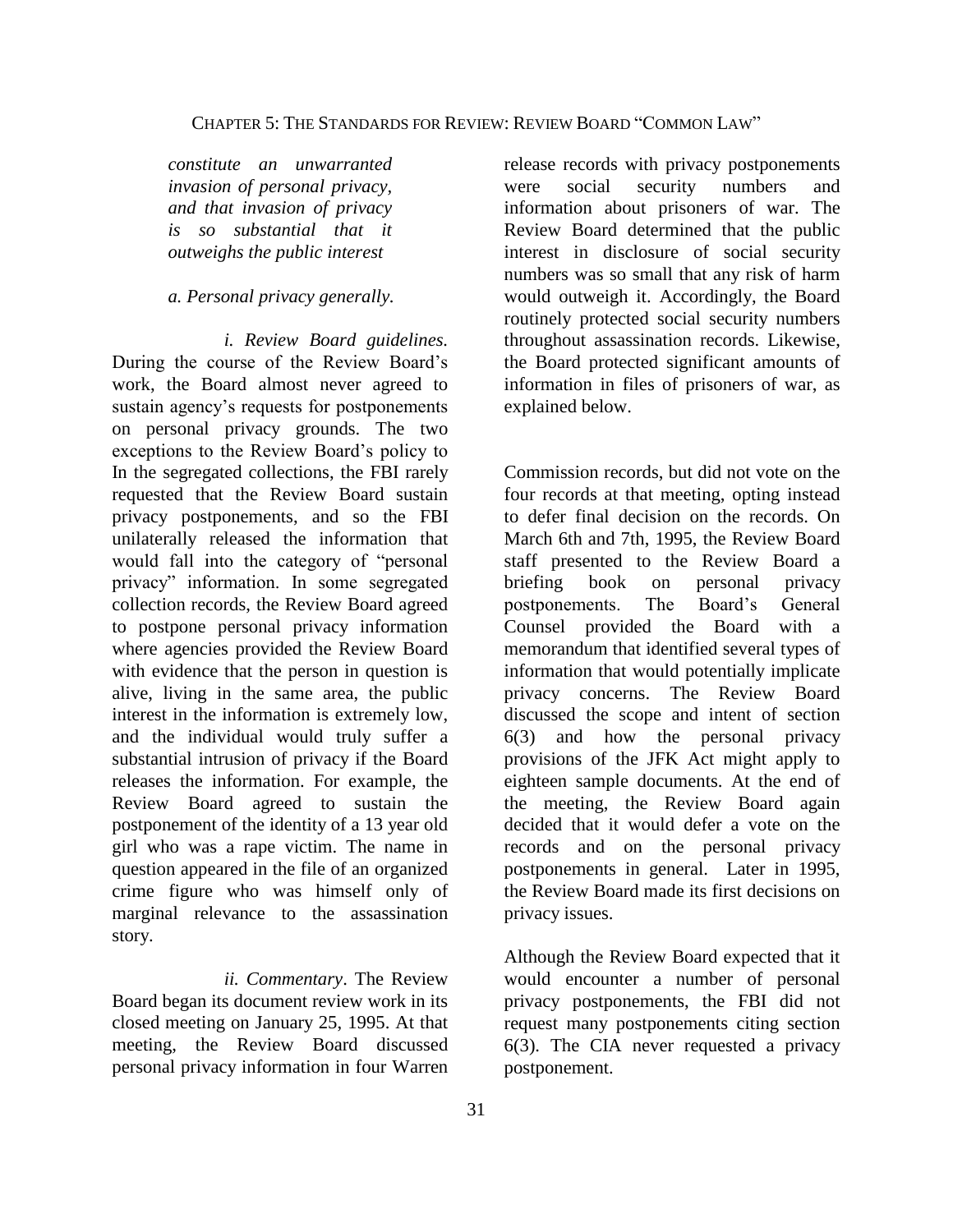In one case, the FBI appealed to the President the Review Board's vote to release information about a prominent Warren Commission critic that the FBI requested be postponed on personal privacy grounds. The Review Board carefully considered the privacy concerns involved and requested

*i. Review Board Guidelines.*  Military records that contained information regarding Korean War prisoners contained issues of personal privacy that the Review Board resolved in the following manner. The Review Board determined that it would release the name of the POW subject of interest, dates and basic facts of his imprisonment, any documents describing or quoting written or oral statements made by the POW subject of interest for the imprisoning authority during his confinement, and debriefing statements the POW subject of interest made about himself, or any statements others made about him. The Review Board agreed to postpone until the year 2008 personal identifiers of both the subject of interest and all other individuals mentioned in the subject's debriefing file (*e.g.*, date and place of birth and military service number), the names of those who made statements about the subject of interest during debriefings, and all statements made during debriefings about POWs *other than the subject of interest.*

*ii. Commentary.* The Review Board was eventually confronted with the challenge of deciding whether, and how, privacy postponements requested under Section 6 (3) of the JFK Act would be applied to Korean War POW records in general, and specifically, to POW debriefing records, in cases where the Review Board that the President uphold the Board's decision to release the important information in the record. As of this writing, the White House had not resolved the issues on appeal.

#### *b. Prisoner of War Issues*

deemed the individual at issue to be relevant to the assassination. Initially, the Army and the Defense Prisoner of War/Missing Personnel Management Office (DPMO) requested that the Review Board sustain postponements of *all* prisoner of war debriefing records on privacy grounds. Ultimately, the Review Board and the military came to agreement that the Review Board could release the most relevant information in POW records without causing an unwarranted infringement on personal privacy.

The Army requested that the Review Board postpone information for 10 years, until 2008, on the basis of its belief that most surviving POWs from the Korean conflict would be deceased by that time. The subject of POW records from the Vietnam war or other conflicts did not come before the Review Board.

*c. Names of individuals in Secret Service "threat sheets."*

*i. Review Board Guidelines.*  Because of high public interest in the information, the Review Board voted to release the identities of individuals who threatened President Kennedy even where the Secret Service maintained mental health records and other personal information concerning such individuals.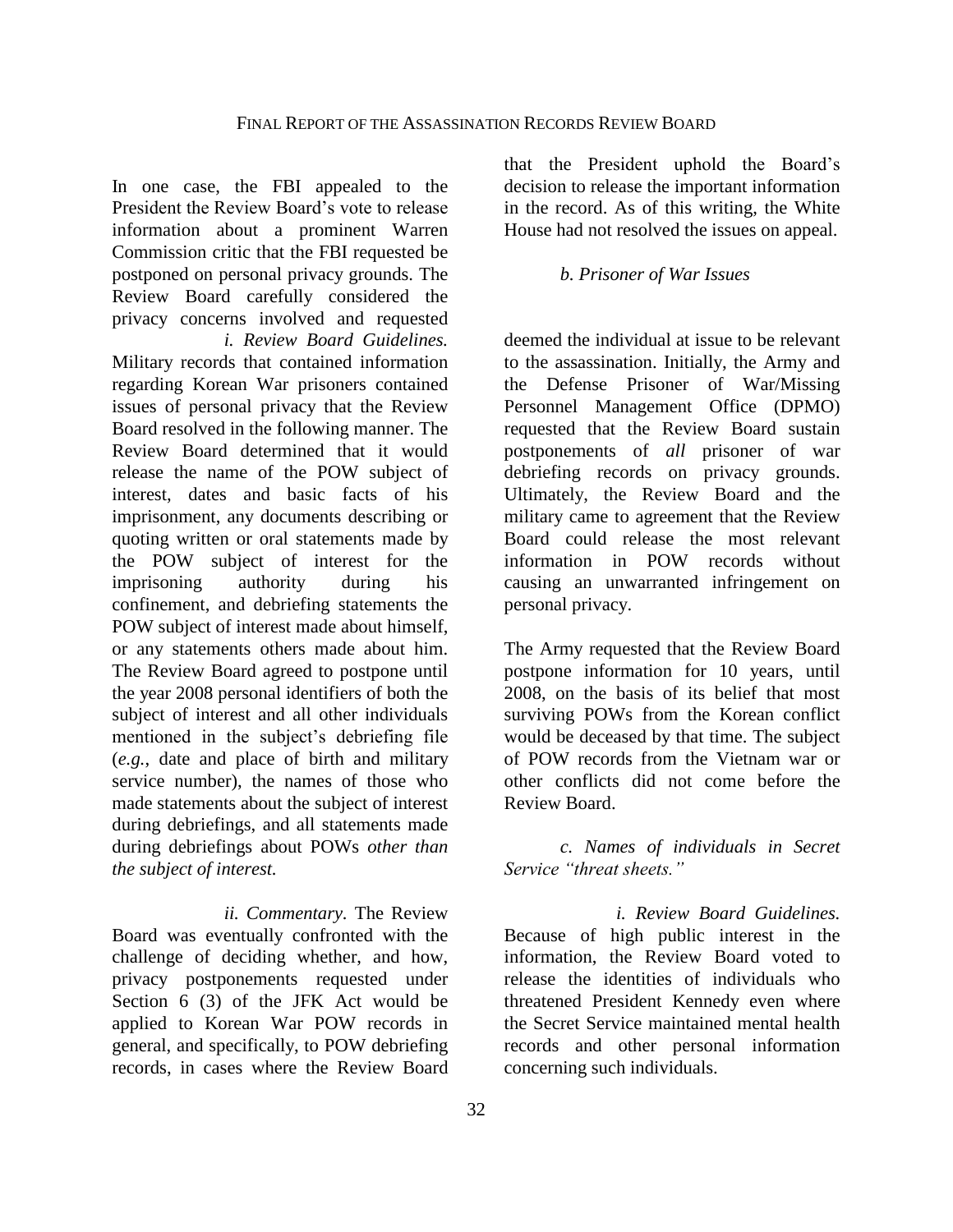*ii. Commentary.* The Secret Service kept records on individuals whom the Secret Service's Protective Research Section considered to be potential threats to President Kennedy, Vice President Johnson, and their families, between March and December 1963. HSCA staff member Eileen Dinneen reviewed the Secret Service files and kept detailed notes on the material that she reviewed. Dinneen's documents identified the names of the individuals, and The Review Board afforded the Secret Service the opportunity to present clear and convincing evidence as to why the names in the documents should be postponed. Through written submissions and oral presentations, the Secret Service primarily offered policy reasons in support of its arguments for postponement of the names. After carefully considering the Secret Service's arguments, the Review Board determined that the Secret Service had not met its statutory burden of proof by "clear and convincing evidence," and voted to release four records, including names, in April 1998.

The Secret Service appealed the Review Board's decision to the President, and included with their appeal numerous letters from mental health professionals. The Secret Service enlisted the assistance of the mental health community in defending its ability to cooperate with that community in performing its duty of protecting government officials. The Secret Service had not provided the Review Board with such letters when it requested that the board protect the names that it provided to the President. In its reply to the Secret Service's appeal, the Review Board argued that the

contained condensed information about their personal background and affiliations. In some cases, the documents contained brief information about an individual's mental health history. Although the Secret Service did not oppose the release of the text of these documents, it argued that many of the names should be postponed pursuant to Section  $6(3)$  of the JFK Act as an "unwarranted invasion of personal privacy."

Secret Service failed to meet its statutory burden of proof with respect to the postponement of these names, and urged the President to release these historically significant documents in full. $x$ <sup>xxxi</sup> As of this writing, the White House had not made a decision as to whether to uphold or overturn the Review Board's votes. The Review Board believes that the records, including the names, should be opened and strongly urged the President to uphold the Review Board's decisions.

### **5. Informant Postponements**

### *Text of Sections 6(2) and 6(4)*

*section (2).. . .clear and convincing evidence that the public disclosure of the assassination record would reveal the name or identity of a living person who provided confidential information to the United States and would pose a substantial risk of harm to that person*

*section (4). . .clear and convincing evidence that the*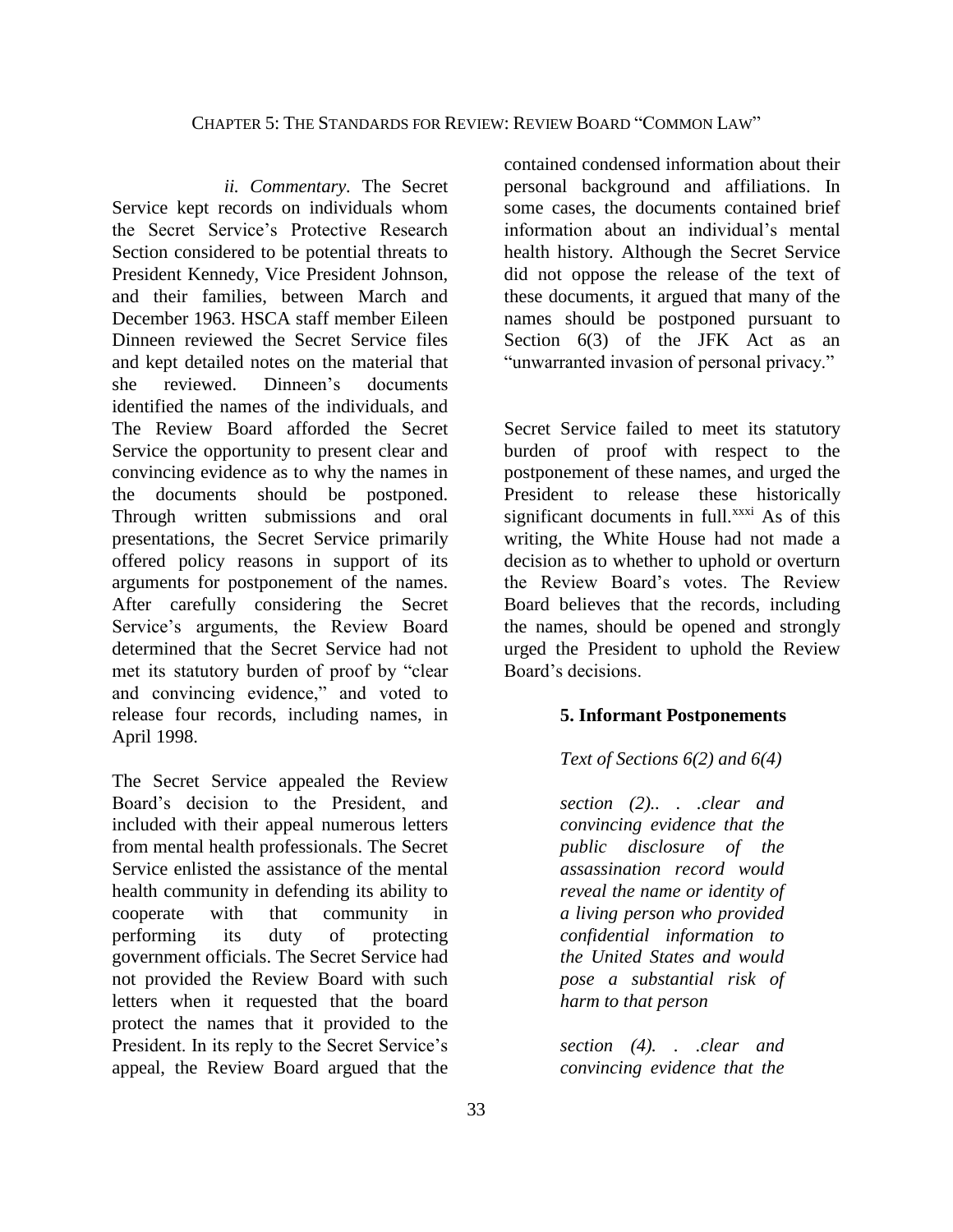*public disclosure of the assassination record would compromise the existence of an understanding of confidentiality currently requiring protection between a Government agent and a cooperating individual or a foreign government, and public disclosure would be so harmful that it outweighs the public interest;*

*a. Informant postponements generally.*

*i. Review Board Guidelines.*  As a general rule, the Review Board did not postpone information that would reveal the Where a person's relationship with the FBI had already been made public, the Review Board did not agree to protect the fact of the relationship between the government and the individual.

*ii. Commentary.*

*A. A note on the statutory framework for review of FBI informant postponements*. The FBI initially cited sections 6(2) and 6(4) in support of informant postponements. Section 6(2) clearly required that the Bureau prove that the informant was living and that the informant faced a substantial risk of harm if the Review Board released the information. Because section 6(2) required informant-specific evidence, the FBI decided to rely exclusively on Section 6(4) for informant postponements, and not Section  $6(2)$  — even though most of the records, as originally processed by the FBI, referred to

identity of an informant unless the FBI could provide, at least, evidence that the informant was alive and still living in the same area. The Review Board recognized two significant exceptions to the general rule. First, even where the FBI provided such evidence, the Review Board released informant identities if it found that the informant's identity was of high public interest. Second, the Review Board did, in some cases, allow postponement of informant identities even though the FBI could not provide evidence that the informant was alive and living in the same area if the FBI could prove that disclosure would subject the informant to a significant threat of harm.

both subsections in support of informant postponements.

*B. History of Review Board's decision-making on informant postponements*. The Review Board first considered informant postponements in its meeting on May 2nd and 3rd, 1995. The FBI's initial evidence in support of informant postponements consisted of a briefing that FBI officials gave to the Review Board, followed by the FBI's "position papers" on confidential informant postponements. In the position paper, the FBI distinguished among informants, explaining that informants differ depending on the type of information they provided to the FBI and the level of confidentiality that existed between the FBI and the informant at the time that the informant provided the information. The FBI further explained that, whether or not the FBI expressly promised to keep informant names confidential, they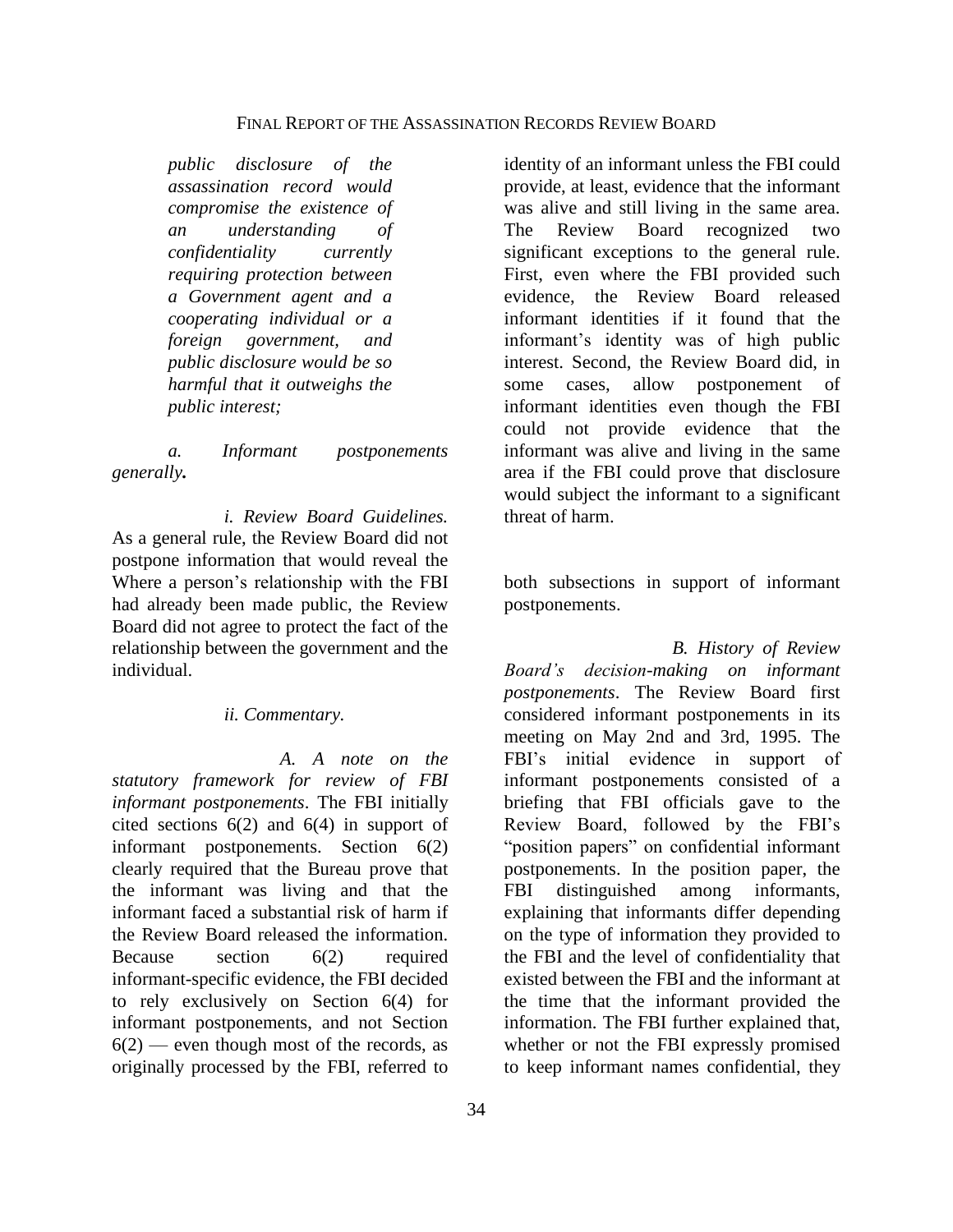had a "moral contract" with people who provided the FBI with information.

After hearing the FBI's general policy arguments, the Review Board informed the FBI that it interpreted the "clear and convincing" evidence standard to require the agencies to provide very specific evidence tailored to individual postponements.

In the summer of 1995, the Review Board considered four documents containing informant postponements. Three of the documents concerned symbol number informants. The fourth document disclosed the name of a deceased informant. Because In its response briefs to the President, the Review Board emphasized the JFK Act's clear and convincing evidence standard and explained that speculative harm does not provide sufficient grounds for withholding of information. In addition, the Review Board offered examples of prior releases that had not resulted in expected harm. The FBI did agree to provide particularized evidence on three of the four documents. The FBI's evidence was to interview the informants to determine whether they would object to having their identities disclosed. Of course, all of the informants or their relatives objected to disclosure of their identities. Upon receipt of the FBI's evidence, the Review Board reconsidered the informant postponements and determined that it would release all information except for the numeric portion of the symbol numbers.

The Review Board's September 28, 1995, letter to the FBI informing the FBI of its decisions on the documents provided useful and specific guidance as to what type of evidence the Review Board was looking for

the FBI did not present document-specific evidence in support of its postponements, the Board voted to release the records. On August 11, 1995, the FBI appealed to the President the Review Board's decisions on those four records. The FBI argued that disclosure of informant information would result in the following harms: *first,* harm to existing informants; *second,* harm to the FBI's ability to recruit new informants and its ability to obtain cooperation from existing informants, and *third,* harm to the government's "word" since disclosure results in a breach of a promise of confidentiality.

—interviewing informants would not be necessary, nor would the Review Board find it useful. Instead, the Review Board needed to know whether informants were still alive and whether the informant file contained corroborating evidence of harm that would befall the informant if his identity were disclosed. Ultimately, the FBI was able to satisfy the Review Board's requests for evidence on informant issues by providing information that was available at FBI headquarters.

After the FBI appealed the Review Board's decisions on four informant records, the FBI eventually eliminated general policy arguments from its evidence submissions and provided evidence in support of informant postponements on standard forms titled "Informant Postponement Evidence Form." Once the Review Board received the FBI's specific evidence, it developed a group of guidelines for the review of informant postponements.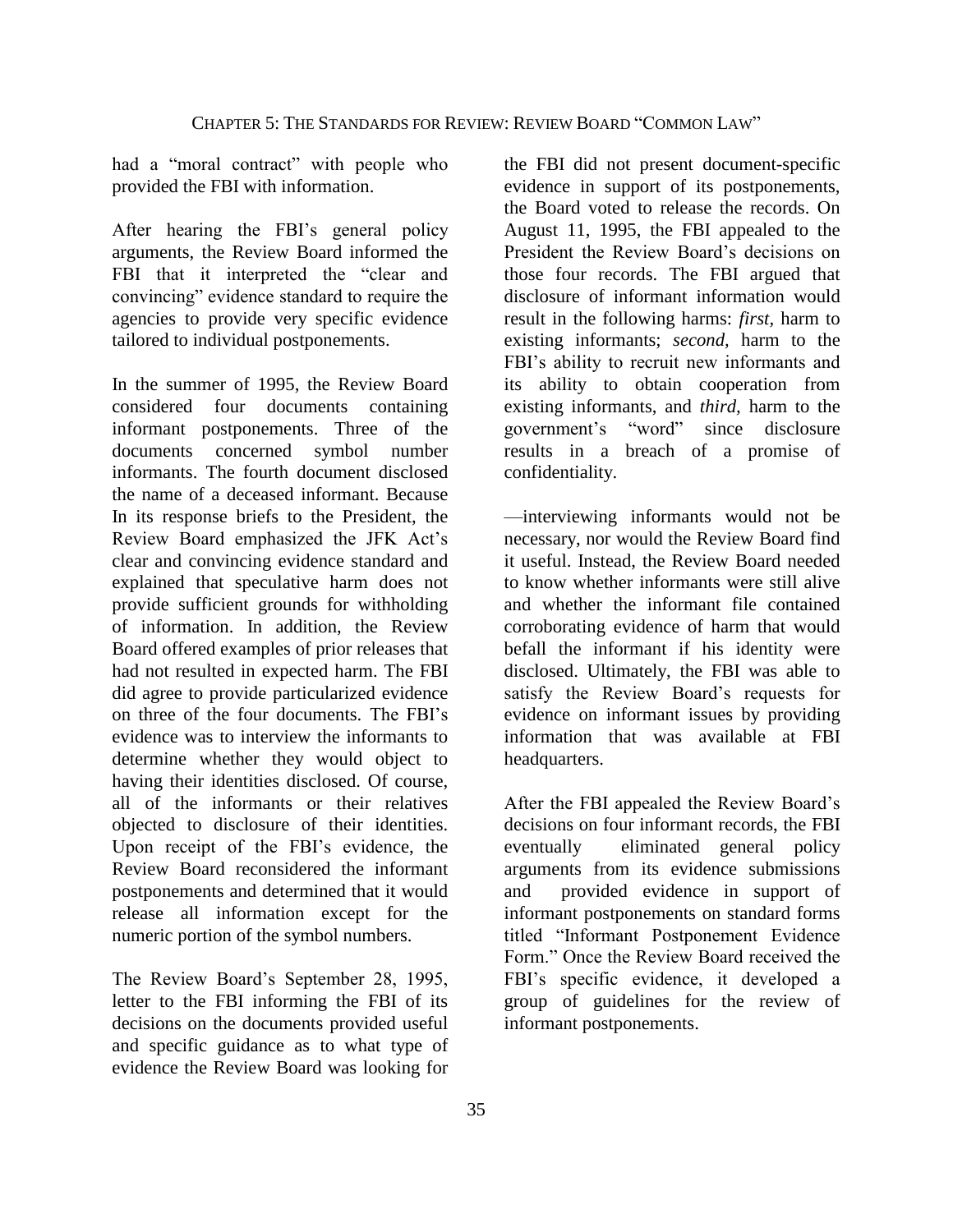#### FINAL REPORT OF THE ASSASSINATION RECORDS REVIEW BOARD

*C. Effect of prior disclosures*. If the name of an informant in a particular record had already been released in a context that *disclosed the informant relationship with the FBI*, then the Review Board released the name. If an informant symbol number in a particular record had already been released in a context where the same informant symbol number provided the same information as in the record at issue, the Review Board released the symbol number.

As a practical matter, both the FBI and the Review Board made an effort to track the names and symbol numbers of FBI informants whose relationships with the FBI had already been made public. When Review Board staff members encountered informant names or symbol numbers that were eligible for postponement, staff members researched whether the name or

*ii. Commentary*. When the FBI first began to present evidence to the Review Board in defense of its attempts to protect its informants, it asked that the Review Board protect the identity of any individual who either expressly or implicitly requested confidentiality when providing information to the Bureau. Persons who provide information in exchange for express promises of confidentiality may include neighbors or other acquaintances of a subject of investigation, as well as employees of state and local governments, financial institutions, airlines, or hotels. According to the FBI,

> "Where such a promise is given, documents containing such information will contain the name of the person

symbol number had already been released. Similarly, the FBI maintained and checked an informant card file that tracked those informant names and symbol numbers that had been publicly disclosed and in what contexts.

*b. Individuals who provided information to the FBI, but who did not have an ongoing confidential relationship with the FBI.*

*i. Review Board guidelines*. Where an individual provided information to the FBI and requested that the FBI protect his or her identity, *but the FBI provided no evidence of an ongoing confidential relationship with the individual*, the Review Board voted to disclose all identifying information about that individual.

> providing the information as well as language specifically setting forth the fact that confidentiality was requested. No file is opened on such persons and no symbol numbers are assigned to protect their identities."xxxii

Initially, the FBI's policy was to protect "the identities of persons who gave the FBI information to which they had access by virtue of their employment," regardless of whether "their providing the information . . . involve[d] a breach of trust," provided that the person in question requested confidentiality. Moreover, the FBI implied that, even where a request for confidentiality is not explicit on the face of the document, the identities of such persons will be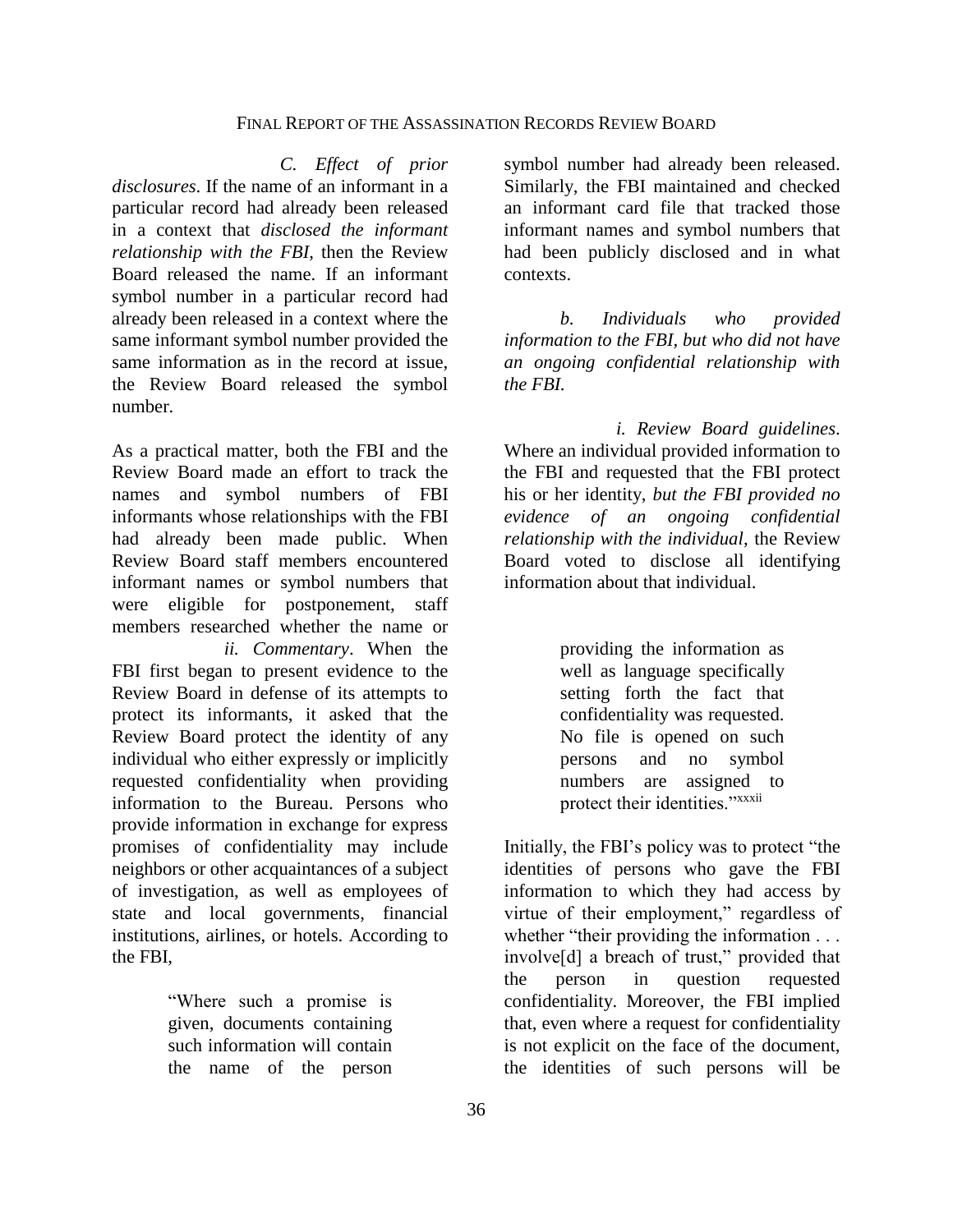withheld in cases where their providing the information to the FBI involved a "breach of trust" (*e.g.*, a phone company employee who gives out an unlisted number.)

The Review Board rejected the FBI's argument and voted to release the names pursuant to Section 6(4) of the JFK Act. Section 6(4) required that the FBI provide clear and convincing evidence that disclosure would compromise the existence of an understanding of confidentiality currently requiring protection between a government agent and a cooperating individual. That the individual lacked one of the Bureau's many informant designations (*e.g.*, potential security informant ("PSI"), potential criminal informant ("PCI"), panel source, established source, informant symbol number) suggested to the Review Board that the individual did not have an ongoing relationship with the FBI. To the extent that the FBI believes that a particular "protect identity" source did have an ongoing relationship with the FBI, it provided

*ii. Commentary.* Until the summer of 1995, the FBI protected the identities of all persons who gave the FBI information to which they had access by virtue of their employment provided one of the two following circumstances existed: (1) the employee requested confidentiality, or (2) the employee's providing the information involved a breach of trust (*e.g.,* a phone company employee who gave out an unlisted number.) The Review Board believed that disclosure of the identities of such individuals would not subject the individuals to the type of harm that the JFK Act required to sustain informant postponements. Once the Review Board voted to release the identities of persons who

evidence to the Review Board of the relationship. Without the benefit of such evidence, the Review Board assumed that "protect identity" sources were not sources with an "understanding of confidentiality currently requiring protection." The Review Board learned that FBI agents often offered confidentiality as a matter of course to interviewees, whether or not the individual requested or required confidentiality. Eventually, the Review Board and the FBI agreed that the FBI would release the names of these individuals unilaterally.

*c. Individuals who gave the FBI information to which they had access by virtue of their employment.*

*i. Review Board Guidelines.*  The FBI unilaterally released the identities of individuals who gave the FBI information to which they had access by virtue of their employment, such as telephone company employees, utility employees,

gave the FBI information to which they had access by virtue of their employment, the FBI acquiesced and proceeded to release unilaterally the identities of such individuals.

### *d. Deceased informants*.

*i. Review Board Guidelines.*  With very few exceptions, the Review Board released the identities of deceased informants in the core and related files.

In the segregated collection files, the Review Board did not require that the FBI provide evidence that an informant was alive to sustain a postponement *unless* the Review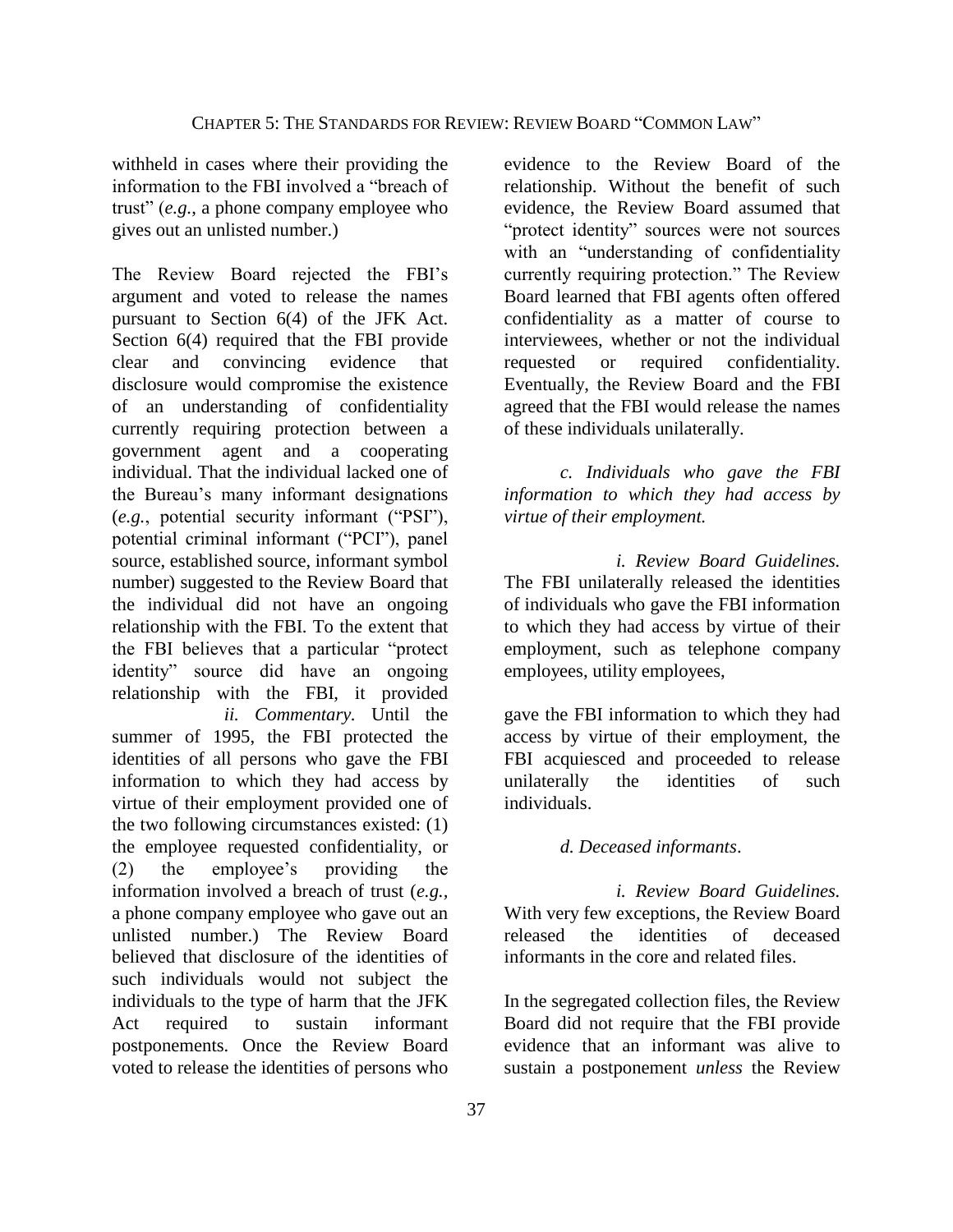Board staff member had some reason to believe that the informant was deceased. Thus, unless the informant was of relatively high public interest, the Review Board voted to protect the informant's identity. In the cases where a staff member had a reason to believe that an informant was deceased, the staff did request the FBI to provide evidence concerning the informant and released the informant's identity if the informant was deceased.

*ii. Commentary.* A "Named informant" is an individual whose name appeared in assassination records and who had some type of ongoing confidential relationship with the FBI. The FBI records often refer to such informants as "PSIs" (potential security informants) or "PCIs" (potential criminal informants), but "established sources," "panel sources," and others also fell into the category of "named informants." The Review Board attempted to categorize informants according to the level of confidentiality that existed between the FBI and the informant. While the Review Board was often willing to sustain Ultimately, the Review Board determined that the FBI must verify that the informant was still alive by matching the informant's name plus date of birth or social security number. The Review Board did not consider name alone or name plus general location to be adequate evidence that an informant was still living.

*e. "Negative Contacts": Informants who provided no assassination-related information to the FBI.*

*i. Review Board guidelines.*  When an FBI agent asked an informant for

postponements of named informants when the FBI could demonstrate that the informant was still living, it believed that deceased informants were generally not entitled to protection.

However, in its response to the FBI's informant appeals, the Review Board did state that, in some rare cases, the FBI might be able to prove clearly and convincingly that a "confidential relationship" with an deceased informant currently required protection. For example, the FBI could have shown that the relatives of a high-level organized crime informant could still be at risk of retaliation.

The Review Board debated extensively the issue of what constituted adequate evidence that an informant was currently living. Specifically, the Board had to determine what evidence was necessary to prove that someone who, according to a search of the FBI's computer databases, is now living, is in fact the same individual named as an FBI informant.

information on a particular topic and the informant reported that he or she has no information to provide, the FBI called the contact a "negative contact." Where the FBI adequately identified the "negative contact" informant as still living, the Review Board agreed to postpone for 10 years "negative contact" named informants and all specific identifying information, such as street addresses, telephone numbers, and informant-specific portions of FBI case numbers and file numbers. An informant was "adequately identified as still living" if the FBI identified him or her through current information with a living person with the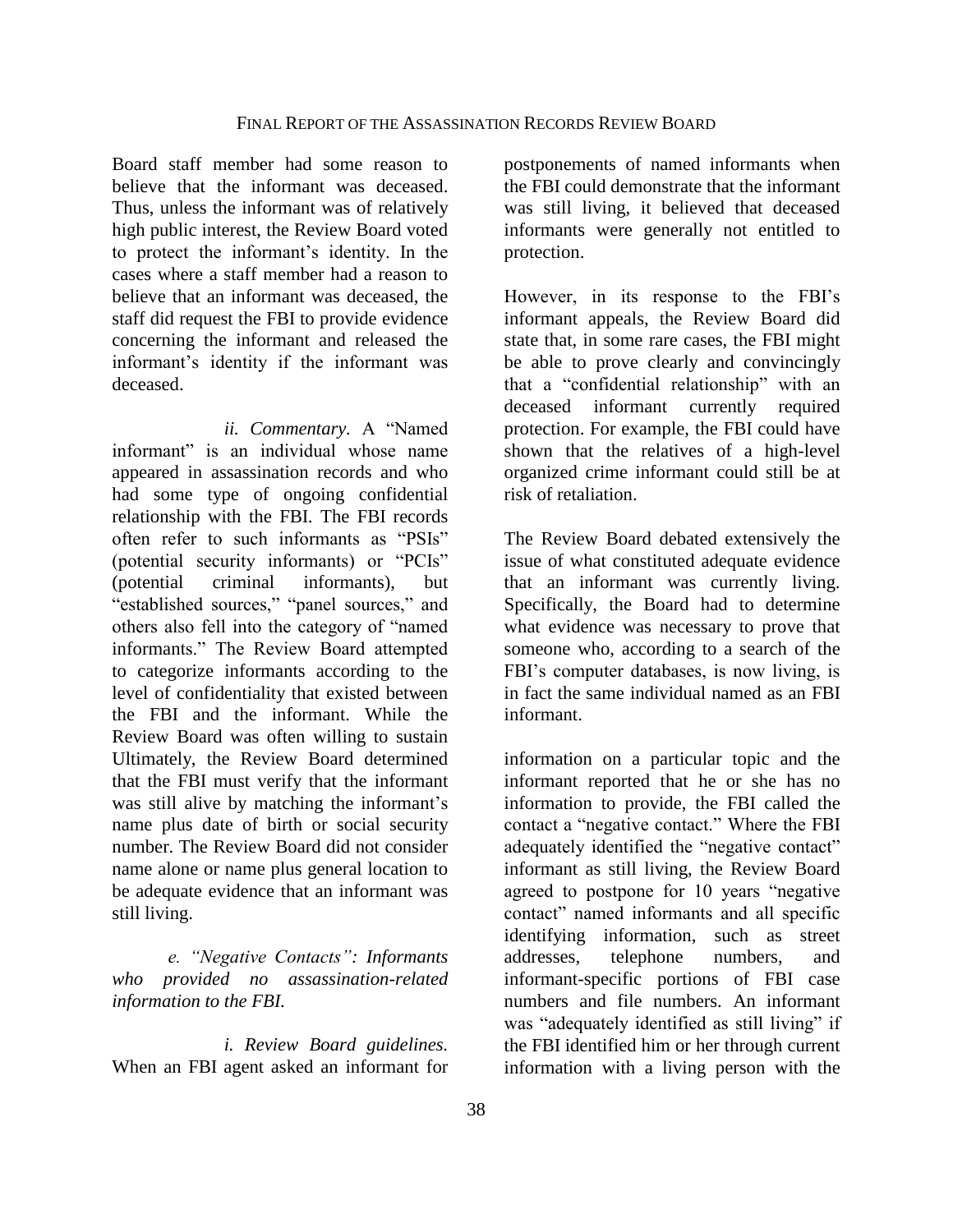same name and other specifically identifying information (*e.g.,* name and date of birth or social security number.)

Where the FBI did not adequately identify the informant as still living, the Review Board voted to release the name and any accompanying identifying information.

The FBI unilaterally released all unclassified "negative contact" symbol number informants.

*ii. Commentary.* In the FBI's early investigations into the assassination of President Kennedy, Director Hoover ordered special agents to ask all informants for relevant information. Even when informants reported that they knew nothing that would assist the FBI in its investigation, FBI agents filed reports in the assassination investigation file documenting the "negative contact<sup>"</sup>

As a result of Director Hoover's broad directive to agents to question all informants concerning the assassination, the assassination investigation file provides a reasonably comprehensive picture of the *f. "Positive Contacts": Informants who provided at least some assassination-related information to the FBI*.

*i. Review Board guidelines*. "Positive contact" informants provided at least *some* assassination-related information. Where the FBI adequately identified the informant as still living, the Review Board adopted a case-by-case approach, considering the factors listed in the commentary below. When the Review Board

voted to postpone the identity of a "positive

state of the FBI's informant network in late 1963 and early 1964. The FBI, of course, preferred that this overview of its informant operations not be disclosed to the public. The Review Board acknowledged that the public had little or no interest in knowing the identities of each "negative contact" informant. At the same time, the Review Board believed that the public did have an interest in having accurate information concerning the FBI's activities in the days and weeks following the assassination. As a compromise, the FBI agreed that it would unilaterally release all unclassified negative contact symbol number informants (on the theory that, with no additional information from or about the informant, no researcher could ever determine the identity of the informant) and the Review Board agreed that it would protect those "negative contact" named informants that were still alive (on the theory that, since they provided no information about the assassination, there was little value to be gained from disclosing the identities of hundreds of living FBI informants.)

contact" informant, it voted to postpone it for ten (10) years, and adopted appropriate substitute language. The Review Board released informant names if the informant was of particular relevance to the assassination.

Where the FBI did not adequately identify the informant as still living, the Review Board released the informant's name and any accompanying information. *See* 4. (Deceased Informants) above.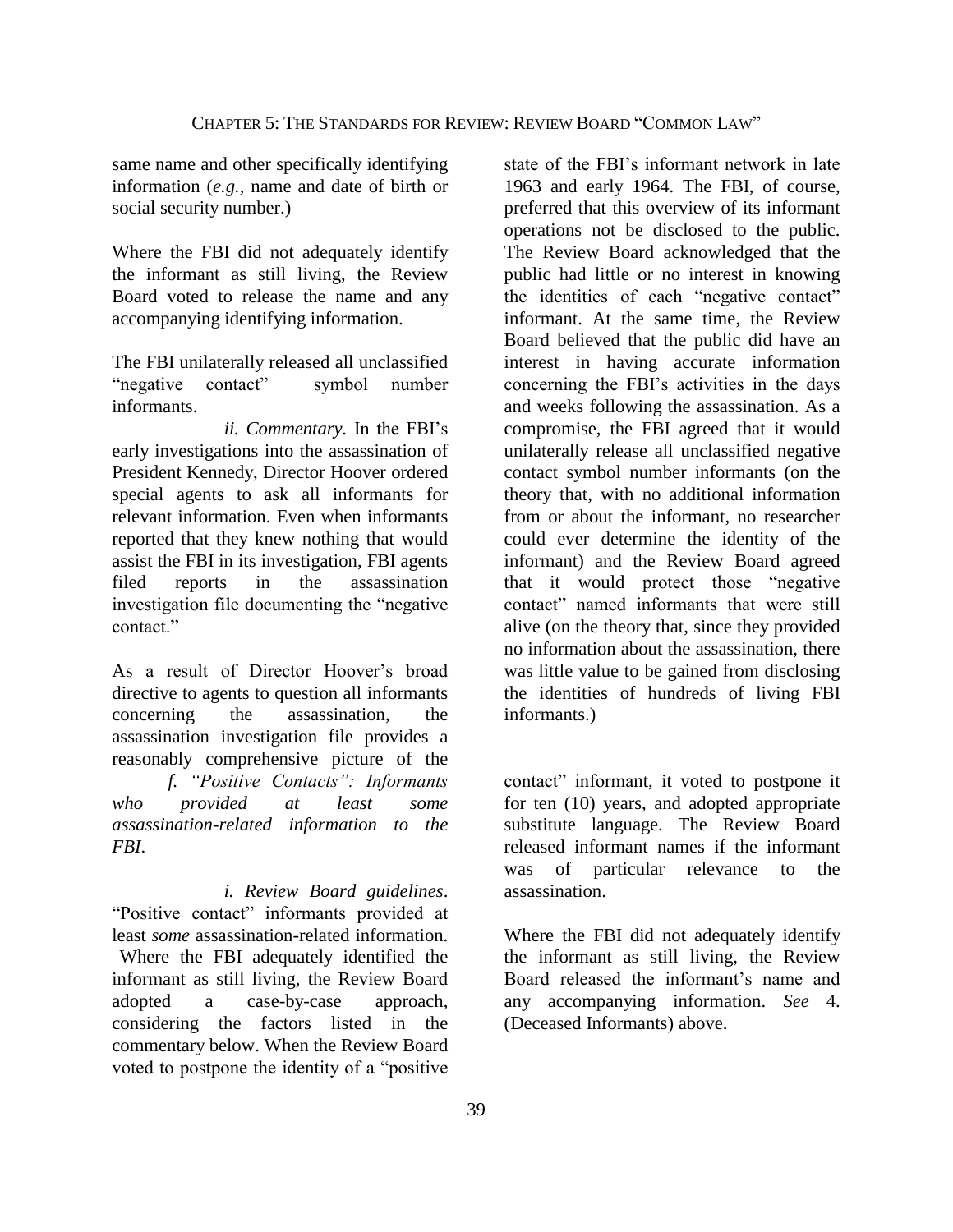#### FINAL REPORT OF THE ASSASSINATION RECORDS REVIEW BOARD

*ii. Commentary*. The Review Board's decision making with regard to "positive contact" informant postponements involved an evaluation of some combination of the following factors:

> (A) the significance of the information that the informant provided to understanding of the assassination;

> (B) the importance of the identity of the informant to assessing the accuracy of the reported information; and

> (C) the significance of the threat of harm to the informant from disclosure, considering the following:

> (1) whether the informant is still living, and if so, whether the informant still lives in the same area;

> (2) the amount of time that has passed since the informant last provided information;

In those cases where the Review Board agreed to protect an informant's name and specific identifying information, substitute language such as "informant name," "street address," "informant file number," or "informant symbol number" replaced the redacted information.

*g. FBI informant symbol numbers and file numbers.*

*i. Review Board guidelines.*  As a general rule, the Review Board routinely agreed to postpone for ten (10)

(3) the type of information the informant provided;

(4) the level of confidentiality that existed between the FBI and the informant at the time that the informant provided the information; and

(5) any specific evidence of possible harm or retaliation that might come to the informant or his or her relatives.

Although no one factor was dispositive in every case, the Board considered certain factors to be more important than others in making decisions to release records. For example, if public interest in a particular document was high, the Board released informant names in the document even though the Bureau was able to provide evidence that would have otherwise justified postponement of the informant's identity.

years the "numeric" portion of informant symbol numbers and the "case number" portion of informant file numbers, *provided* that the informant's symbol number had not already been made public. The Review Board used the phrases "informant symbol number" and "informant file number" as substitute language.

Routine exceptions to this rule occurred in two types of documents. *First,* in documents that refer to an informant by both name and symbol (and/or file) number, the Review Board considered the symbol number to be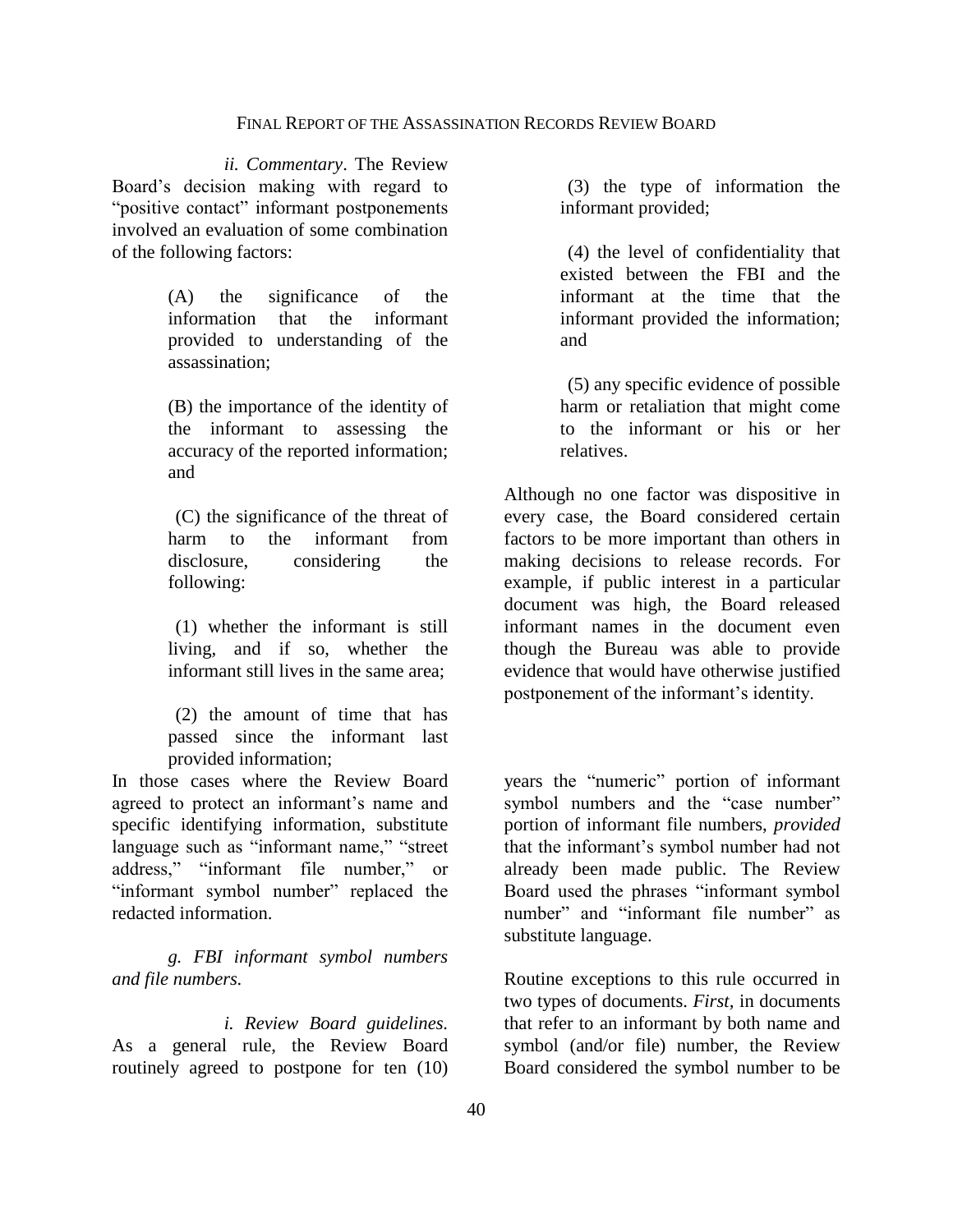specific information that might identify an informant*. Second*, the FBI agreed to unilaterally release the entire symbol number for "unclassified negative-contacts" — those FBI informants who were asked about a particular subject, but had no "positive" information. (*see* c. FBI Informants: Negative Contacts.)

The non-routine exception to the general rule arose in documents in which the unredacted information in the document *unambiguously* identified the informant. Such documents were not routine because the Board did not agree to protect the numeric portions of the informant's symbol and file number in a document that otherwise revealed the informant's identity.

*ii. Commentary.* When the FBI had an informant who provides "valuable and sensitive information to the FBI on a regular basis" (quoting FBI position paper), the FBI may have assigned a "symbol number" to the informant. The informant did not know his or her symbol number. Rather, the symbol number was an internal number that allowed an FBI agent to write reports about the informant and information that the informant provided to the FBI without writing the informant's name. Most informant symbol numbers In support of its argument to keep the symbol and file numbers for informants secret, the FBI argued that the "mosaic theory" justified postponement of any portion of an informant's symbol number. The Review Board rejected the mosaic theory as the sole basis for postponement of symbol numbers, or for any other particular postponement issue, simply because the mosaic theory itself contains no limiting

consisted of three parts — the prefix indicated the field office to which the informant reported (*e.g.* "NY" for New York, "DL" for Dallas, "TP" for Tampa), the numeric portion corresponded directly to a particular informant, and the suffix indicated whether the informant usually provided the FBI with information about criminal (C) or security (S) cases. In longer, formal FBI reports from field offices to headquarters, where many informants were used, the FBI added yet another layer of security to the informant's identity by assigning temporary symbol numbers  $(T-1, T-2, etc. ...)$ .

The Review Board came to believe that, in the majority of the FBI's assassination records, disclosure of the numeric portions of the symbol number (and the numeric portions of the corresponding informant file) were of little public interest. Rather than require the FBI to research the status of every symbol number informant, the Review Board determined that it would allow the FBI to protect the numeric portions of informant symbol numbers and file numbers, reserving the right to request evidence on any informant the Review Board considered to be of significant public interest.

principle. However, the JFK Act required the Review Board to balance any incrementally greater risk that the release of further information will lead to disclosure of (and harm to) the informant against the public interest in releasing the information. In striking this balance, the Review Board gave great weight to the public interest in the information provided. In the "core and related" files, the Review Board did not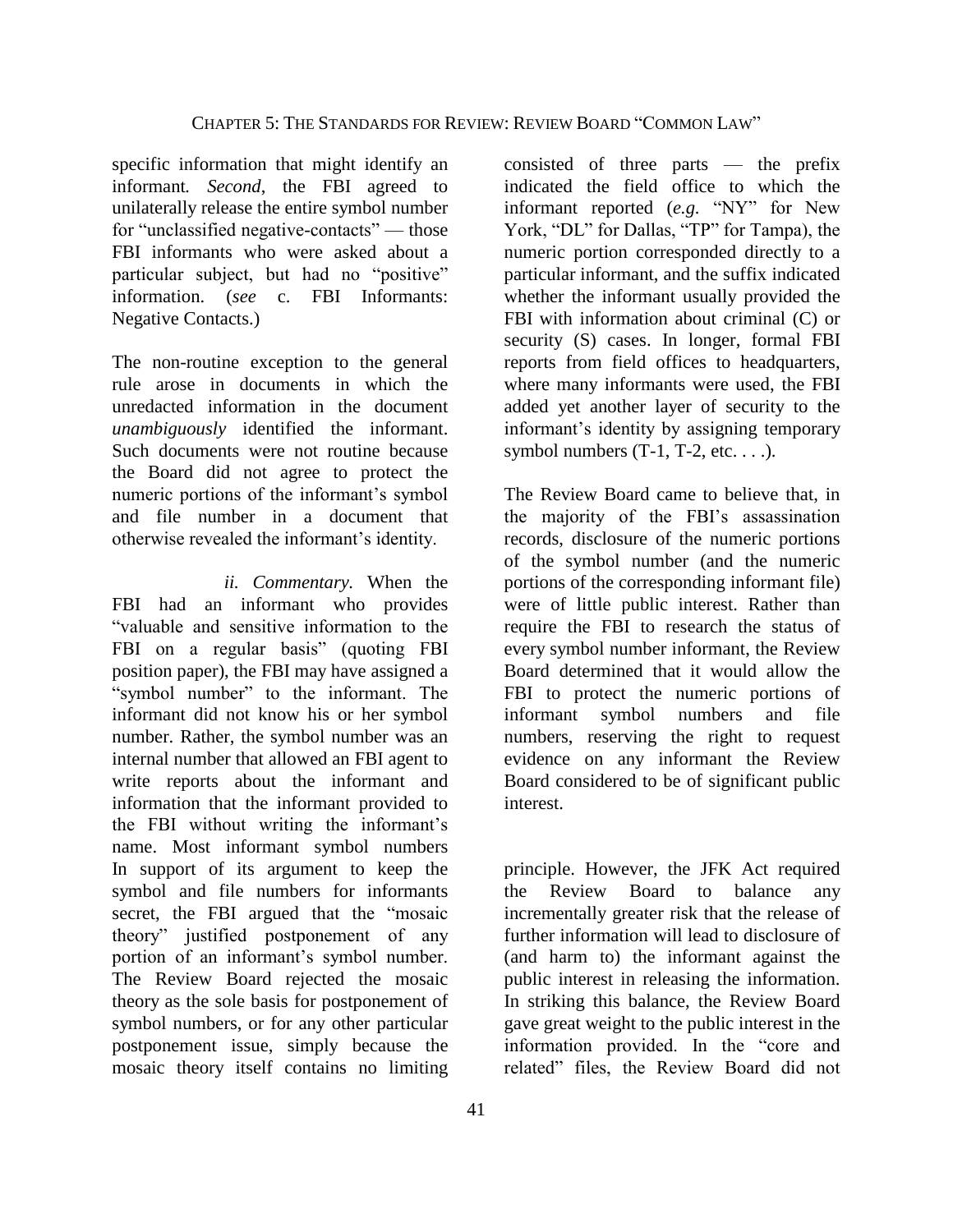postpone the information provided by symbol number informants even though it would postpone the numeric portion of the symbol number.

The Review Board has consistently released the prefixes and suffixes of informant symbol numbers, even in cases where it sustained the "numeric" part of the symbol number. Thus, for the hypothetical symbol number "NY 1234-C," "NY" and "-C" would be released, even if the Review Board sustained postponement of the "1234." After the Review Board's action, researchers would know that the informant was run by the New York City field office and reported on criminal (rather than "security") cases, but may not know the informant-specific numeric portion of the symbol number.

In the "core and related" files, the Review Board did not postpone any part of a "T-symbol" number. Rather, the FBI began to unilaterally release these "temporary symbols" under the JFK Act after the

*i. Review Board guidelines.*  Information that the FBI receives from cooperating foreign governments appears throughout the FBI's files. The official position of the FBI is that any foreign government information in FBI files is the property of the foreign government, and as such, the FBI cannot release the information without first obtaining the consent of the foreign government that provided the information. When the Review Board believed that information in FBI records truly was "foreign government" information, it worked with the FBI to approach the foreign governments and attempt to

Review Board's first few discussions about informant postponements.

# **6. Confidential relationships between government agents and cooperating foreign governments.**

### *Text of Section 6(4)*

*. . .clear and convincing evidence that the public disclosure of the assassination record would compromise the existence of an understanding of confidentiality currently requiring protection between a Government agent and a cooperating individual or a foreign government, and public disclosure would be so harmful that it outweighs the public interest;*

*a. Foreign liaison postponements in the FBI files.*

persuade the foreign government that it is in our countries' mutual interests to release liaison information in assassination records. When necessary, the Review Board requested the assistance of the State Department in approaching foreign governments.

In the segregated collection files, the Review Board recognized that the cost of releasing foreign government information far outweighed the benefits of releasing information of marginal relevance, as most of the segregated collection files are. Thus, the Board sustained postponements of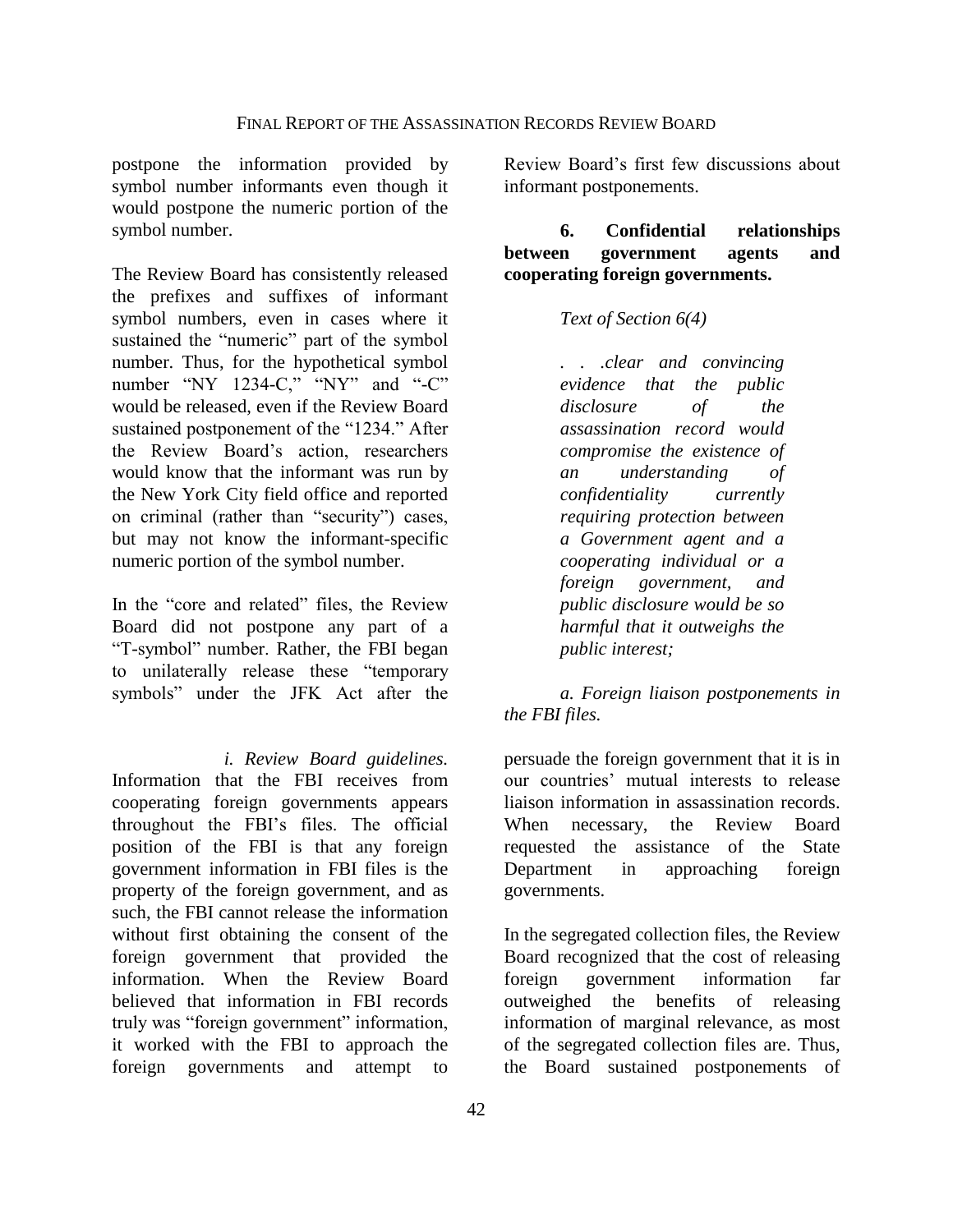foreign government information in the segregated collection files, provided the information was not assassination-related.

*ii. Commentary.* Given that the FBI has a great deal of foreign government information in its files, the FBI asked the Review Board to postpone release of all such information because it adheres to the position that it does not have authority to release another government's information. The Review Board did not necessarily agree with the FBI's position that the United States cannot unilaterally release information received from another government.

On August 8, 1995, the FBI appealed to the President the Review Board's decisions to release five documents that contained foreign relations postponements. The FBI made three arguments in support of its postponements: *first,* the fact of the liaison relationship between the FBI and the foreign government in question was a classified secret; *second,* the FBI had never officially released documents demonstrating the nature of the relationship between the FBI and foreign government; and *third,* release of information about the relationship would cause dramatic harm to the United States' foreign relations with the foreign government in question.

The FBI then consulted representatives of the foreign government to ask whether the foreign government would object to an official disclosure of the liaison relationship. The foreign government asked the FBI not to reveal the relationship, and the FBI argued to the President that the United States should respect the request of the foreign government. The Review Board noted that,

On August 11, 1995, the Review Board responded to the President that its research in publicly available sources supported the Review Board's decisions to release the five records at issue. In response to the FBI's first two arguments, the Review Board explained that the FBI had publicly announced its liaison relationship with the foreign government at issue more than thirty years ago, and that the FBI *had already* released assassination records that described the FBI's liaison relationship with the foreign government. The Review Board offered a three part response to the FBI's third argument that harm would result from release of information about the liaison relationship: *first*, the FBI had not met the "clear and convincing evidence" standard because it had not identified a particular harm that would result, *second,* if foreign relations would be harmed as a result of release of information about the liaison relationship, the harm would have already occurred when the relationship was previously disclosed by the FBI; and *third,* harm to foreign relations was unlikely because the information in the documents is the type of information that we would expect governments to share in law enforcement activities.

had the FBI released the records without consulting the foreign government, foreign relations would not have been harmed, but since the FBI did consult the foreign government, the FBI itself had created a foreign relations problem. Despite the paradox that resulted from the FBI's consultation with the foreign government, the Review Board took the position that the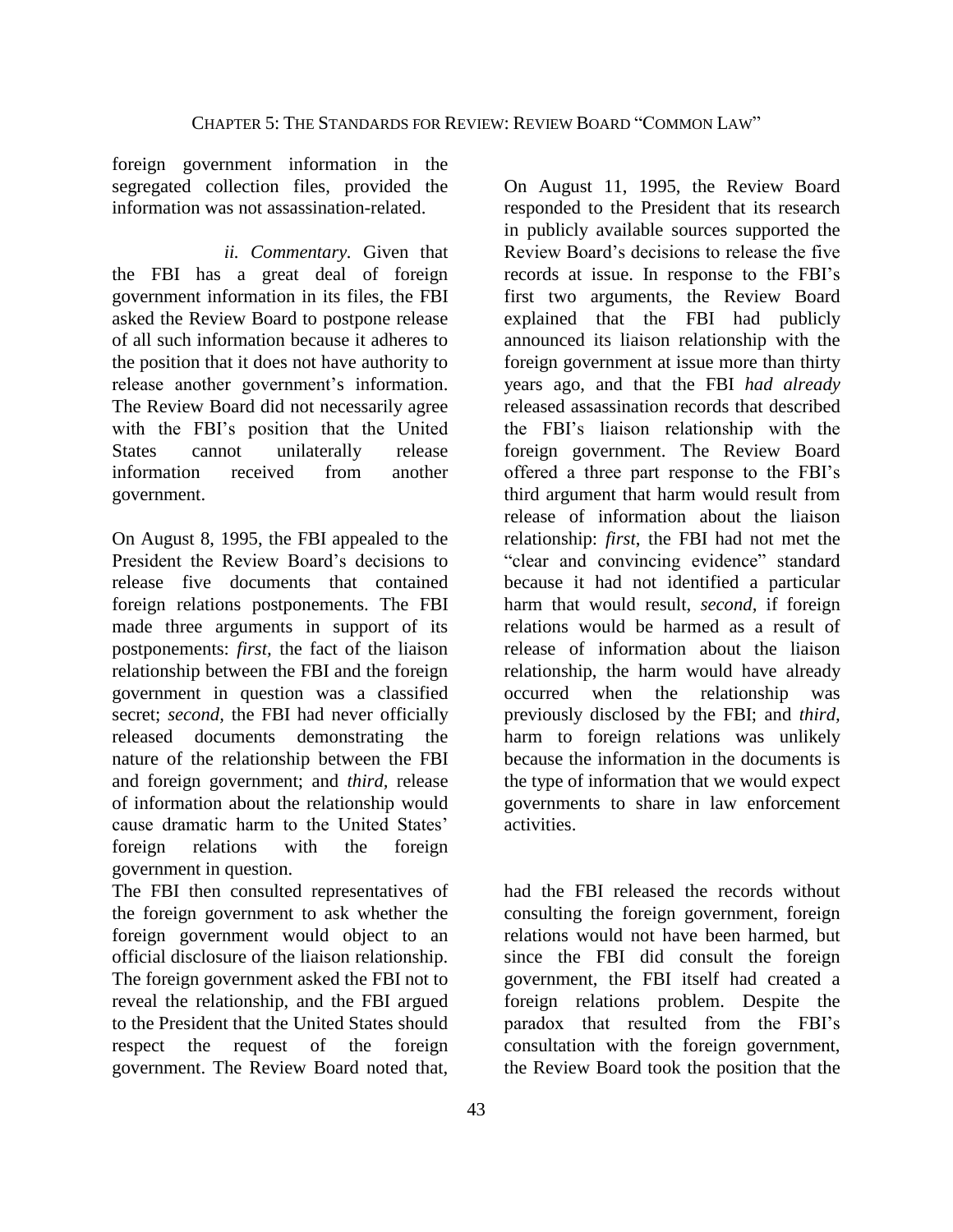foreign government's desire that the FBI not release the information was a relevant factor in the balancing test but that, in this case, the public interest in disclosure outweighed the foreign government's unexplained desire to protect the information.

After the FBI and the Review Board briefed the issues to the President, representatives of the Review Board and the FBI met with the White House Counsel's Office. The White House asked the Review Board to reconsider its decisions on the documents on appeal, but also instructed the FBI to provide the Review Board with postponement-specific evidence in support of its claimed postponements. The Review Board and the FBI agreed to the White House request and entered into a Stipulation on August 30, 1995.

The Review Board then met with representatives of the State Department and the United States Ambassador for the foreign government to discuss the documents at issue. As a result of the meeting, the foreign government agreed to release of the overwhelming majority of information in the documents. The Review Board agreed to sustain the one postponement that the foreign government requested, which was the name of the employee of the foreign government, recognizing that the identity of the individual was of little or no interest to the public. (See illustration.)

Practically, the FBI sent the records at issue to its Legats with a letter from Director Freeh explaining to the foreign government how important release of the information After the appeals process had ended, the FBI maintained its position that it could not release foreign government information without the consent of the foreign government. The Review Board recognized that it simply did not have the time or the resources to pursue release of each postponement in the same way that it pursued release of the five appealed documents. Initially, the Review Board had hoped to approach each foreign government separately in an attempt to convince the governments that release of liaison information in assassination records would benefit both the United States and the foreign governments. In the end, the Review Board recognized that the easiest way to release the foreign information in the FBI records would be for the FBI, through its "Legats" (Legal Attaches), to request the foreign government at issue to release the information. The Review Board saw three advantages to this approach: *first,* in those cases where the FBI was successful in obtaining release of the information, the record at issue would be available to the public with no further action by the Review Board; *second,* allowing the FBI to request release of foreign information using the same channels through which they obtain foreign information makes it possible for the FBI to maintain positive relations with their foreign contacts, and *third,* the Review Board relinquished no rights to make its own approach to the foreign government, either before or after the FBI Legat had approached its foreign contacts.

was to the FBI and to the American people. In addition to materials from the FBI, the Review Board enclosed a letter to the foreign governments explaining our statute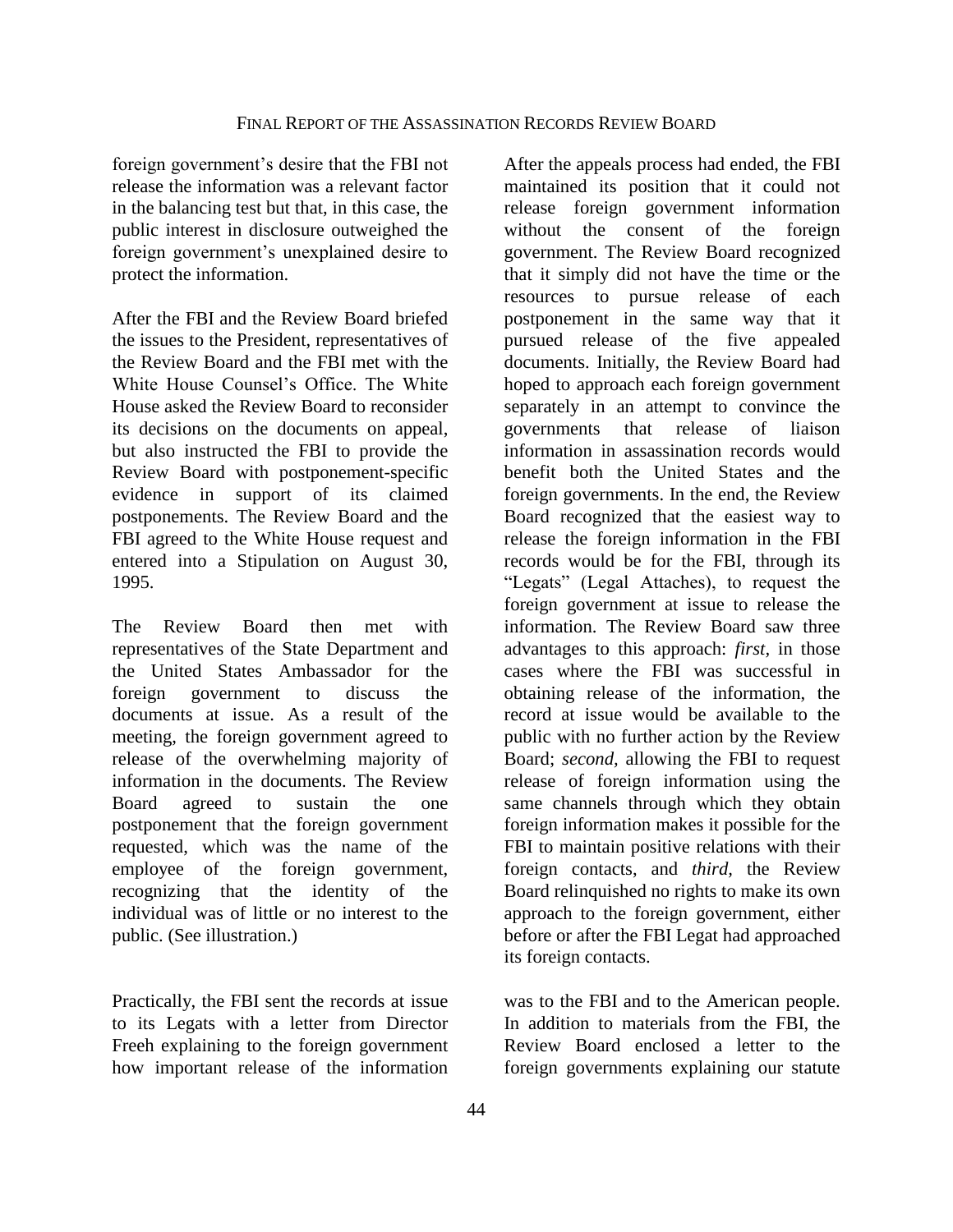and our mission and requested release of the records.

When the Legats were unsuccessful in obtaining the consent of the foreign government to release of the information, either because the Legat's contacts did not approve the release or because the Legat's local contacts no longer existed, the Review Board requested the State Department to approach the foreign government directly. Diplomatic channels proved to be a time-consuming way to release records. The State Department was still awaiting responses from some foreign government officials as to whether the government could release their information in FBI records. The State Department assured the Review Board that it would continue to pursue release of this information even after the Review Board terminated its operations on September 30, 1998, and provide the information to the JFK Collection when it received decisions from the foreign governments at issue.

If the Review Board adopted the same policy on marginally relevant foreign government information in the segregated collections that it followed for records more closely related to the assassination, the Review Board and its staff would have spent the majority of the last year of the Review Board's operations approaching foreign governments to try to obtain the release of information that was of little public interest. The Review Board came to believe that the cost of release of the information outweighed the benefits of releasing this marginally relevant information in the segregated collection files. Thus, in its April 1998 meeting, it agreed to designate the

irrelevant information as "NBR" and applied its "NBR" guidelines.

#### **7. Presidential Protection**

*Text of Section 6(5)*

*. . . clear and convincing evidence that the public disclosure of the assassination record would reveal a security or protective procedure currently utilized, or reasonably expected to be utilized, by the Secret Service or another Government agency responsible for protecting Government officials, and public disclosure would be so harmful that it outweighs the public interest.*

To date, the Secret Service has not relied on Section  $6(5)$  of the JFK Act to support any requests for postponement of records.

#### **C. JFK Act Exemptions**

In addition to deciding postponements, the Review Board also had to address certain categories of information exempted from the JFK act.

#### **1. Tax Return Information**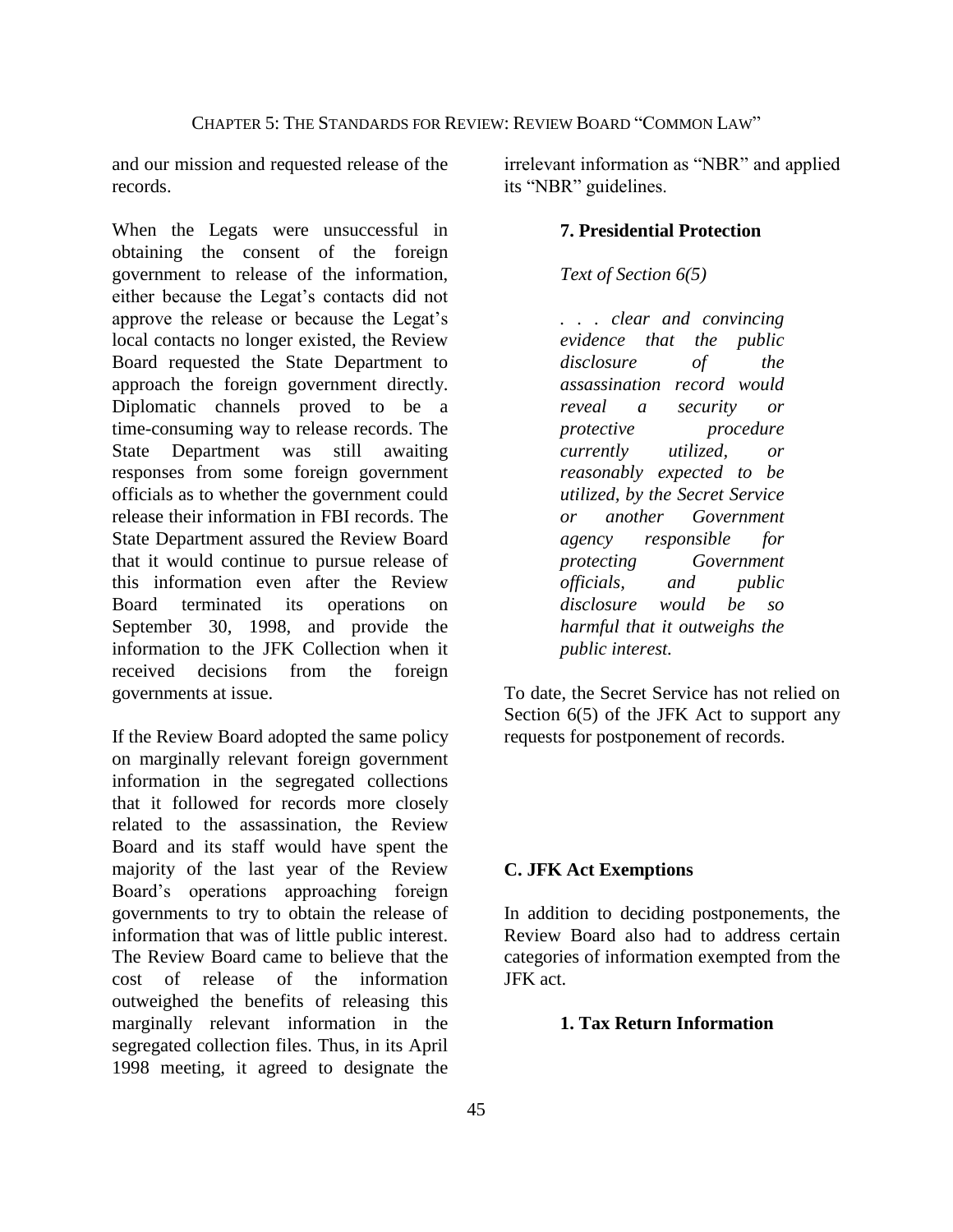The Review Board encountered a wide variety of tax return information in its review of assassination records. Although current federal law prohibits the IRS and other federal agencies from disseminating tax return information, in the 1960s, the IRS often shared its information with law enforcement agencies including the FBI and investigative bodies such as the Warren Commission. The Warren Commission, in particular, collected tax data on many of the individuals that it studied, including Lee Harvey Oswald.

When Congress was considering the JFK Act, the IRS requested that the JFK Act trump current federal law protecting tax return information and allow the IRS to release tax return records relating to the assassination of the President. Congress refused to allow the IRS, or any other federal agency, to disclose tax return information. Thus, section 11(a) of the JFK Act reads, in relevant part,

> When this Act requires transmission of a record to the Archivist or public disclosure, it shall take precedence over any other law *(except section 6103 of the Internal Revenue Code) . . .*that would otherwise prohibit such transmission or disclosure. . . .

Section 6103 is the section of the Internal Revenue Code that prohibits federal government agencies that possess tax return information from disclosing that information.

While the Review Board understands Congressional reluctance to recklessly release the tax return information of American citizens, it is truly unfortunate that the Review Board could not make available to the public the tax return records of Lee Harvey Oswald for the years prior to the assassination. The Review Board received many inquiries from the public requesting that the Board release the Oswald tax returns so that the public could resolve inconsistencies in the data concerning Oswald's earnings. Although the IRS determined that the Review Board necessarily had to review tax return information in order to complete its work, it could not allow the Review Board to disclose tax return information unless Congress granted a specific exemption to the strictures of section 6103.

Thus, the Review Board recommends that Congress enact legislation exempting Lee Harvey Oswald's tax return information, Oswald employment information held by the Social Security Administration, and other tax or IRS related information in the files of the Warren Commission and the HSCA from the protection afforded it by section 6103 of the Internal Revenue Code, and that such legislation direct that these records be released to the public in the JFK Collection.

### **2. Records Under Seal**

Section 10 of the JFK Act allows the Review Board to identify records under seal of court and request the Attorney General's assistance in petitioning a court to lift its seal on the records. The Review Board only identified one instance where it believed that important assassination records remained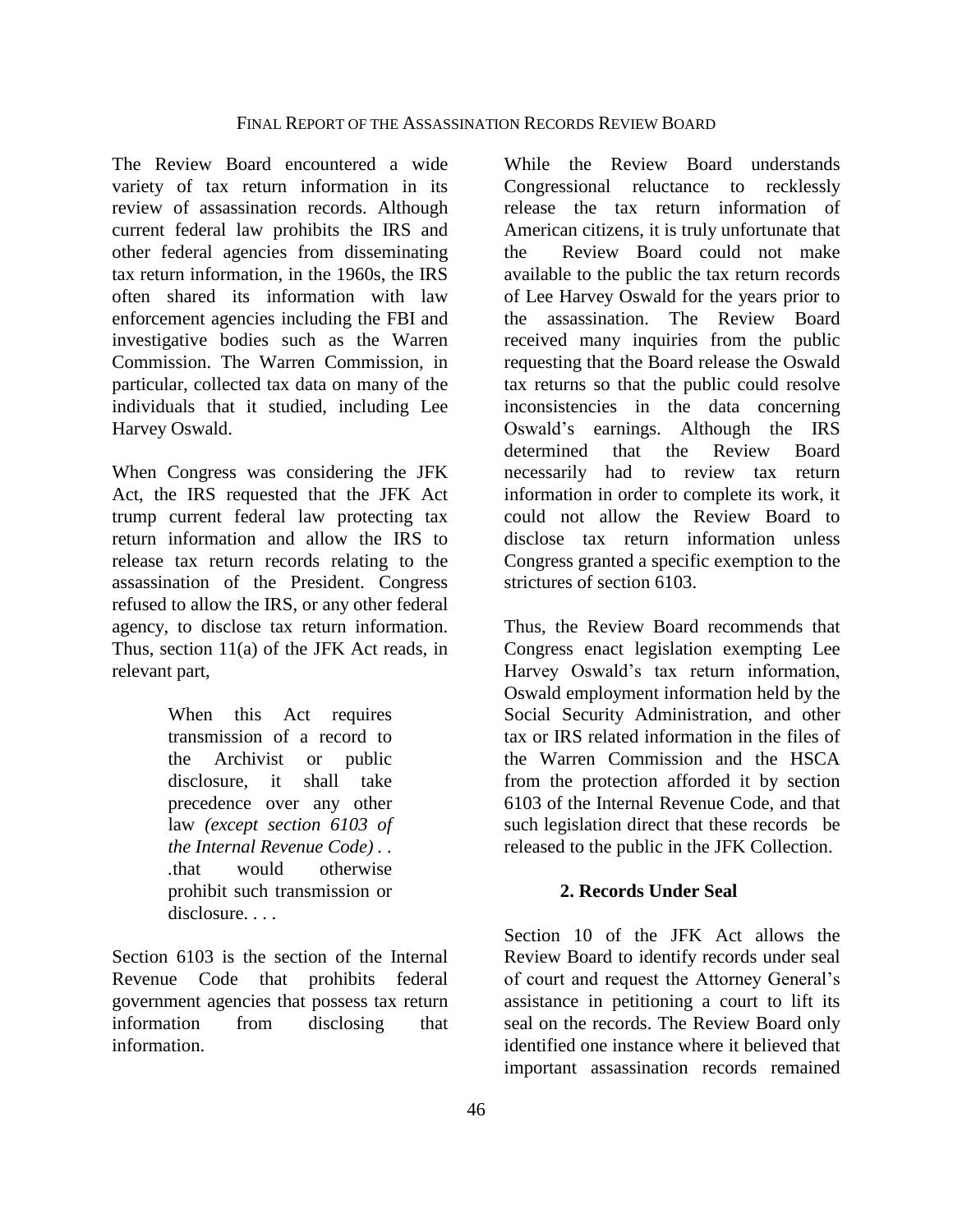under seal of court and it requested and obtained the assistance of the Department of **D. Appeals to the President Pending as of September 30, 1998**

As of this writing (September 1998), the FBI and Secret Service appeals to the President—both relating to the Review Board's votes to release information that the agencies believed to invade privacy—were pending.

### **E. Conclusion**

When it first assembled, the Review Board faced the daunting task of setting the standard for the declassification of hundreds of thousands of federal records. These records included those under the purview of the CIA's Directorate of Operations (DO), which traditionally has been exempt from declassification review. In addition to the raw intelligence material included in the DO's files, CIA records also included sensitive records from the Counterintelligence Staff, the Office of Personnel, and Security. The Board also confronted the task of reviewing records from the National Security Agency, most of which were classified at the "Sensitive Compartmented Information" (SCI) level and had never previously been subject to any review outside of NSA. The Review Board ultimately reviewed for declassification some of the most secret records from many other agencies and offices, including FBI source files and Protective Research Section files of the Secret Service.

The Review Board received little guidance either from past governmental experience or from Congress in the legislative history Justice in lifting the seal on the records.

behind the JFK Act. The words of Section 6 proved, however, to be of significant importance to the Review Board and for the accomplishment of its work. As interpreted and applied by the Review Board over an extremely wide range of documents, the words of Section 6 established an entirely new standard for the release of governmental information. The "common law" developed by the Review Board and largely accepted by the agencies stands as an important part of the Review Board's legacy of public release of government records.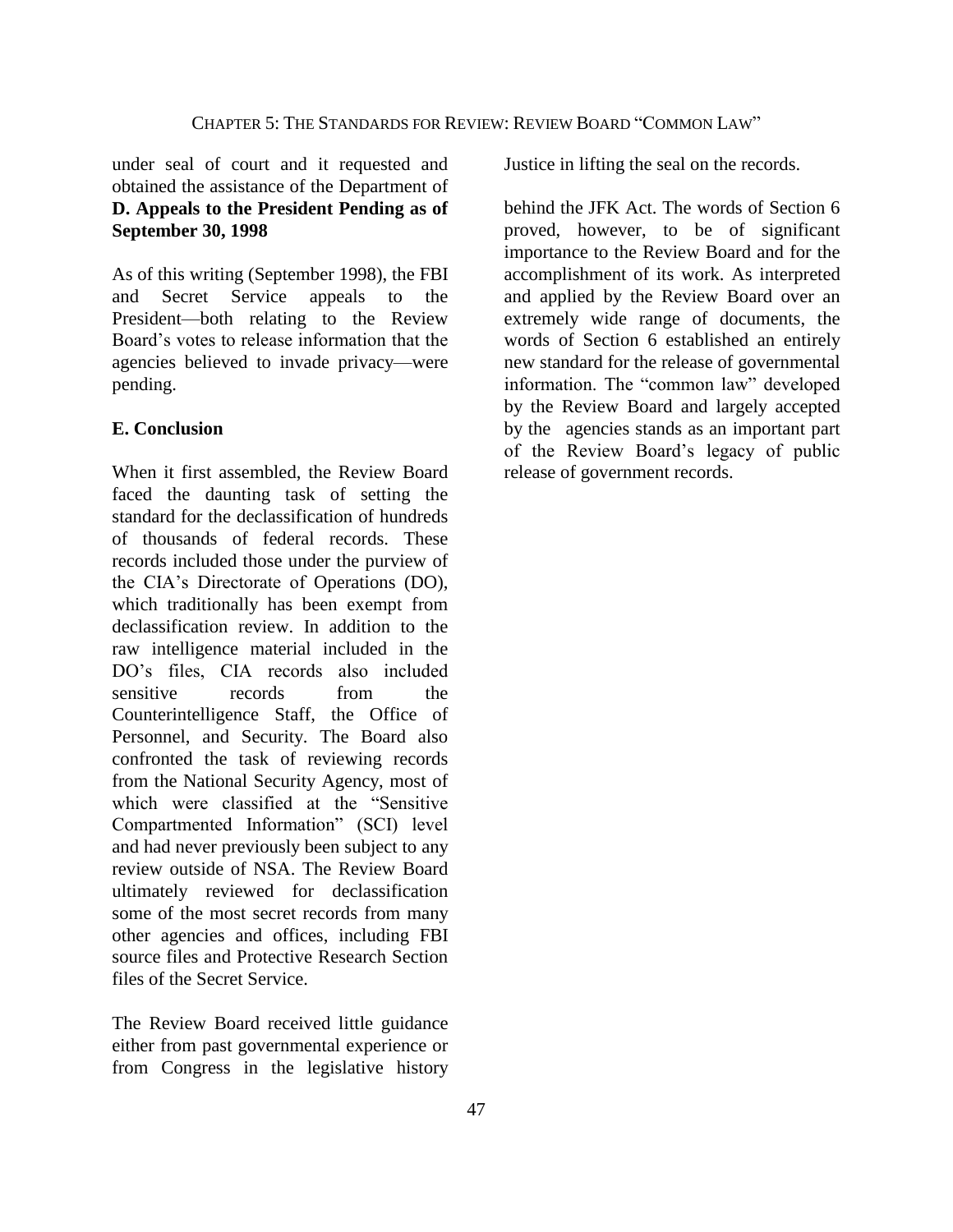# **CHAPTER 5 ENDNOTES**

i. 44 U.S.C. § 2107 (Supp. V 1994) (hereinafter "JFK Act").

ii. "[A]ll Government records related to the assassination of President Kennedy should carry a presumption of immediate disclosure." JFK Act, § 2(a)(2).

iii. 5 U.S.C. § 552 (1988) (hereinafter "FOIA").

 $\overline{a}$ 

iv. President Reagan's Executive Order was in effect at the time that the JFK Act was passed. *See* Exec. Order No. 12,356, 3 C.F.R. 166 (1982-1995) (hereinafter "Executive Order 12356"). The current Executive Order is Exec. Order No. 12,958, 3 C.F.R. 333 (1995-present) (hereinafter "Executive Order 12958").

v. *The Freedom of Information Act Exemptions***.**

(b) This section does not apply to matters that are —

(1) (A) specifically authorized under criteria established by an Executive order to be kept secret in the interest of national defense or foreign policy and

(B) are in fact properly classified pursuant to such Executive Order;

(2) related solely to the internal personnel rules and practices of an agency;

(3) specifically exempted from disclosure by statute (other than section 552b of this title), provided that such statute

(A) requires that the matters be withheld from the public in such a manner as to leave no discretion on the issue, or

 (B) establishes particular criteria for withholding or refers to particular types of matters to be withheld;

(4) trade secrets and commercial or financial information obtained from a person and privileged and confidential;

(5) inter-agency or intra-agency memorandums or letters which would not be available by law to a party other than an agency in litigation with the agency;

(6) personnel and medical files and similar files the disclosure of which would constitute a clearly unwarranted invasion of personal privacy;

(7) records or information compiled for law enforcement purposes, but only to the extent that the production of such law enforcement records or information

(A) could reasonably be expected to interfere with enforcement proceedings,

(B) would deprive a person of a right to a fair trial or an impartial adjudication,

(C) could reasonably be expected to constitute an unwarranted invasion of personal privacy,

(D) could reasonably be expected to disclose the identity of a confidential source, including a State, local, or foreign agency or authority or any private institution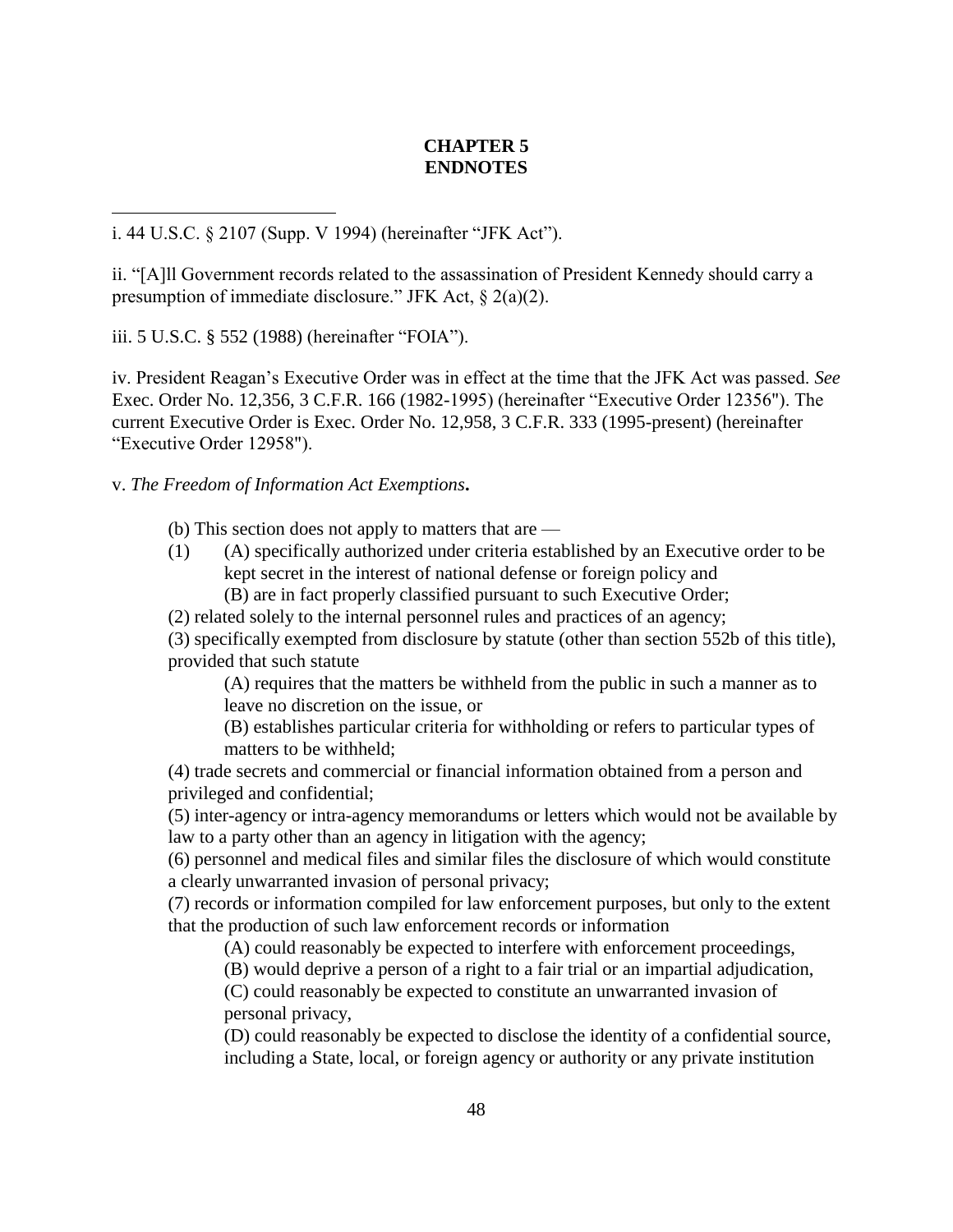which furnished information on a confidential basis, and, in the case of a record or information compiled by a criminal law enforcement authority in the course of a criminal investigation or by an agency conducting a lawful national security intelligence investigation, information furnished by a confidential source, (E) would disclose techniques and procedures for law enforcement investigations or prosecutions, or would disclose guidelines for law enforcement investigations or prosecutions if such disclosure could reasonably be expected to risk circumvention of the law, or

(F) could reasonably be expected to endanger the life or physical safety of any individual;

(8) contained in or related to examination operating, or condition reports prepared by, on behalf of, or for the use of an agency responsible for the regulation or supervision of financial institutions; or

(9) geological and geophysical information and data, including maps, concerning wells.

vi. Senate Committee on Governmental Affairs, *President John F. Kennedy Assassination Records Collection Act of 1992*, 102d cong., 2d sess., 1992, S. Rep. No. 102-328, 17, 20.

 $\overline{a}$ 

vii. Because the audience for this report presumably will encounter the current Executive Order more often, the standards for release of information under Executive Order 12958 are quoted. We have not quoted the standards for release of information under Executive Order 12356.

viii. *Executive Order 12958, Section 3.4(a)-(b): Automatic Declassification (April 17, 1995).*

(a) Subject to paragraph (b), below, within 5 years from the date of this order, all classified information contained in records that (1) are more than 25 years old, and (2) have been determined to have permanent historical value under title 44, United States Code, shall be automatically declassified whether or not the records have been reviewed. Subsequently, all classified information in such records shall be automatically declassified no longer than 25 years from the date of its original classification, except as provided in paragraph (b), below.

(b) An agency head may exempt from automatic declassification under paragraph (a), above, specific information, the release of which should be expected to:

(1) reveal the identity of a confidential human source, or reveal information about the application of an intelligence source or method, or reveal the identity of a human intelligence source when the unauthorized disclosure of that source would clearly and demonstrably damage the national security interests of the United States;

(2) reveal information that would assist in the development or use of weapons of mass destruction;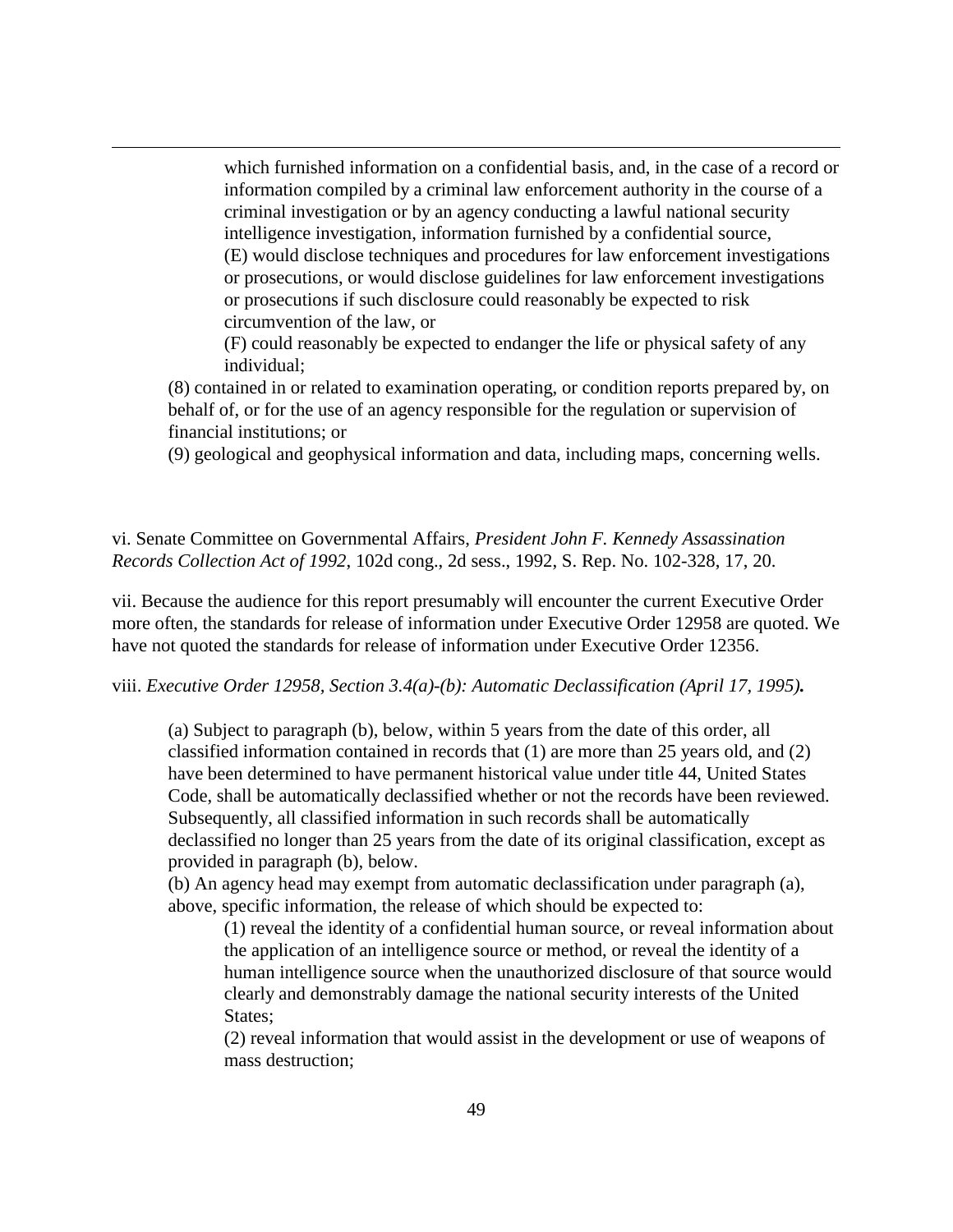(3) reveal information that would impair U.S. cryptologic systems or activities;

(4) reveal information that would impair the application of state of the art technology within a U.S. weapon system;

(5) reveal actual U.S. military war plans that remain in effect;

 $\overline{a}$ 

(6) reveal information that would seriously and demonstrably impair relations between the United States and a foreign government, or seriously and

demonstrably undermine ongoing diplomatic activities of the United States; (7) reveal information that would clearly and demonstrably impair the current ability of United States Government officials to protect the President, Vice President, and other officials for whom protection services, in the interest of national security, are authorized;

(8) reveal information that would seriously and demonstrably impair current national security emergency preparedness plans; or

(9) violate a statute, treaty, or international agreement.

ix. *JFK Act Section 6: Grounds for postponement of public disclosure of records*. Disclosure of assassination records or particular information in assassination records to the public may be postponed subject to the limitations of this Act if there is clear and convincing evidence that—

(1) the threat to the military defense, intelligence operations, or conduct of foreign relations of the United States posed by the public disclosure of the assassination record is of such gravity that it outweighs the public interest, and such public disclosure would reveal —

(A) an intelligence agent whose identity currently requires protection;

(B) an intelligence source or method which is currently utilized, or reasonably expected to be utilized, by the United States Government and which has not been officially disclosed, the disclosure of which would interfere with the conduct of intelligence activities; or (C) any other matter currently relating to the military defense, intelligence operations or conduct of foreign relations of the United States, the disclosure of which would demonstrably impair the national security of the United States;

(2) the public disclosure of the assassination record would reveal the name or identity of a living person who provided confidential information to the United States and would pose a substantial risk of harm to that person;

(3) the public disclosure of the assassination record could reasonably be expected to constitute an unwarranted invasion of personal privacy, and that invasion of privacy is so substantial that it outweighs the public interest;

(4) the public disclosure of the assassination record would compromise the existence of an understanding of confidentiality currently requiring protection between a Government agent and a cooperating individual or a foreign government, and public disclosure would be so harmful that it outweighs the public interest;

(5) the public disclosure of the assassination record would reveal a security or protective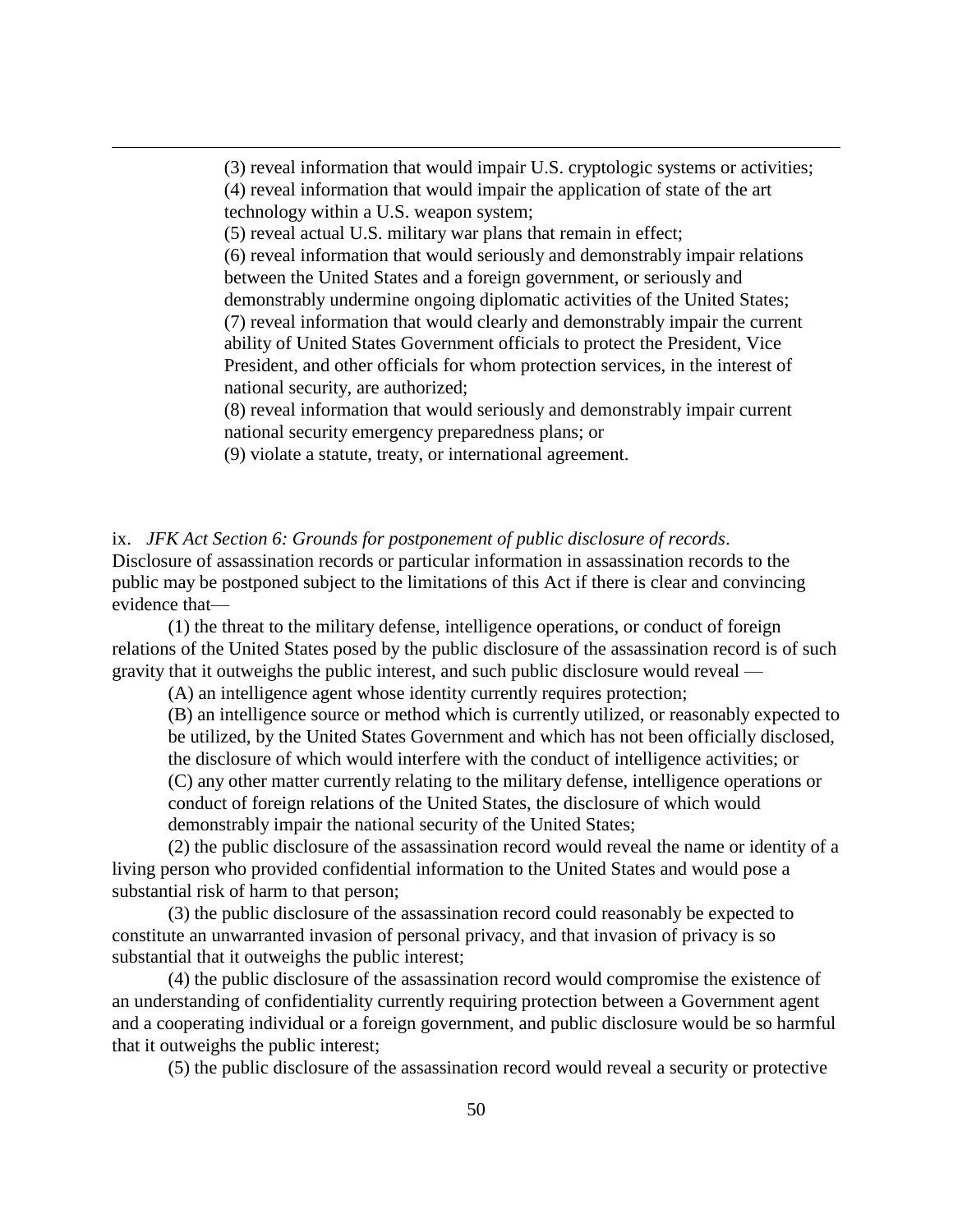procedure currently utilized, or reasonably expected to be utilized, by the Secret Service or another Government agency responsible for protecting Government officials, and public disclosure would be so harmful that it outweighs the public interest.

x. 5 U.S.C. § 552(b)(3).

 $\overline{a}$ 

xi. 5 U.S.C. § 552(b)(7).

xii. The Senate believed that the "legislation is necessary" in part "because congressional records related to the assassination would not otherwise be subject to public disclosure until at least the year 2029." S. Rep. at 20. The "FOIA does not provide public access to unpublished congressional records." CRS Report for Congress: President John F. Kennedy Assassination Records Disclosure: An overview (March 3, 1993).

xiii. *See* House Committee on Government Operations, *Assassination Materials Disclosure Act of 1992*, 102d Cong., 2d sess., H. Rept. 625, pt. 1, at 18.

xiv. Section 2(a)(2) (emphasis added).

xv. Section  $2(A)(7)$  (emphasis added).

xvi. *See* Sections 6, 9(c)(1).

xvii. House Committee on Government Operations, *Assassination Materials Disclosure Act of 1992*, 102d Cong., 2d sess., H. Rept. 625, pt. 1, at 25.

xviii. House Committee on Government Operations, *Assassination Materials Disclosure Act of 1992*, 102d Cong., 2d sess., H. Rept. 625, at 16 (emphasis added).

xix. House Committee on Government Operations, *Assassination Materials Disclosure Act of 1992*, 102d Cong., 2d sess., H. Rept. 625, at 26 (emphasis added).

xx. JFK Act, Section 3(10).

xxi. *See*, *e.g.*, Senate Committee on Governmental Affairs, *President John F. Kennedy Assassination Records Collection Act of 1992*, 102d cong., 2d sess., 1992, S. Rep. No. 102-328, 30.